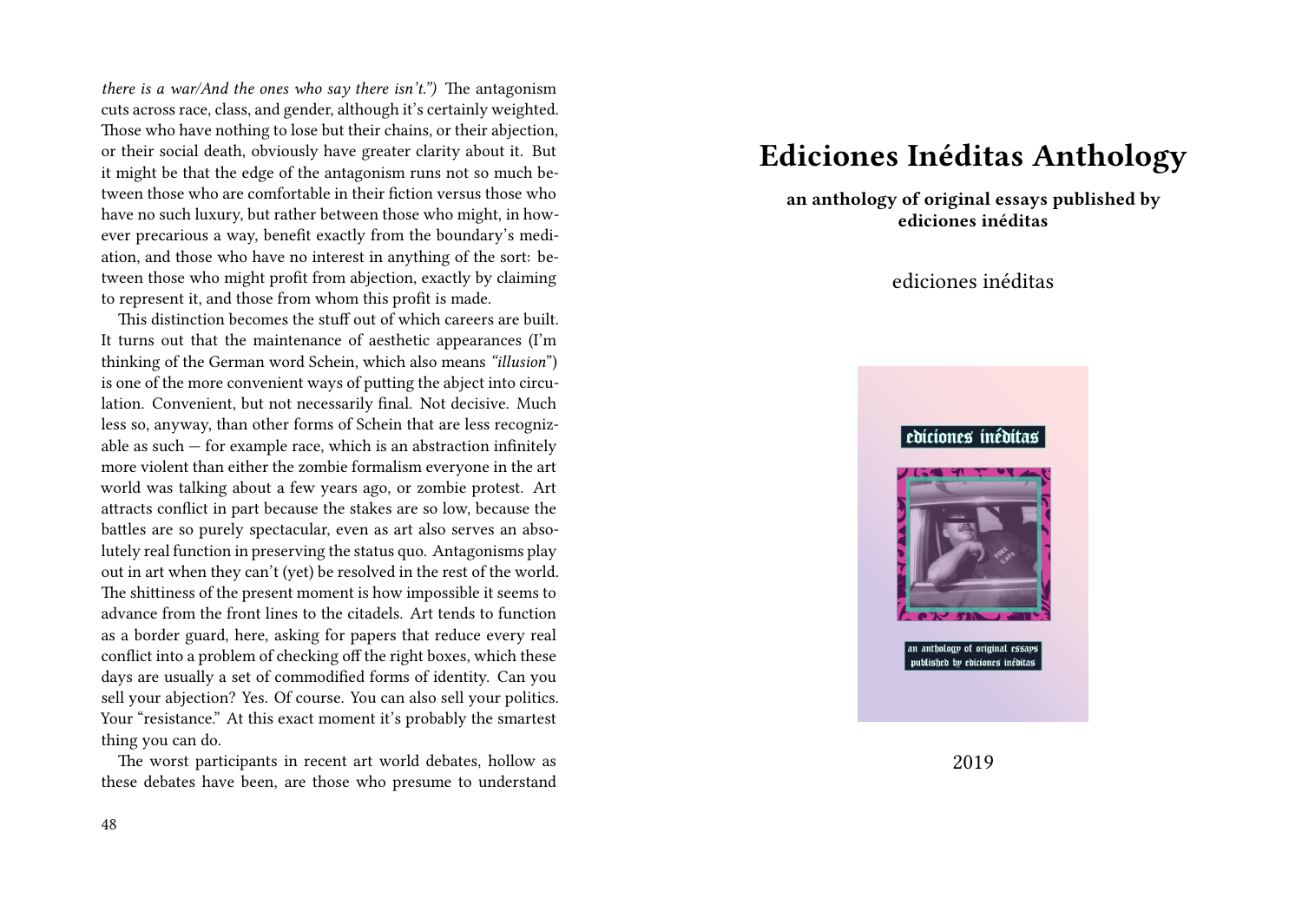The one thing that has possibly changed since those words were written **over 20 years ago** is that the art scene, in its role as advance scout for capitalist development, has become much better at providing an apparent space for disagreement and even resistance — as long as nothing goes beyond empty talk.

The way PSSST operated, the way places like 356 Mission still operate, is through a technique that you could name *"The Conversation."* The ideology of The Conversation works by taking a conflict that's pretty clear from the start and then insisting that there's more to talk about. The Conversation is always "*more productive1* when the people getting fucked over avoid actually doing anything about it. The Conversation feeds on panel discussions. Often, The Conversation takes its cue from somebody or some group of people who have the right credentials to represent The Community, or who happen to be "**activists**." (They hate Trump! Don't you hate Trump, too?) Usually these activists have a long record of doing lefty stuff. They never understand that the left is the enemy, too.

There is no purer expression of The Conversation than members of the Artists' Political Action Network (a post-election group of lefty artists) crossing a picket line to hold a meeting at a Boyle Heights gallery, then sending a letter that reads: "In *deciding to stage the event at 356 Mission, we hoped that, rather than ignoring or attempting to avoid the conflicts in the area, the choice of location would create an opportunity for engagement and dialogue*." Funny logic: it works for every invasion. I bet the Aztecs loved it when Cortes gave them such a great opportunity for engagement and dialogue.

Here's a more abstract way to express what I've been saying:

There is no such thing as a public dialog and hence art does not contribute to it. There is rather an antagonism between those who would like to continue pretending that such a dialog exists and those who want to demolish that pretense — not in theory, but in practice. (Leonard Cohen understood this, or at least he came up with a good phrase: " *There is a war between the ones who say*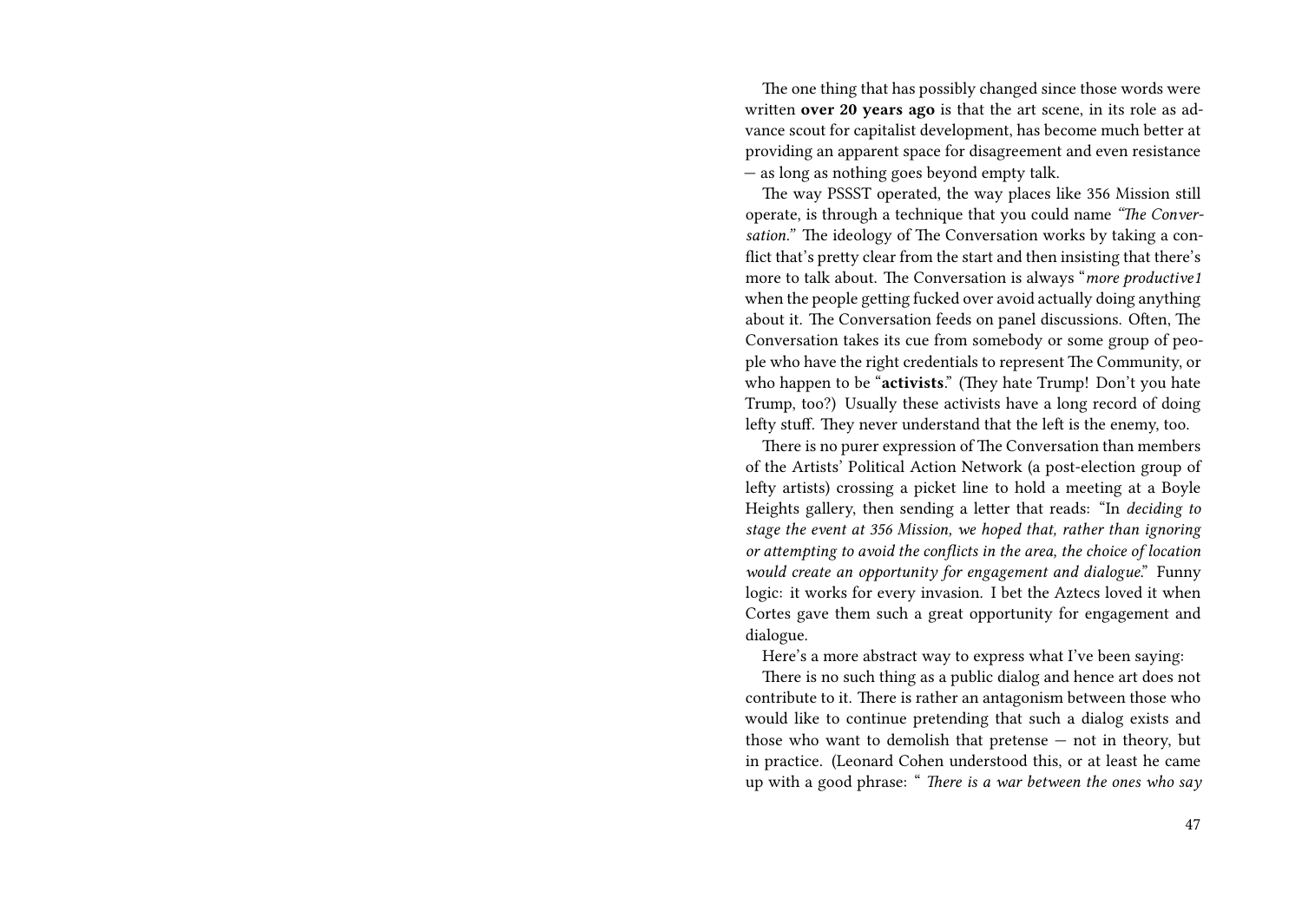*art..*''This isn't to say that there aren't any non-white artists, or that their work is somehow marginal or inauthentic. Rather, it's to point out that the art world as such, which really means the art industry, is fundamentally connected to capitalism, which is white supremacist even when there happen to be non-white people running things. Real estate works by fine-tuning the racial composition of neighborhoods so that it's possible to sell property to more "*desirable*" (wealthier) buyers, who happen to be white people most of the time, coincidentally or not. Galleries, as well as fancy cafes, record stores, etc., are the smart bombs of gentrification. Land one in just the right place and you can take out the whole barrio. It was perfectly logical when another Boyle Heights gallery, Museum As Retail Space, called the cops on a picket line at one of their openings.

Of course smart gentrifiers prefer to avoid calling in (uniformed) pigs, if they can. Nothing works better than getting a few "*diverse art spaces*" to help out with your development scheme. That's pretty much expected now. And it probably would have worked in the case of PSSST if nobody in Boyle Heights had tried those supposedly alienating tactics.

After these events it almost seems unnecessary to present a critique of the non-white artist as representative of something called *"the community!'* (What community? Whose community? Is your landlord part of your community? How about your boss?) PSSST did a program focused on Latinx party crews in the 90s. It didn't save them. It just pointed out how the phenomenon that some people have started calling gentefication — gentrification with a brown face — can be just as much bullshit as the idea that galleries "enrich" the neighborhood (as if Boyle Heights doesn't have any culture of its own). Instead of trying to say something new about the topic I'll just recommend this short text, which is already a classic:

*The Poverty of Chicano Artists by El Chavo*<sup>2</sup>

## **Contents**

|                                                                  | 5  |
|------------------------------------------------------------------|----|
| Letter from an Ineditor                                          | 6  |
| <b>Prole Wave</b>                                                | 8  |
| To the homies $\ldots \ldots \ldots \ldots \ldots \ldots \ldots$ | 13 |
| The Real Death Of Politics                                       | 17 |
| If Not Politics, Then What?                                      | 19 |
|                                                                  | 22 |
| <b>Nice Shit For Everybody</b>                                   | 24 |
| Contra Aztlan: A Critique of Chicano Nationalism                 | 27 |
|                                                                  | 28 |
| Against All Nation-States, Against the Police                    | 31 |
| Contra el nacionalism, por el comunismo y anarquia!.             | 33 |
| The Broad: Class Hatred, Concentrated                            | 35 |
| <b>About Hating Art</b>                                          | 41 |
| On the Poverty of Chicanx Artists                                | 50 |
| This House is a Fence                                            | 52 |
| <b>For Anarchy, Not Anarchism</b>                                | 55 |
| Anti-Politics Explained                                          | 58 |

 $2$  This text is included in full at the end of the essay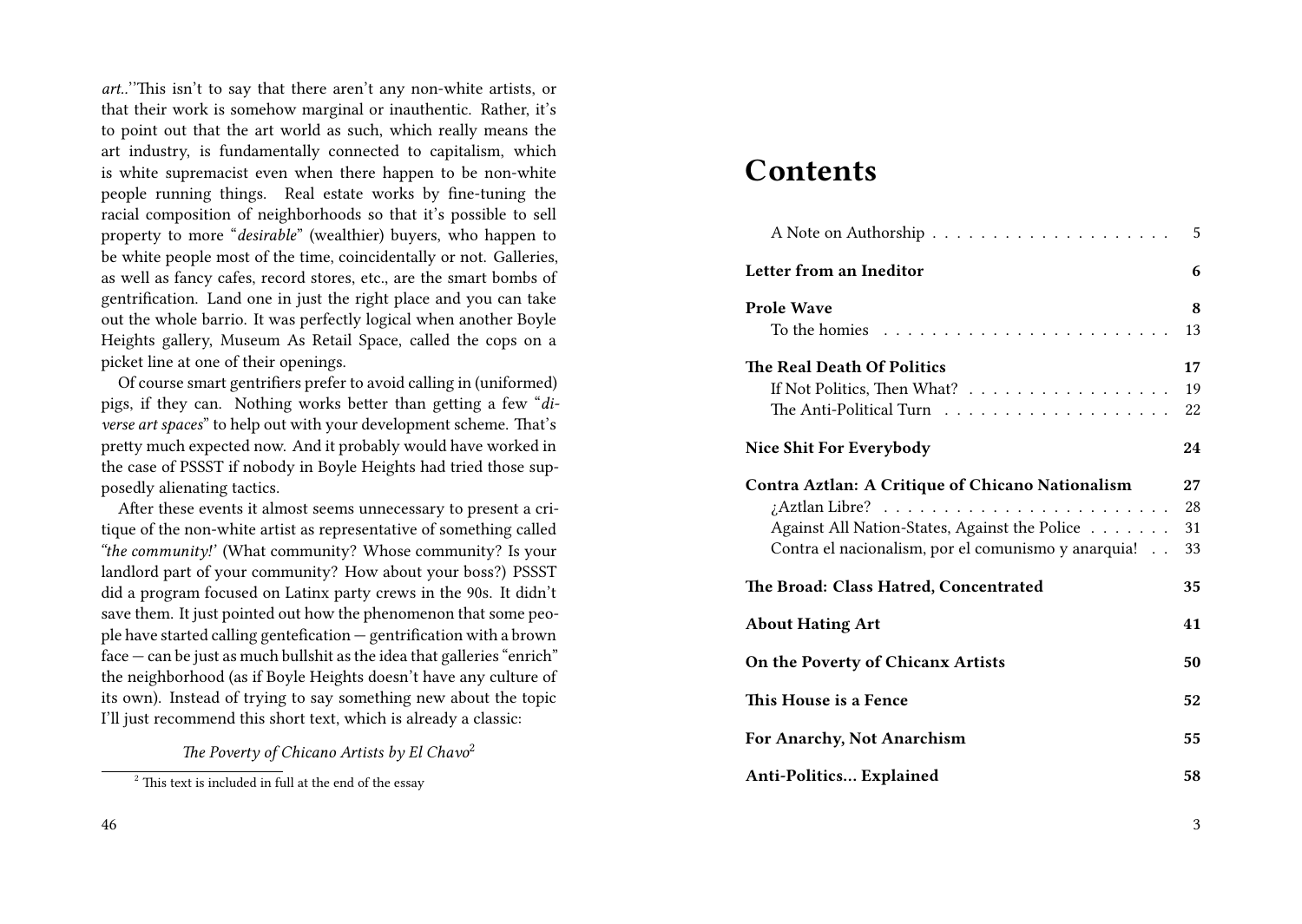| An Experimental Thread on the Commune and Com-       |    |
|------------------------------------------------------|----|
| munism                                               | 61 |
| <b>Communization and Decolonization</b>              | 64 |
| An L.A. Radical Memory Rant Against Erasure          | 68 |
| <b>Radical Anti-Gentrification</b>                   | 70 |
| The Psycho-Geography of Gentrification in L.A.       | 72 |
| But We Have To, So We Do It Real: Slow On Anti-Work, |    |
| Mexican(-American)s and Work                         | 78 |
| Anti-Work / Anti-Capitalist: An Introduction         | 79 |
| Mexican-Americans & Work                             | 80 |
|                                                      | 82 |
| ¿Pero Como Resisteremos Por Mientras? / How Can We   |    |
|                                                      | 84 |
| The Rasquache Way                                    | 86 |

you win. For example: a huge victory for the anti-gentrification campaign was the closure of the gallery PSSST in February of this year. Representatives of PSSST described their project as queer, feminist, politically engaged, and largely POC. All of which are perfectly good things in themselves, of course. A space for queer, feminist, politically engaged POC artists and their friends only becomes a problem when it contributes to a colonial, gentrifying dynamic. Which will inevitably happen as soon as well-connected art world people move into a historically working class neighborhood, regardless of their color or credentials.

This isn't a matter of intentions or consciousness. No doubt PSSST thought they were doing good. It's a matter of economics in other words, stuff that happens whether you want it to or not, because there's money to be made. Real estate developers don't give a shit about your MFA in social practice art. PSSST never understood this. People in Boyle Heights did. PSSST was all about "*dialog*." So is every gentrifier. Refusing dialog was the best (in fact the only) strategic decision the neighborhood's defenders could have made. There's no such thing as dialog when one side is pushing you out of your home. The fact that groups like Defend Boyle Heights have been so willing to engage with their enemies is the shocking thing, not their supposedly aggressive tactics. These tactics could be generalized. In fact in some places militant resistance to gentrification goes back decades, which is why cities like Berlin, for example, are so much more livable and fun than otherwise similar areas. Resistance won't stop real estate from destroying livable communities nothing except the end of capitalism will do that — but it can slow the process down and make life better for a lot of people.

The Boyle Heights conflict is racialized. Obviously. "**Fuck White Art**" is an excellent slogan. However, the adjective "*White*" is unnecessary, for reasons that I hope are clear by now. But then again, it is necessary, too, a bit in the way it's necessary to say "*Black Lives Matter'* instead of *"All Lives Matter."* In effect, the slogan points out that the default setting for all art is "*white*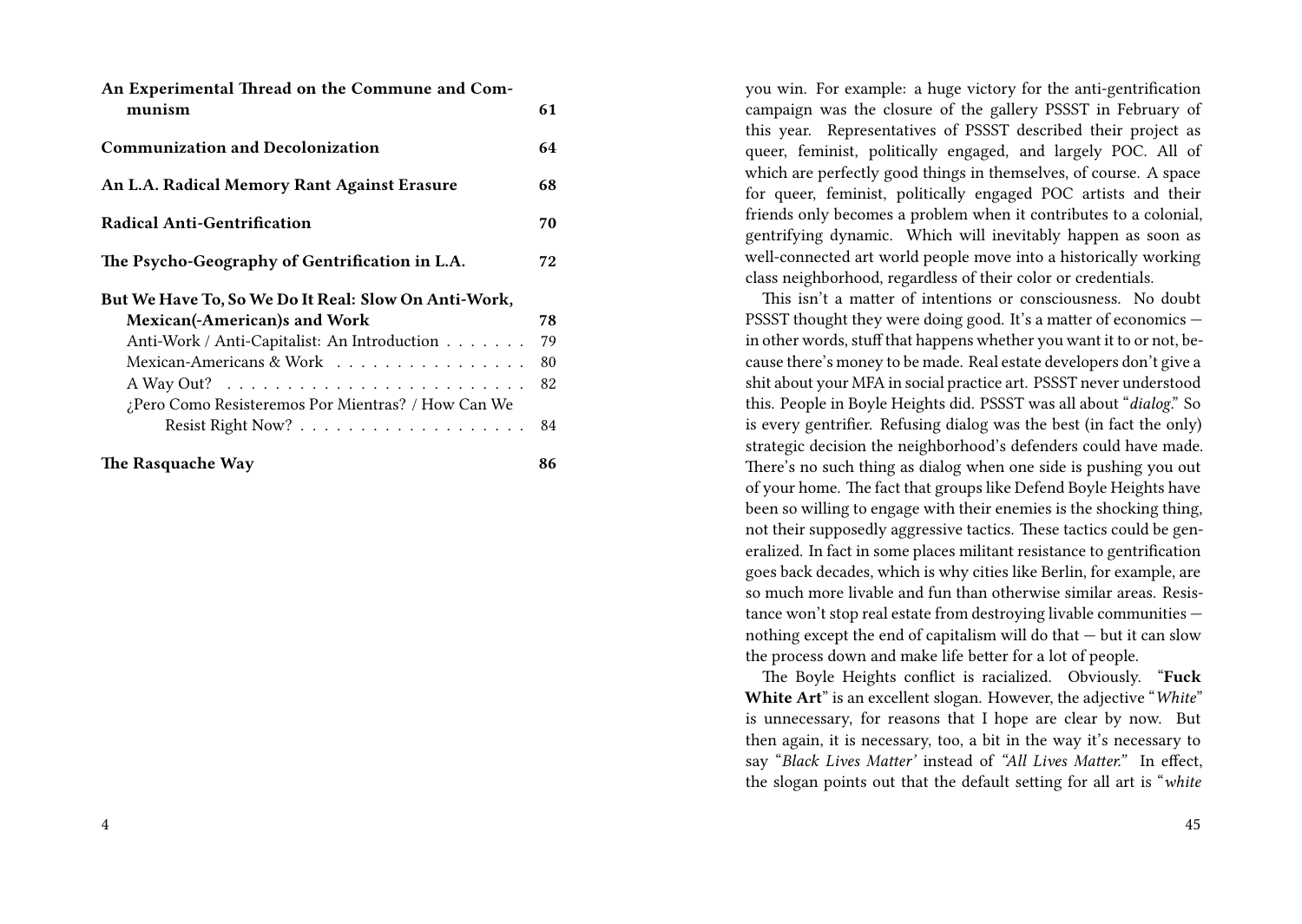issues at stake. Instead, I recommend that you just read the statements from the involved groups, such as Defend Boyle Heights, Boyle Heights Alianza Anti Artwashing y Desplazamiento / Boyle Heights Alliance Against Artwashing and Displacement (BHAAAD], Union de Vecinos, the Los Angeles Tenants Union, and Ultra-Red. Some of the press coverage has been decent, too. (That being said, let me put in an extra special fuck you to LA Times reporter Ruben Vives for threatening to write a negative story if he wasn't given an interview with a member of this coalition.)

In general terms, the conflict has to do with art's complicity in the process that we call gentrification  $-$  a term that gets thrown around a bit carelessly, it's true. Often, saying "*gentrification* is a way to avoid saying "*capitalism*Clowning white hipsters is cool (also — they aren't always white, or hip), but it shouldn't distract from the fact that the bigger enemy is the real estate industry, not to mention employers who don't pay workers enough to make rent. Some extremely violent forms of gentrification won't necessarily look like the stereotypical *"artists with fixies and cold brew moving into the hood* narrative. What if we talked about new Chinese money pushing out poorer people of Asian descent in the San Gabriel Valley at the same time as we talk about Boyle Heights, for example? In economic terms the phenomenon might not be that different. There's a danger of reinforcing existing forms of oppression and exploitation in the name of a preexisting community that supposedly overrides class divisions. That said, gentrification often does look like artists with fixies and cold brew moving into the hood, which is why these events east of the LA River have a meaning that goes far beyond the local context.

What is important about the struggle in Boyle Heights, and what makes it different from any other anti-gentrification conflict I know of, is that it's developed into a direct confrontation between the "*radical*" art world and a local opposition that won't back down, even when offered the chance for dialog. This is how

*Note on the font used for the ediciones ineditas logo and cover: this font was recently popularized by White artist, Cali DeWitt when he used this font for merchandise for Kanye West. This was a fontfirst used by Chicanxs in the 80s, most notably on sweaters made to memorialize those recently deceased, often by gang or police violence. Using it here is an act of taking back what a White artist has appropriated for their own financial gain & furthering of their career off of Chicanx pain and cultural innovation.*

### **A Note on Authorship**

Unless otherwise stated, the author of the work is Noche.

Works translated by Ediciones Inéditas are not included in this compiliation.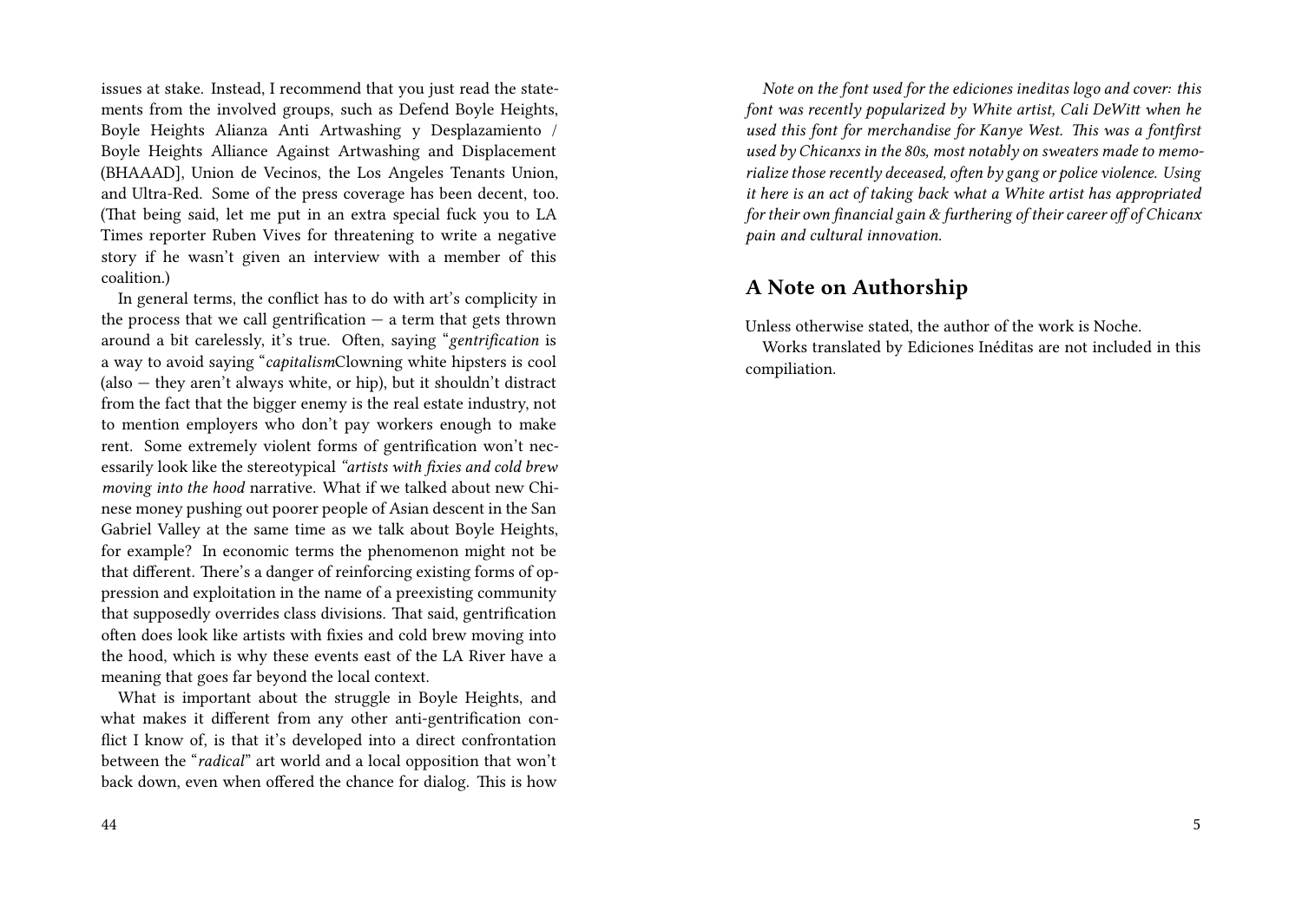## **Letter from an Ineditor**

What was intended as a small translation project among a few friends grew into a thing whose reach somehow spilled across borders and languages. To translate international radical texts which often go unread by Anglophone readers due to a language barrier and which also often go untranslated since they break with classical anarchist & communist orthodoxy: the ultra-left with its impossible positions.

What this project proved is that there is indeed a deep interest in the ultra-left in 2019 and which the spreading wave of proletarian revolt will only deepen. We would often get messages expressing having not previously heard of ideas such as the abolition of work, a vision of anarchy & communism beyond worker self-management, the abolition of money, a critique of democracy, communization, a critique of art, etc.

I can only hope that this project helped people understand this world we live in and the way that some of us seek to radically transform it. I also hope that it served as a nexus point where people could link up and talk to each other across languages & borders: the kind of correspondence we need more and more of these days.

To my Black, indigenous and other comrades of color: write, act  $\&$  be active in this world. Your thoughts  $\&$  actions are more than ever needed to clarify and deepen our positions against this world. Let's vibe.

Unfortunately the project outgrew its ineditors and we decided to fold instead of further burning out. But true to the ultra-left & insurrectionary anarchist projectuality, this does not spell the end of our activity. We continue on but in other capacities.

to be good for business, for example? An angel gets its wings every time some art world drone writes a think-piece about the latest racist shit in the latest biennial. Or rather, somebody or other gets to accumulate a little more (political, academic, aesthetic) cred. What this means, perversely enough, is that nearly everyone in the art world has a vested interest in yet more racist shit happening in the future. Otherwise there wouldn't be anything to talk about.

Buying into the *"complete package'* means that when you do your politics, you do it through and in the art world. You want to make the art world a better place, so that everybody gets a seat at the table. You make sure that museum collections, biennials, and gallery rosters have the right demographics (they never do and probably never will). You make sure that everybody knows that you do not like Donald Trump, nope, not one bit! Or else, your activism boils down to mobilizing art for some other political purpose, as a tool or a weapon. That's usually even worse. (Did you hear about the Art Strike earlier this year? I'm guessing either you didn't or you already forgot.)

Unless you're extremely edgy, art activism doesn't mean questioning whether there should be museums or biennials at all. The tendency to circle the wagons (the settler-colonialist metaphor isn't totally accidental) has become much worse since Trump's election, which had the effect of resurrecting a bunch of liberalhumanist cliches about the goodness of art that seemed like they'd been deconstructed out of existence decades ago. Whose team do you want to be on, after all: the nice, progressive, intelligent, well-dressed art people, or the right-wing philistines? The fact that the alternative is false, that other options exist, doesn't make it less attractive. The art world is so used to being on the right side that it's almost impossible for them to grasp that maybe it isn't.

In LA, right now, we've had the pleasure of witnessing some of the art world's contradictions unravel in real time. Militants in Boyle Heights and elsewhere have been very good at explaining what they're doing and why, so I won't even try to summarize the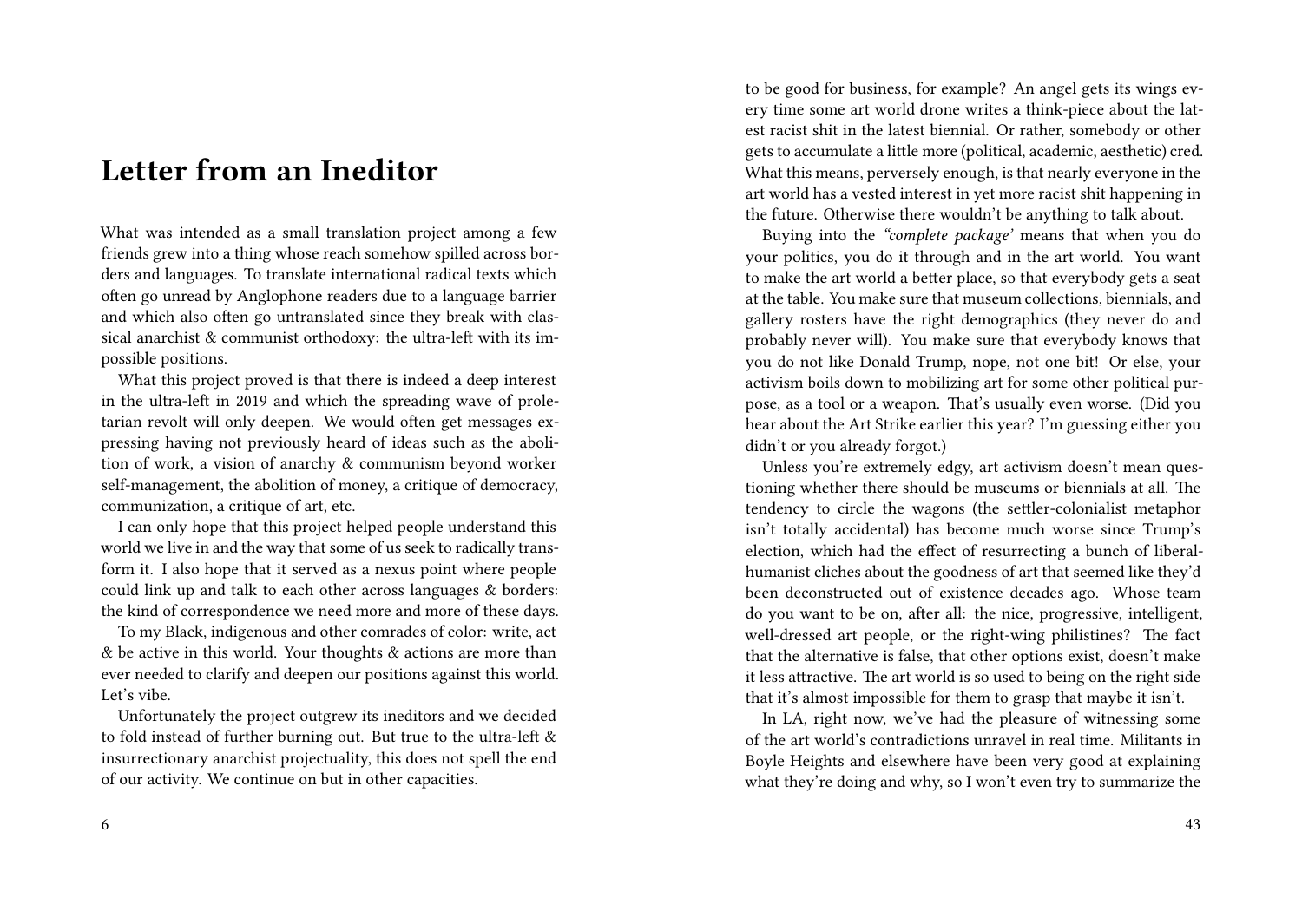enjoy looking at art at the same time as you hate the art world and its institutions, in the same way you can shop at a store in the daytime and then loot it at night, if you get the chance. Communism means nice shit for everybody, as some other people have pointed out.<sup>1</sup> You can even make your own art if you want to. That's fine. You can also be a revolutionary — better still. (Much better.) But don't try to do your revolution through your art. That's not how it works. If you feel the need to argue against this more or less self-evident point, there's a good chance that you're an art world asshole.

There are few things more depressing than the idea that art is the last zone of freedom in a capitalist world. If this were true, it would be yet another reason to destroy everything. (Don't worry, we're not running out of reasons.) But it's not true, anyway. The art world is part of capitalism, just like everything else, which means that it's built on a set of antagonisms. Class antagonisms, racial antagonisms, antagonisms around sexuality and gender. Of course this isn't any secret. The problem with a lot of art world people, though  $-$  aside from the other, obvious problems  $-$  is that they want their participation in the art world to function as a complete package. In other words you can get your aesthetics, your ethics, and your politics in the same place, by doing the same stuff. Your art is your resistance, or your academic research is your resistance, or whatever. Conveniently enough, you can sell art, and you can also sell your labor as a radical academic. Maybe not for much, but somebody has to do it, right? Walk into any gallery these days and there's a good chance the art will be "political." You have to wonder exactly when the market is going to peak.

The package deal only works so well because the art world absorbs and mediates conflict in order to fuel its own reproduction. Where else would constant scandals over racist behavior turn out

Most of the original essays written by me were written quickly, for better or worse, and often as a reaction to something happening in the world or in my life, hence their brevity. And as I wrote, and translated, I learned more about what I desire and what I reject. We learn by doing more so than through simple contemplation. I invite you to attempt to write out your own dreams & nightmares. You may find comrades who feel (or think) the same way as you and from that bonds can form which can break this world.

North of Yangna,

Noche of the so-called Los Angeles Eastside

<sup>1</sup> Nice Shit For Everybody by Noche (https:// ediciones-ineditos.com/2017/ 01/12/nice-shit-for-everybody/)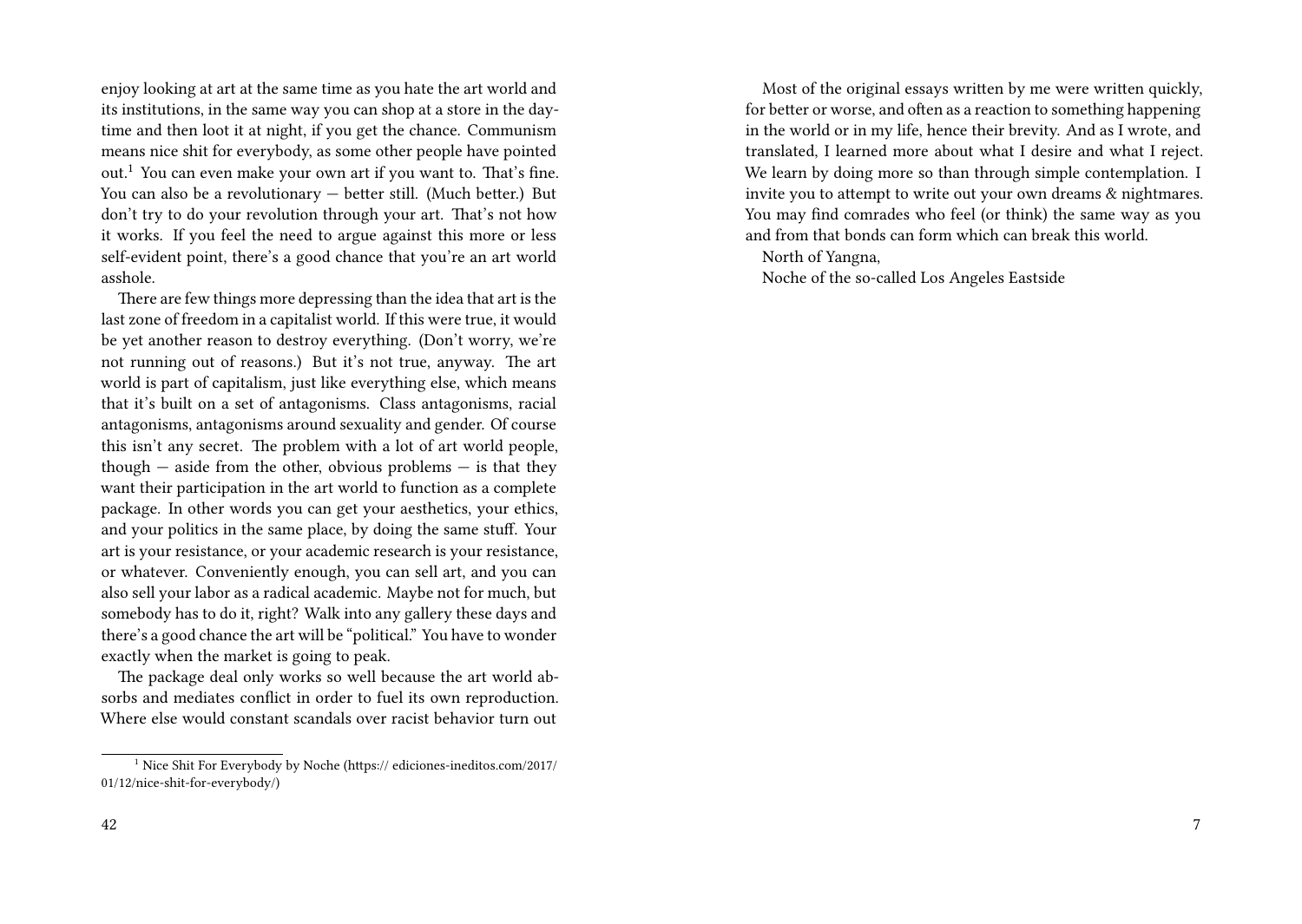## **Prole Wave**

A recent wave of protest activity against climate change, and general environmental degradation, has been seen around the world. But curiously *open revolt* around the world has not centered around climate change *itself*, but rather around circulation struggles: the name for struggles that occur beyond the point of production; i.e. around the distribution or consumption of commodities. These struggles largely have revolved around *the price* of a commodity which is directly linked to climate change: petroleum.

In 2017 Mexico went through the *gasolinazo*: a rise in the price of gasoline (20%) due to then Mexican President Pena Nieto's privatization of the Mexican oil industry bringing about removal of price controls. Riots, looting and blockades rocked the country. In 2018, the *Gilets Jaunes* movement rose up and rocked France (& its territories) with riots, looting and blockades. The spark: a rise in fuel prices due to French President Macron leveling *carbon taxes*, as part of a plan to stem climate change, put on the backs of rural proletarians that need cheap fuel to get to work or go about basic errands since there is little public transportation infrastructure in the French rural and semi-rural countryside. In Haiti, fuel shortages and price harks have also sparked open revolt, along with fighting a government which is openly-aligned with U.S. interests. More recently, Ecuador has been gripped by an insurrectionary, largely indigenous, wave that has also been set-off by a rise in fuel prices: the president, Lenin Moreno, had planned to cut fuel subsidies as part of an agreement with the International Monetary Fund austerity plan as part of a loan to deal to with Ecuador's debt and fiscal deficit (the plan has been recalled, halting the revolt for now).

## **About Hating Art**

#### **by Asmodeus, a friend of the project**

Basically the art world exists to make money for a small number of people and to make a larger number of people feel like they're cool. The first purpose is just capitalism. The second is an effect of capitalism, because only in a world as ridiculous as ours would standing around in mostly empty white rooms be considered a valid form of community. This probably sounds cynical, and in a way it is. But if you think about it, the fact that lots of people have nothing better to do with their *"free"* time than to stand around in mostly empty white rooms, rooms that make a huge amount of money for other people, is a good reason to destroy pretty much everything.

Hatred of art, in the best and truest sense, has always really been disappointment that art can't keep its own promises. The German philosopher Theodor Adorno once said: "The *bourgeois want art voluptuous and life ascetic; the reverse would be better.*:" Hatred of art isn't hatred of beauty. In fact it's closer to the opposite. It's hatred of capitalism for trying to make us accept the fact that we can only find beauty in art. Or in some other commodity, or some commodified experience. (On Instagram everyone lives in paradise.) Of course it's also hatred of the people who buy and sell and talk about art, because they're mostly rich assholes. Nothing mysterious about that. For academics, though, it's a lot easier to come up with elaborate theories about iconoclasm than it is to admit that iconoclasm is usually quite easy to explain.

Hatred of art, or at least this kind of it, has nothing to do with hatred of pleasure. Or even hatred of artworks, exactly. You can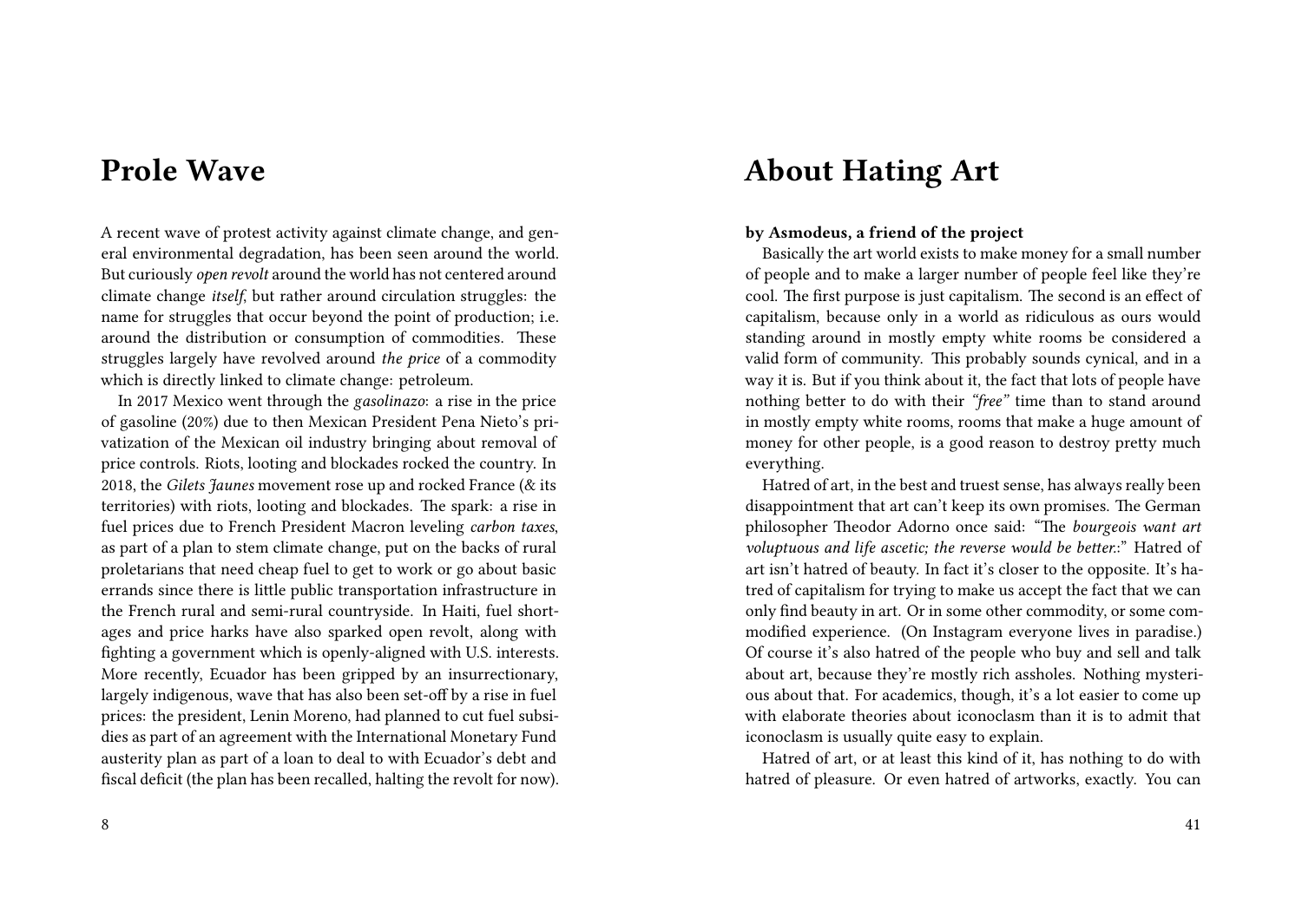— in the everyday violence of class, race, and gender; in the omnipresence of money and commodities, which are violent forms in themselves because they distribute life and death according to an inhuman logic. Contemporary art is the obverse of this invisibility. This is why The Broad is a shrine to class hatred. As a sponge for surplus capital  $-$  its function as a hedge or investment  $-$  art absorbs human suffering; contemporary art is therefore class hatred in one of its most concentrated forms. Art takes upon itself the guilt of those who caused that suffering and who think that art will discharge it. But it does not.

In all cases, except Haiti, the price hikes have been addressed after governments & national economies were rocked by proletarian revolt.

#### **Comin Situ**

**Replying to @Breakaway\_chi**

**We are witnessing the advent of mass struggles against climate barbarism as imposed by fiscally desperate states on their proletarian and surplus**

#### **1:21 PM • 13 Oct 19 • Twitter Web App**

Now, if the proletariat around the world seems to fervently want fuel, and at a low cost, what are we to make of the real need to address climate change? The problem, as we see it, is that liberal ecologically-minded individuals & groups typically conceptualize climate change *in the abstract* (think of all this talk of humans going extinct), whereas the proletariat reacts to climate change via its *material* manifestations. Why? Because they have no other choice. In some parts of the world proletarians are directly dealing with rising seas, but what does this reality mean to proletarians in Forth Worth, Texas? The same reason the proletariat does not produce *communes* or *communism* out of some ideal, but out of a real *material* need. (We'll address the role / position of *the radical* later.)

Returning to the question of communism, we recall the words of Italian insurrectionary anarchist, Alfredo Maria Bonanno:

"*We must counter the satisfaction of spectacular needs imposed by consumer society with the satisfaction of man's natural needs seen in the light of that primary, essential need: the need for communism.*

*In this way the quantitative evaluation of needs is overturned. The need for communism transforms all other needs and their pressures on man. "*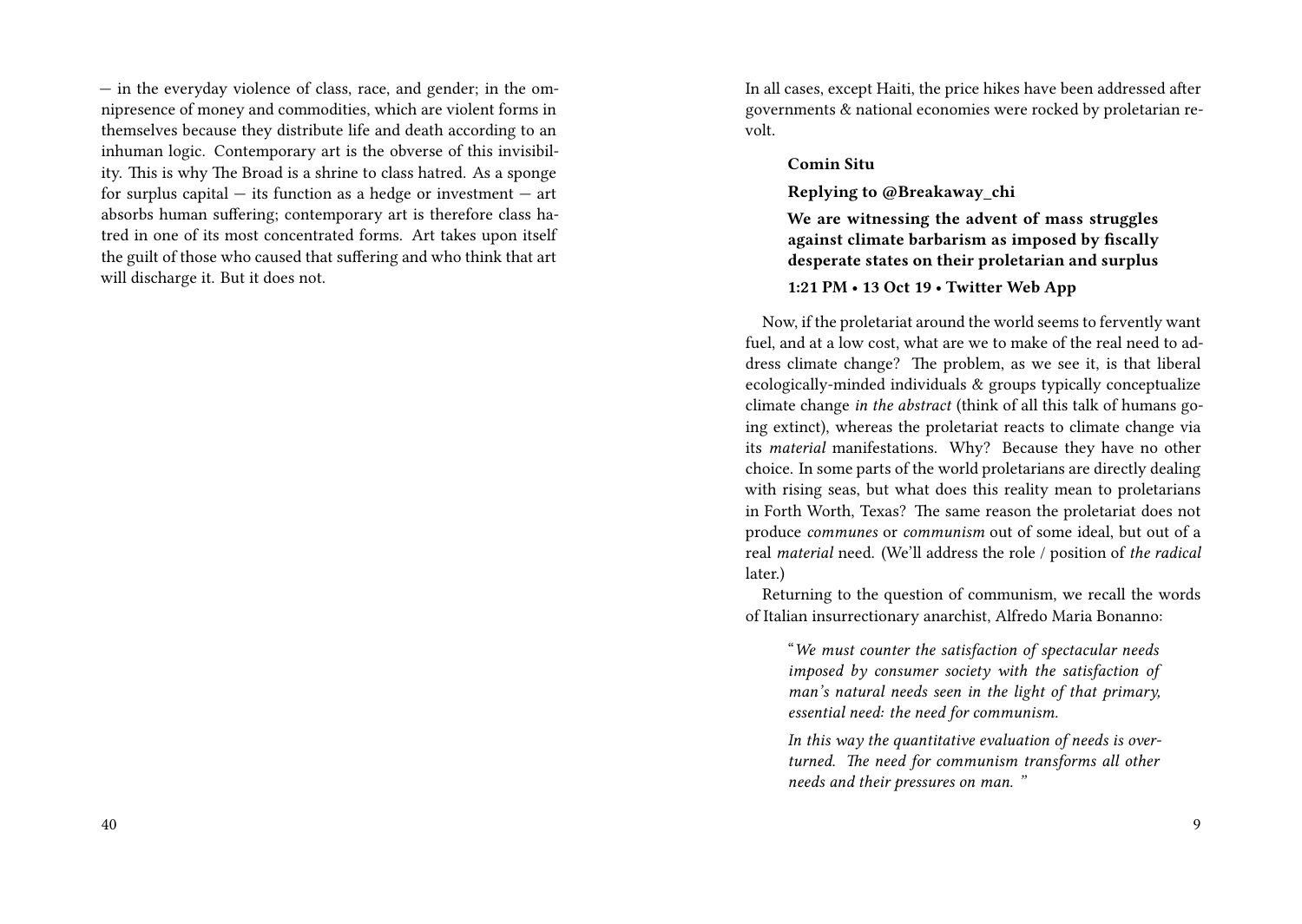#### *Armed Joy* (1977)

How then do we counter the *spectacular needs* imposed by this society? First we should clarify that proletarians largely do not *need* fossil fuels. This is an imposed false-need, just like employment (or some way to get money) is an imposed false-need. Do proletarians *need* consistent access to cheap gas if they live in a world where work has been abolished?

The rise of circulation struggles we noted above open up the possibility to demonstrate that the *real need* of the proletarians is not free, or cheap, access to *x, y, z* commodity, but rather a world where our lives are no longer *dependent* upon commodity-production itself. Abolition out of need, not mere ideals. In Chile a fare hike, on top of an already high cost-of-living for proles, has instigated a wholesale revolt against the State, its brutal State-of-Emergency & capitalism in general. High school students self-organized *MASS* fare evasions, which others quickly joined in, and it was only a matter of time until the whole country came to a halt. The struggle in Chile is also a circulation struggle, but here the commodity in question is the price of transportation. But as comrades in Chile have noted, part of their struggle is not only against the fact that free movement comes at a price, but that human life has further commodified on a class basis.

This is the link that Extinction Rebellion misses, and other idealist, class-agnostic environmental movements as well. That the *climate crisis* is a product of a certain set of *coercive capitalist social relations* and not just *bad management* on behalf of our so-called representatives in power. (We'll get to more on Extinction Rebellion later on).

These circulation struggles are part of the beginning of a movement against not only against *Capital* but also climate change. *How?* As part of the course of circulation struggles giving way to *open revolt*, proletarians will begin to realize *through struggle* our problem is not *merely* the price (or lack) of fuel, but the fact everything around it: it is a photo-tapestry that plasters some of Miroslav Tichy's voyeuristic snapshots of Czech women on top of a view of Marx's grave. And that is about all that I remember, or care to. Even the John Currin paintings, typically good for a chuckle at least, look more lethargic (read: less perverse) than usual.

It is sometimes difficult to keep in mind that this abundance of very expensive art was assembled by only two people, so doggedly does it resist the detection of any guiding sensibility other than the sheer will to accumulate things upon which the market has left its stamp of approval. Such anomie may have social significance. This is how a class  $-$  a very small class  $-$  sees; this is how it dreams. And what banal dreams they are. For granting that insight, The Broad has some value. Yet there is a way in which discussing the details of the inaugural exhibition is entirely beside the point. The collection is a placeholder; one has the sense that it might as well be switched out for anything else of equal value, or painlessly liquidated should Eli Broad ever fall on hard times. Whatever their intrinsic merits, the works are significant, here, primarily as tokens of capital's supremacy. This is true regardless of the fact that admission is free, and also of the fact that LA already has a multitude of institutions that bear the names of other tycoons (Getty, Hammer, Geffen…). The critique still has to be made anew, if only because the building is new, familiar as everything else about it may be. What this museum means has little to do with what it shows, and very much to do with the relations that it materializes simply by being what it is, where it is, and bearing the name that it does. The scandal is not that The Broad is bad, but that it exists.

Guy Debord said that spectacle is capital accumulated to the point that it becomes an image. Fair enough, except that it is too easy, when thinking or writing about spectacle, to forget what capital is. Capital is dead labor. It is the abstract form of a trillion instances of suffering. Contra Debord, it need not become visible at all, and in fact capital is perhaps most destructive where the social relation that it objectifies is most naturalized and unseen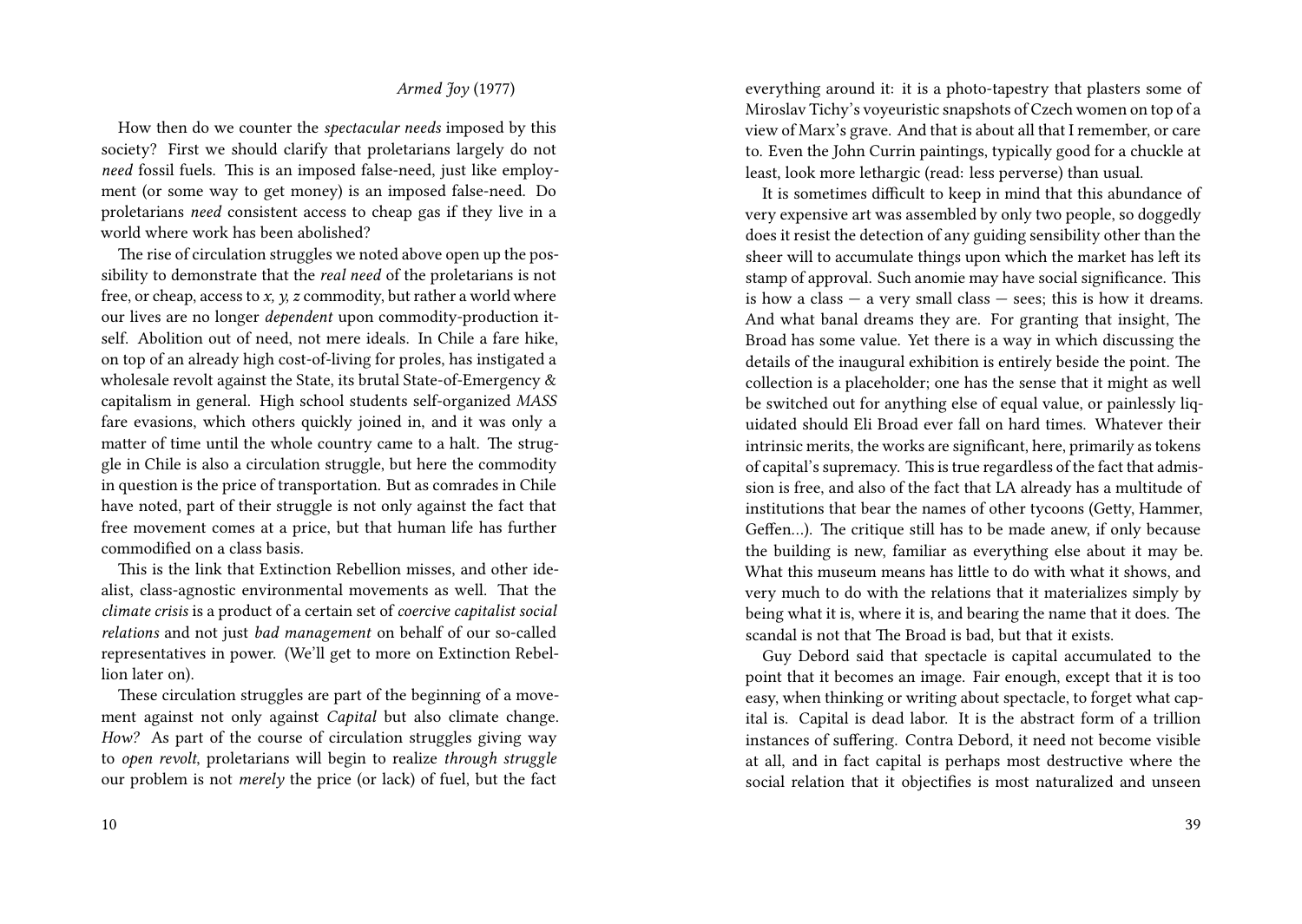the 1950s through '70s, with a particularly fine stock of American Pop; there is also a cluster of superb paintings and sculptures by Cy Twombly. The other side contains art from the following decades and almost up to the present day. Some galleries are monographic, while others are devoted to small groupings. One, for instance, throws together Damien Hirst with Andreas Gursky — practitioners who seem to have little in common other than a distinctively '90s brand of gigantism. Local heroes such as Chris Burden and Charles Ray are also in evidence, while another gallery boasts yet more works by Koons, who is something like the museum's mascot. Indeed it is interesting that Koons is at the physical center of the inaugural installation, on the axis, in fact, along which the top floor splits cleanly in half. A roll call of postwar greatest hits lies on the one side, mostly '90s-vintage art on the other — meaning art that is often concerned with the politics of race, trauma, and gender. This may suggest that it is Koons who mediates from the one to the other, and thus, that there is no nexus other than the extreme of reification that he represents to link the mid-century to its end. Which would be a defensible if depressing art historical argument.

Things go downhill from here, figuratively as well as literally. Descending through the museum's midsection, where its storage spaces are visible from two portholes cut out of the stairwell (like windows onto a big cat's enclosure at a zoo), one returns to the first floor, where The Broad displays, or rather stockpiles, its contemporary holdings. There are large, bland pictures by the likes of Mark Grotjahn, as well as an installation of Ragnar Kjartansson's The Visitors, an irrepressibly cutesy nine-channel video from 2012. The largest exhibition space of all  $-$  it is directly beneath Koons' Tulips, if I am not mistaken — harbors a generous selection of manga-inflected works by Takashi Murakami; their cumulative effect is queasy-making. Karl Marx himself puts in an appearance in a fairly execrable piece by the Polish artist Goshka Macuga, which at least stands out for being slightly less warmed-over than

that fossil fuel is a commodity that is only as crucial to us in a world that moves at *the speed of Capital.* All the cars on the roads with proles heading to jobs they hate; all the fossil fuels burned to generate electricity for content delivery networks bringing the latest *non-news* to smartphones and the jet fuel burning in the sky for global commerce…is only necessary for a world where *Capital* reigns.

The speed of human life was profoundly slower for much of what we can call human history. And a return to a much slower speed would not only be beneficial to arrest the causes leading to deepening climate change, but it would do wonders for our mental & physical health. Work is literally killing us and this world. Antiwork as *de-growth*, to use a hip new term.

Responding to climate change as some sort of global, abstract *thing* (i.e. human extinction) will likely not be the basis of the movement the abolish the present state of things: i.e. communism. You can see where that leads: groupuscules like Extinction Rebellion UK which openly work with the police and call the police on those who exceed their notions of protest / resistance. Whereas most racialized proletarians know that the police are always *our fucking enemy* and never an idle, protective force. Proletarians do not fight capitalism at a global, abstract level; they fight it at their local level, but with an understanding of its global nature.

Social democrats, and other State-agnostic Leftists, ponder *State policy* to get us out of climate catastrophe: *the Green New Deal*. We see that the State is inherently part of the climate catastrophe when the U.S. military is itself the greatest consumer of fossil fuels.

Recently, Extinction Rebellion staged actions around London to halt the London Underground, and specifically blocked a train at Canning Town (a *working-class* district of East London, England) by climbing atop it and faced angry commuters who dragged them down, pissed-off at the disruption. We recalled the freeway takeovers in the U.S. during the height of open proletarian Black Revolt (#BLM), between 2013 ~ 2015, against anti-Black policing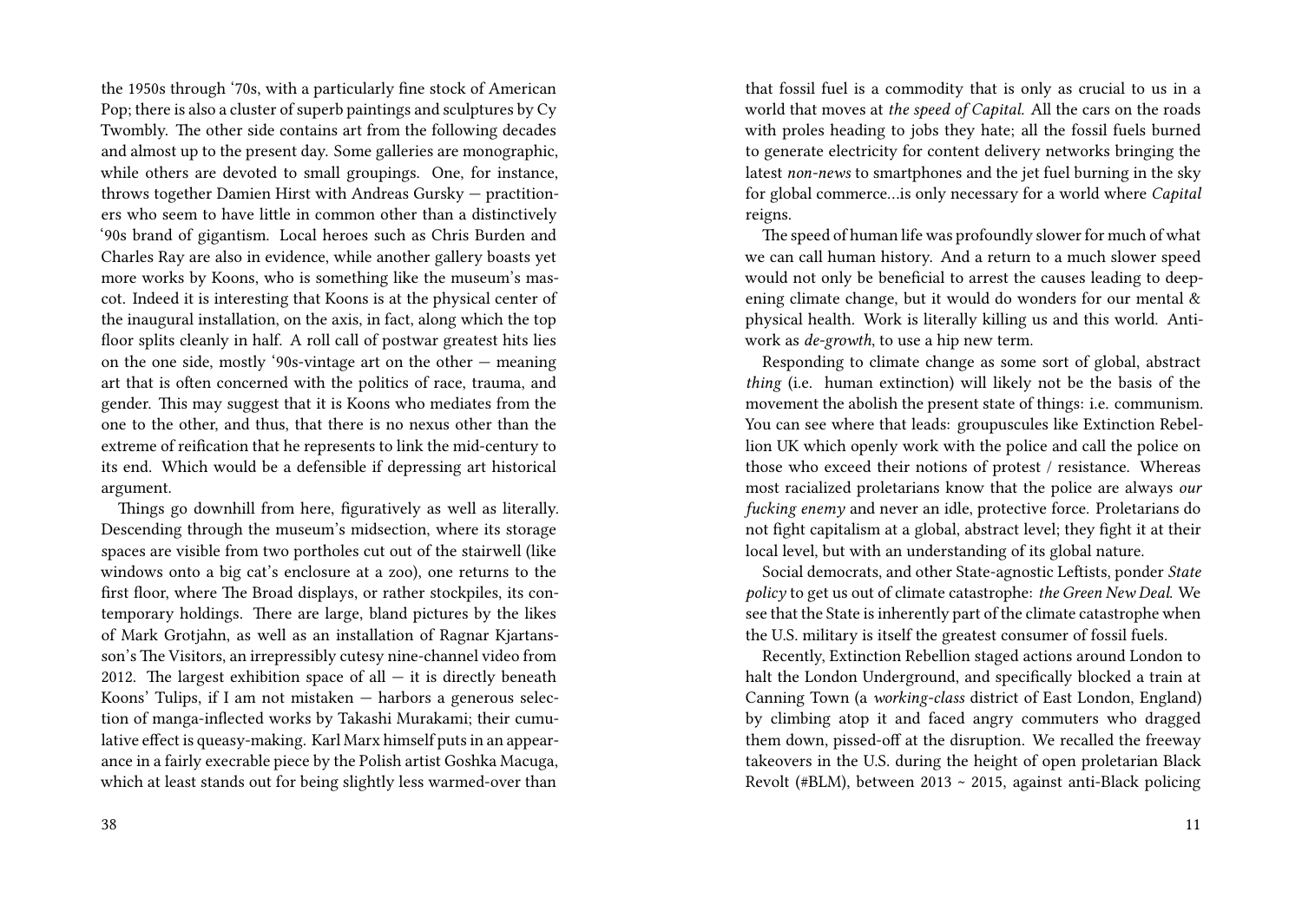(and this anti-Black world) and then we also saw angry commuters, but this anger was quite often *racialized*: lawmakers even passed legislation that would absolve angry commuters of killing protestors block their way (who were largely Black).<sup>1</sup> Angry white Americans wanted to mow down angry Black protestors and now had the blessing of the American Legal System.

Then the difference?

Some will say that proletarians aren't at all responsible for environmental degradation. That it's the fault of the capitalist class. Unfortunately this isn't entirely so. The commuters in Canning Town did in fact need to go to work, so that they can get by as all proletarians are compelled to do, and it is this world of work that is a key component in environmental degradation.

But we should note instead that this degradation, that all workers are a part of, is also a part of the coercive relations which also degrade our very lives.

So then the difference?

During the Black Revolt of recent years it was Black proletarians, and their comrades, acting together & *materially* against this anti-Black capitalist world. With XR we have a largely liberal, and by all accounts fairly white  $\&$  middle-class<sup>2</sup> movement whose direct actions still are meant to act at the level of Spectacle. As a comrade noted:

Extinction Rebellion is doomed to extinction because it has no tactical aptitude and is fighting on the spectacular terrain of the enemy by relying on the moral sensitivity of the spectator's heart.

6:15 AM • 17 Oct 19 • Twitter Web App

nothing so much as the raw material of menudo: tripe, that is. But whereas menudo is a venerable hangover cure, one suspects that The Broad will remain a headache for some time to come.

Visitors enter the museum through either of its lifted corners, where they find themselves in a gray, cavern-like space. (One of its chambers houses Yayoi Kusama's Infinity Mirrored Room, 2013 — the museum's biggest crowd-pleaser, to judge from the lines.) Goofy sculptures by Robert Therrien and Urs Fischer establish a funhouse vibe. Both this area and the galleries are almost extravagantly well-staffed by headset-wearing attendants. Ascending either by escalator, stairs, or in a Willy Wonka-ish cylindrical elevator, one then arrives at the top floor, only to meet a funereal installation of Jefif Koons' immense, polished metal Tulips (1995–2004), flanked by no less than nine word-paintings by Christopher Wool (Untitled, 1990). A grander imperial reception could hardly be imagined. In the same space there are equally imposing works by Julie Mehretu, El Anatsui, Mark Bradford, and Marlene Dumas, all of which combine a diffusely political charge with market-friendly scale and format: this is globalization as viewed from Sotheby's. The art is about, and exemplifies, the workings of capital, the market, and the uneven distribution of violence in the global economy. It might even be read as "critical." Could it be that The Broad is thinking about its own noxiousness? No, it seems: that feeling soon dissipates.

The problem is the collection in toto. There are no surprises here, although there are some very good pieces. There is not a single artwork on display that would give a hedge fund manager qualms. It is all investment-grade, and it is all nearly equally so. The paintings are big. The sculptures are shiny. That said, there are things worth seeking out. The museum's top floor is by far its best, due both to the quality of the art and to the influence of the punctured ceiling that rains filtered sunlight into the galleries. There are no permanent walls on this level, but only movable barriers that demarcate the exhibition spaces. Half of the top floor is dedicated to art of

<sup>1</sup> https://www.charlottestories.com/nc-house-just-passed-hb-330-allowing-drivers-legally-legally-legally-legally-drivers-block-roads-legally-legal-drivers-block-roads-legal-drivers-legally-legal-drivers-legally-legal-driver

<sup>2</sup> We have no sociological data of the makeup of XR in the UK but the fact that they are so openly police-collaborationist is key feature of middle-class whiteness.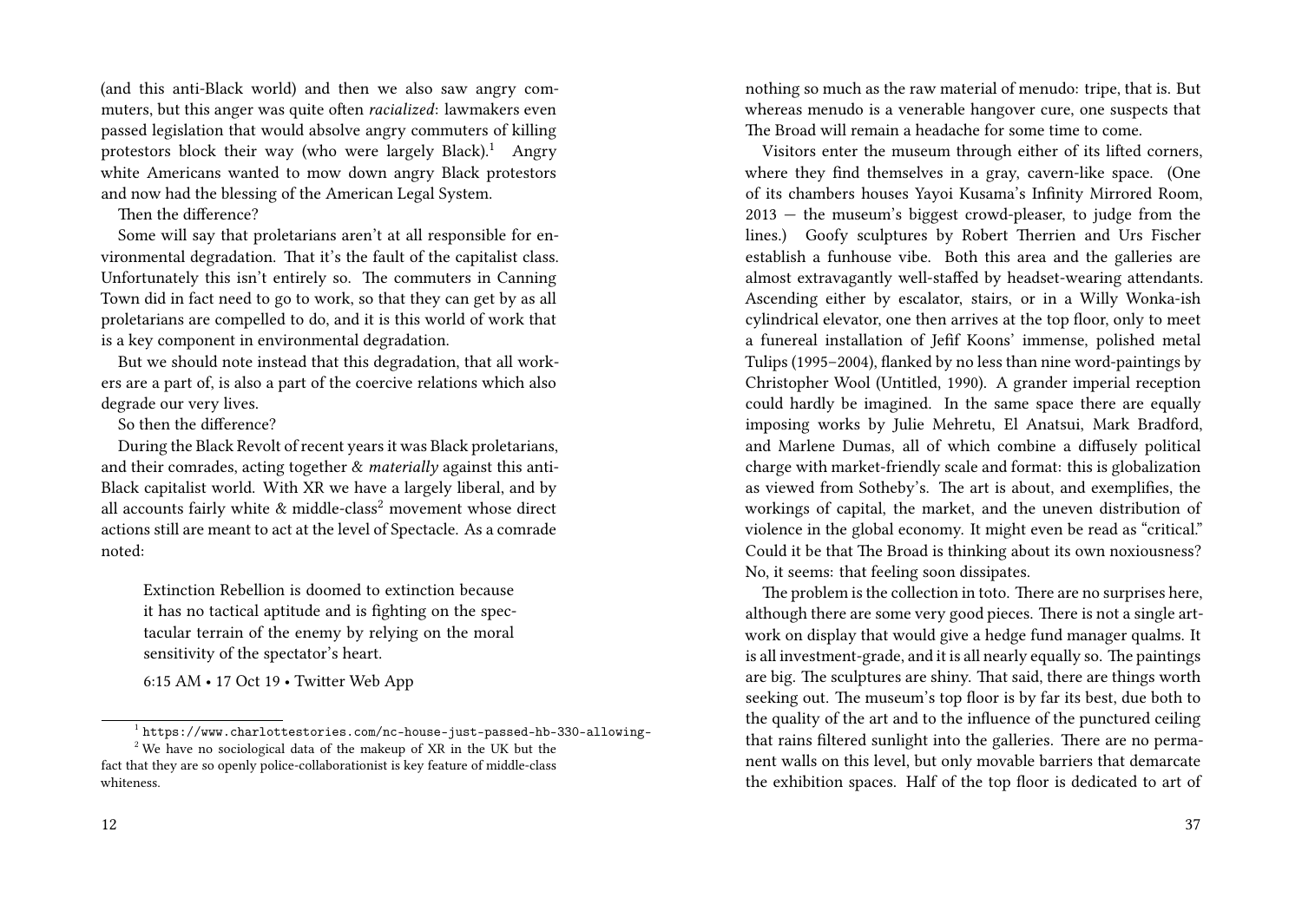High Line that runs through New York's blue-chip gallery district in West Chelsea. Having already designed what is arguably the world's first vaporwave structure (the fog-enshrouded "Blur Building" that was their contribution to the Swiss National Expo in 2002), their work in LA further develops the play of circulation, sightlines, and cladding that has become the agency's signature. The Broad's initial aspect is unprepossessing, however: its exterior is a drab box with two of the bottom corners shaved off. On one side of the facade there is an "oculus" that stares unblinkingly at the Colburn School (a well-regarded music academy) across the street, as well as at the Colburn's next-door neighbor, MOCA's Grand Avenue flagship. On the opposite corner is Frank Gehry's Walt Disney Concert Hall, the completion of which in 2003 was widely taken as a sign of Downtown's revitalization. (Eli Broad had a hand in that, too.) If one were to draw lines between The Broad and these other monuments, the resulting triangle would, very roughly, point in the direction of the Westin Bonaventure Hotel about half a mile away, where Fredric Jameson once discerned the hallmarks of postmodern space. New, pricey condos have been sprouting up nearby, some of them connected to the more desirable parts of Downtown by walkways that are literally raised above the plebeian street.

Developers' dreams notwithstanding, this remains a weird and uncomfortable part of the city, nestled as it is between multiple freeways and the massive homeless encampment that is Skid Row. There are few other parts of Los Angeles where the contradictions of capitalist real estate, of which Broad is a Donald Trump-level protagonist, are so clearly on display. Thus the location is fitting. The building itself is encased in a sheath of corrugated off-white webbing that screens the interior from its surroundings. Most of the perforations in fact conceal windows that are oriented to the rising and falling of the California sun, with the result that the upstairs galleries, at least, can boast some of the world's most luxuriant natural lighting. These subtleties are little apparent from the street, however. A friend points out that the museum looks like

We must go beyond *spectacular moralism* to find a way out of capitalism and the *climate crisis* it has wrought in the pursuit of infinite growth.

This is not to say that the success of an action is the *number* of proles who agree with it. Not all proles will welcome the measures necessary to bring about free communal lifeways. There will be open reactionaries we will need to defend against, but the actions of proletarians against capitalism, and NOT actions *directly against* proles, will be what will help us win the day.

For example: If XR had instead done what has occurred in Chile with mass fare evasion, their efforts would have *built solidarity* with their movement but instead they chose to attack those who benefit the *least* from this world. And now we see a broad movement against capitalism growing in Chile.

As we said a couple of days ago when images of Chilean proletarian looters were seen chucking flat-screen TVs into a bonfire and some people noted how 'wasteful' and 'toxic' these acts were.

#### ediciones ineditas

#### @edcns\_ineditas

If yer more concerned abt the 'wastefulness' of destroying a S , or its toxicity, than the fact that a nation's proletariat is waging offensive class war then we know yer not on our team. What's rising is the horizon of communism & anarchy which is the 'greenest' shit possible.

2:37 PM ■ 10/20/19 ■ Twitter for Android

### **To the homies**

The task at hand for radicals, as we see it, is not necessarily to *raise climate consciousness* (mass media already provides endless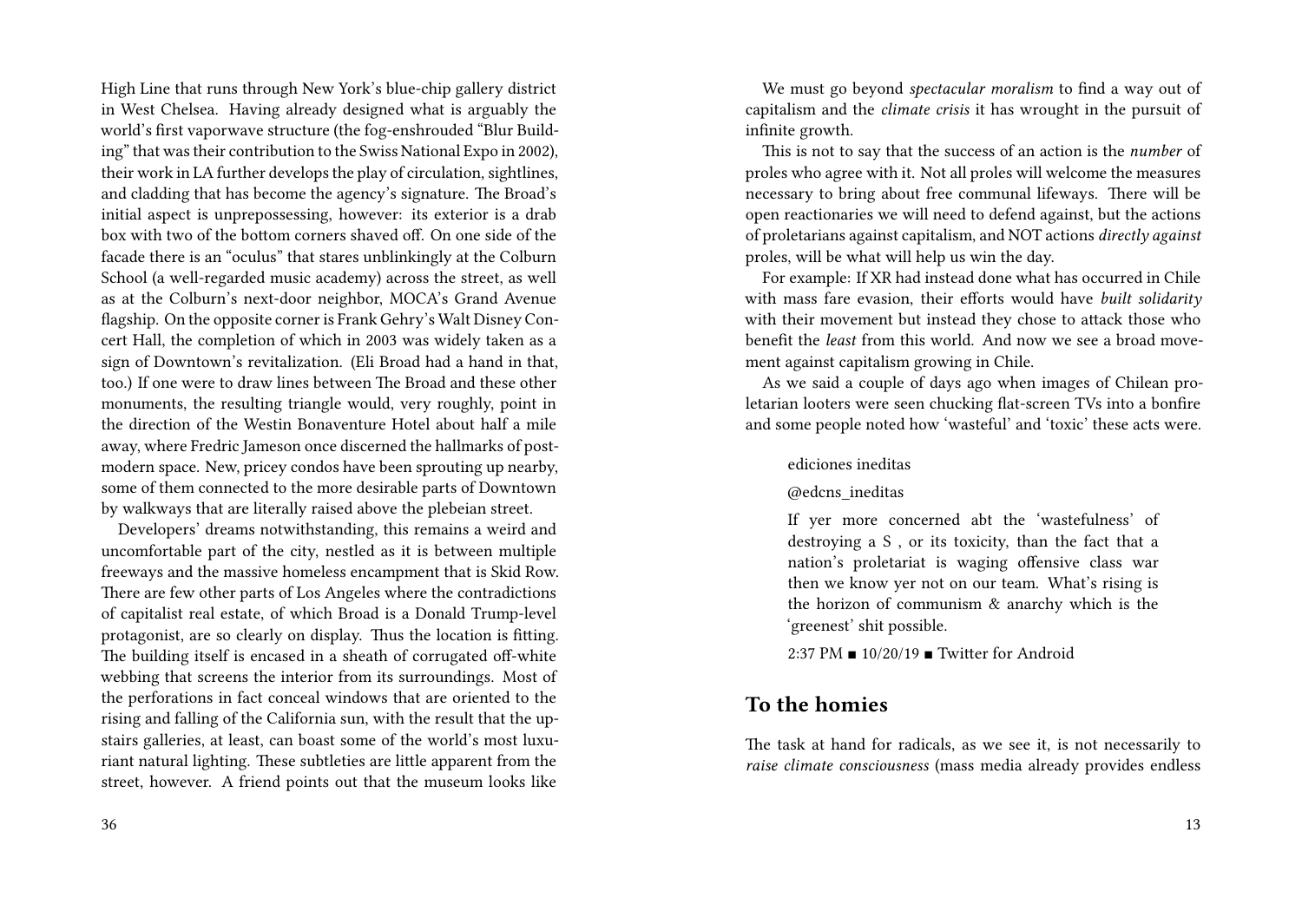terrorizing click-bait on this issue) but to push the proletarian revolt emerging around the world to generalize so that the horizon of communism draws nearer and nearer. We will always be in the minority, but we understand that communist revolution (as we see it) is not the concerted actions of those self-identified as *communists* but the proletariat expressing its immanent capacity to abolish its condition as the proletariat which just means proles are the ones that are gonna get ourselves out of this mess by destroying this world that marks us as proles.

We can begin to strategize & actualize preparations for climate catastrophe where we live, and build networks of solidarity and mutual aid, but the climate will likely not kill off capitalism for us so we must understand we will still have to meet our global enemies on the streets, in the mountains, in the valleys and at the ports. *This image made by Chilean comrades sum up what we feel is necessary.*

# **The Broad: Class Hatred, Concentrated**

#### **by Asmodeus, a friend of the project**

Eli Broad is a multibillionaire. He made his fortune constructing tract homes, which is to say by pumping hot air into the pre-2007 real estate bubble. Later he moved into life insurance as well. Some of that money ended up bailing out LA's Museum of Contemporary Art (MOCA) around the time the housing market was going south — the museum had been hemorrhaging funds for years. It was a maneuver that some have described as closer to a hostile takeover than an act of philanthropy. Notably, Broad's intervention was closely tied to the arrival of a new director  $-$  the gallerist Jeffrey Deitch — who fired the museum's widely admired chief curator, Paul Schimmel, in 2012. Other wads of cash ended up at the Los Angeles County Museum of Art (LACMA) — where the donor had Renzo Piano build the quasi-autonomous Broad Contemporary Art Museum — as well as the Los Angeles Opera, which promptly used the funds to stage a full production of Wagner's Ring Cycle. These actions, among others, won Broad a reputation in the art world as LA's resident Maecenas-cum-Evil Emperor, with Deitch, perhaps, playing the role of a bumbling Darth Vader.

As of September 2015, the city has had a new museum downtown, known simply as The Broad to distinguish it from the edifice at LACMA. It is a clean slate: it exists to display the personal collection that Eli Broad and his wife Edythe have amassed over the previous five decades. The museum's architecture is by the firm of Diller Scofidio + Renfro. They are perhaps most famous for the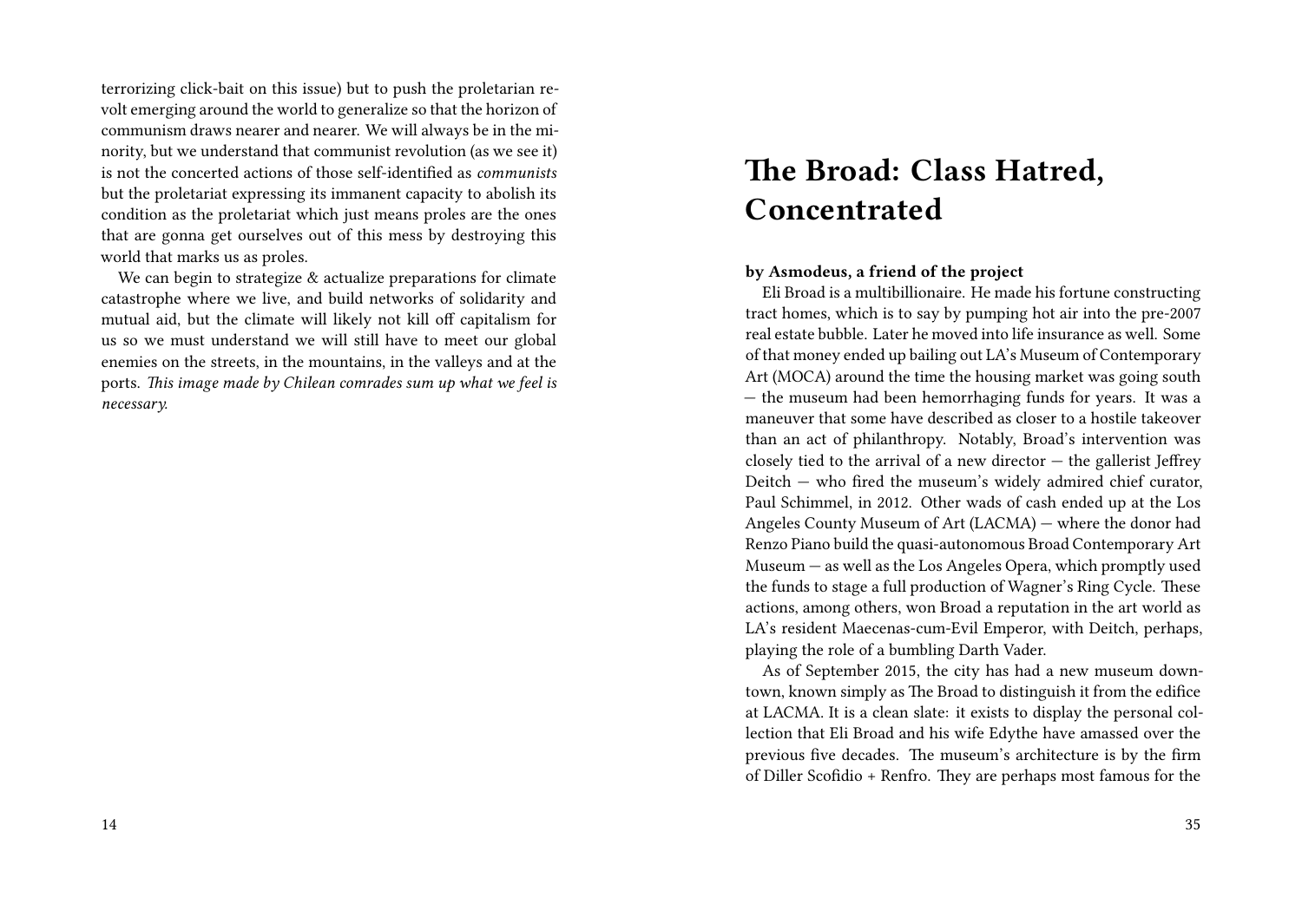Mussolini's theory of the fulfillment of the nation in the state was a central tenet. All groups of people, whether small or large, industrial or non-industrial, concentrated or dispersed, were seen as nations, not in terms of their past, but in terms of their aura, their potentiality, a potentiality embedded in their national liberation fronts. Hitler's (and the Zionists') treatment of the nation as a racial entity was another central tenet. The cadres were recruited from among people depleted of their ancestors' kinships and customs, and consequently the liberators were not distinguishable from the oppressors in terms of language, beliefs, customs or weapons; the only welding material that held them to each other and to their mass base was the welding material that had held white servants to white bosses on the American frontier; the "racial bond" gave identities to those without identity, kinship to those who had no kin, community to those who had lost their community; it was the last bond of the culturally depleted."<sup>14</sup>

The project of supplying Chicanxs with an alternative to National Liberation, or some other false appeal to Nationhood, is one that is more necessary than ever. As radical Chicanxs who desire to truly free this world (or perhaps destroy it), we should take it upon ourselves to create the rhetoric, the movements, the history which we want to see in the world. I look forward to helping find, create and elevate such work which would fulfill this project of total liberation, not just for Chicanxs, but for oppressed people everywhere.



 $14$  Ibid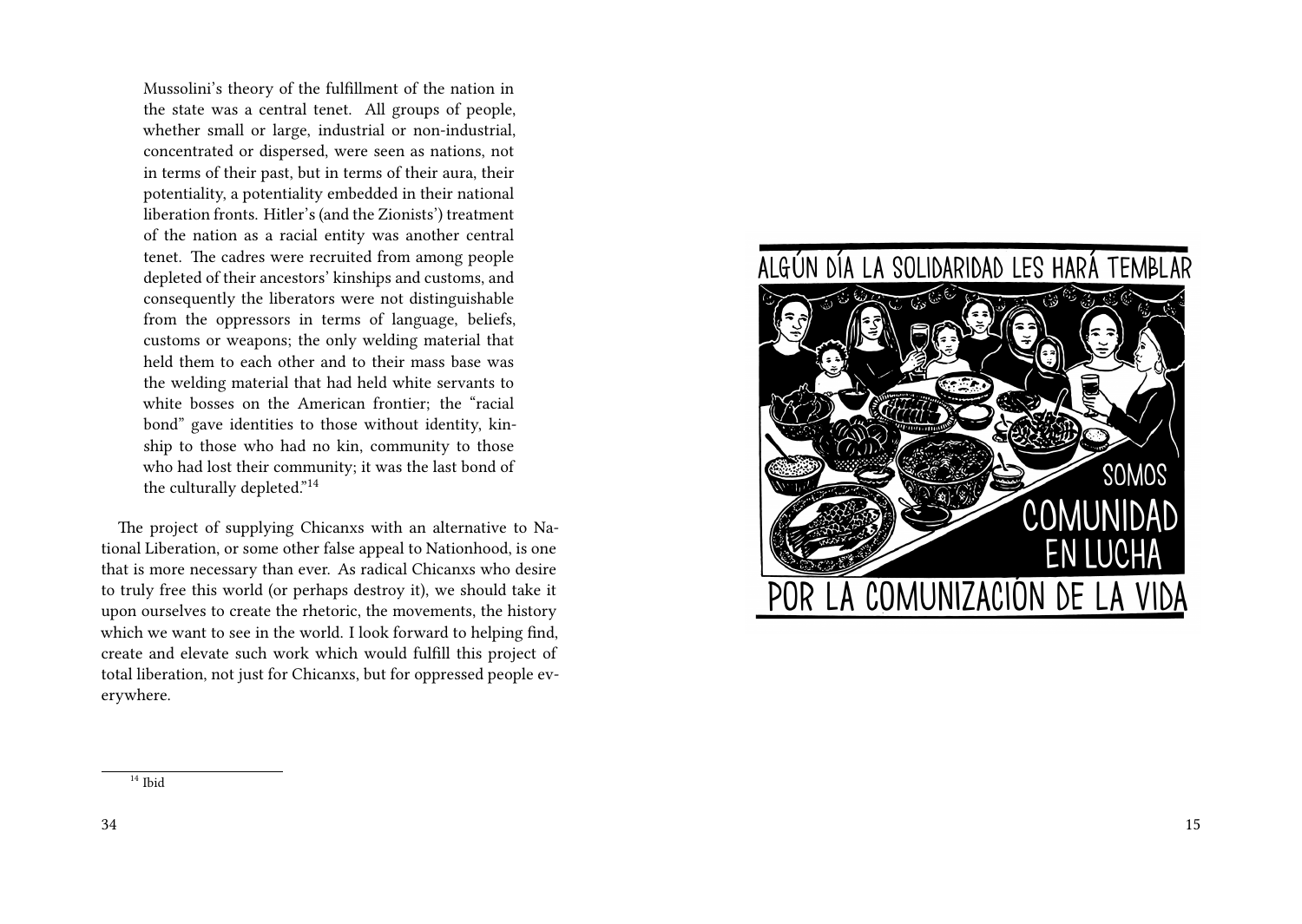ALGUN DIA LA SOLIDARY LES HARA TEMPLAR / SOMOS COMUNIDAD EN LUCHA / POR LA COMU-NIZACION DE LA VIDA

tr. "One day our solidarity will make them tremble. / We are community in struggle. / For the communization of life"

Nationalism continues to appeal to the depleted because other prospects appear bleaker."<sup>13</sup>

But what is the prospect, however bleak, the anti-state communists offer?

### **Contra el nacionalism, por el comunismo y anarquia!**

Chicano nationalists often talk about "the border jumping over them" to counter the racist narrative that Mexicans are somehow invaders of what is now the American SouthWest. They rail against borders that their parents, grandparents and others have to perilously cross, yet they evidently do not desire the abolition of borders but rather desire a re-drawing of them. Anti-state communists (& anarchists) desire the wholesale abolition of borders, nationstates, capitalism, patriarchy, colonialism and work. Though of course it is a difficult push forward these measures without speaking to the experience of identity, speaking through the lens of a purely national liberationist scope is to speak in half-measures.

Mao Zedong thought, a frequent source of much National Liberation ideology, here is critique by Perlman:

"Few of the world's oppressed had possessed any of the attributes of a nation in the recent or distant past. The Thought had to be adapted to people whose ancestors had lived without national chairmen, armies or police, without capitalist production processes and therefore without the need for preliminary capital.

These revisions were accomplished by enriching the initial [Mao Zedong] Thought with borrowings from Mussolini, Hitler and the Zionist state of Israel.

<sup>13</sup> Fredy Perlman, "The *Continuing Appeal of Nationalism*" (1984)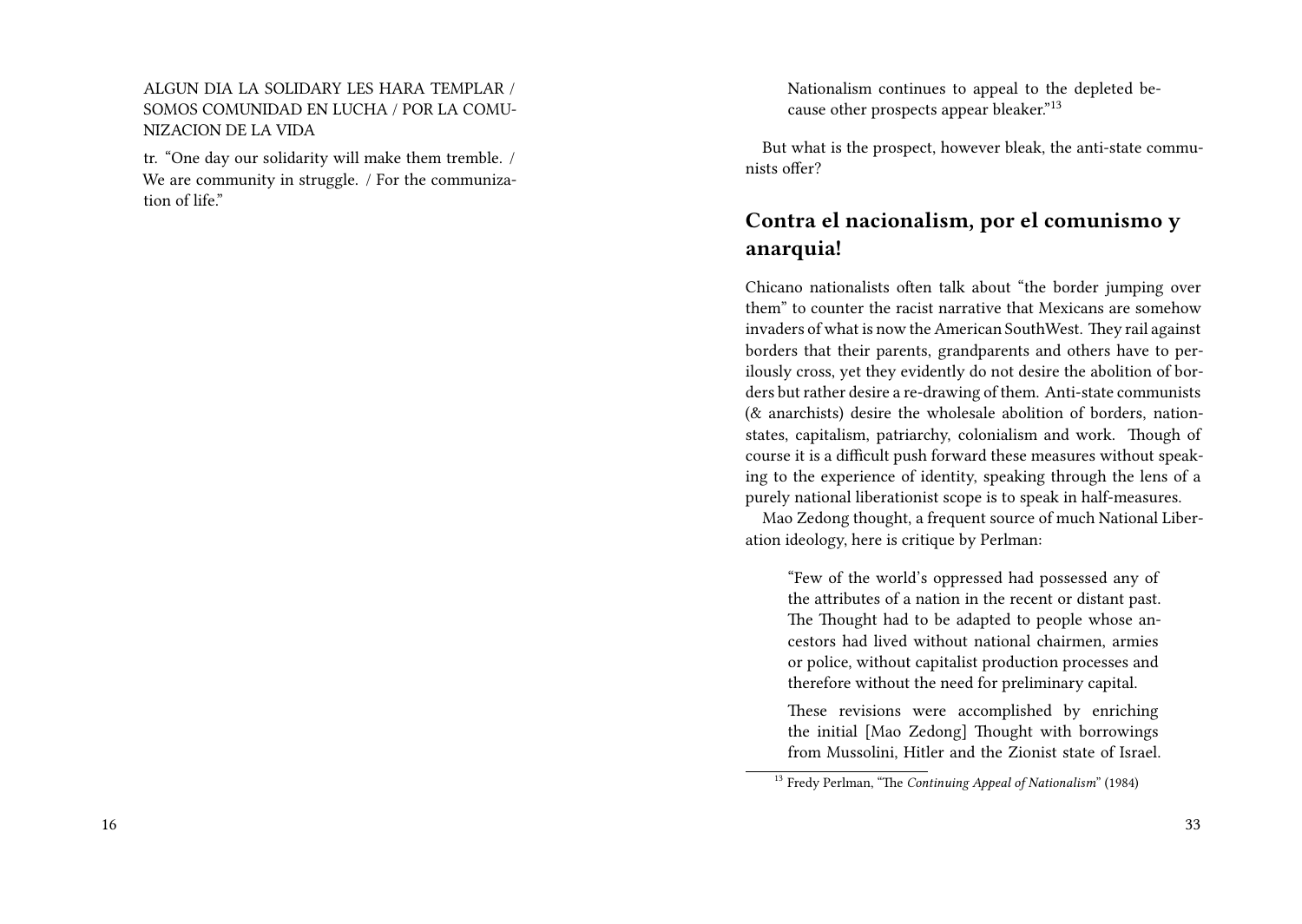Someone in the courtroom said that Det. Talamantes might have been in attendance at a hearing resulting in the scene described above with the jumping cholos. At the time there was already a very strained relationship between the LAPD and Mexicans in Los Angeles. Consequently, there was massive support by Mexicans, Mexican-Americans and white radicals for the three anarchists. Noting that on principal, all anarchists are against the institution of the police. Throughout their imprisonment they were able to raise a remarkable \$1,950 in their defense: remarkable in light of the meager size of the contributions ranging from \$0.10 to \$3.00.<sup>11</sup> This anecdote is so telling since it mattered little to the those who supported the 3 arrested that the LAPD detectives were themselves also Mexican-American. These detectives were clearly understood to be complicit with the white-majority which controlled the conservative power structure which was local governance at the time.

To this day Chicano National Liberation group, Union del Barrio, advocates in Los Angeles what the Brown Berets advocated back in 1968: a Civilian Police Review Board. As the more radical elements of the Black Lives Matter movement call out for the wholesale abolition of the police, Chicano Nationalists, in their racialized myopia, fail to see and acknowledge the anti-Black origins of the police in the  $IISA<sup>12</sup>$ 

Fredy Perlman notes something curious about pro-nationalists and says:

"It is among people who have lost all their roots, who dream themselves supermarket managers and chiefs of police, that the national liberation front takes root; this is where the leader and general staff are formed.

# **The Real Death Of Politics**

Trump has been sworn in, the Left and Liberals have come out in droves to denounce a president whom Congressman & Civil Rights Leader, John Lewis, has declared *illegitimate.* Though the grounds for illegitimacy, as he states, are not necessarily based on Trump's racist, sexist, isolationist, ultra-nationalist, anti-queer agenda but rather that he is the subject of a Russian conspiracy. (Though we have had presidents who have been slave-owners, rapists, leaders of genocide, fervently anti-queer and yet they were able to complete their terms.) Others more generally decry Trump as a Neo-Fascist set to bring 1939 onto American soil. The U.S. Radical Left clamors to revive itself and swell its numbers. Though this Radical Left has chosen, more and more so, to speak the language of politics rather than of revolt (or revolution). This Radical Left sometimes speaks of*communism* as a set of affairs to be installed, and to which proletarians must be won over to, rather than the means by which proletarians will free themselves.

In Mexico, there are already some who are finding *a fruitful ground* for a rupture away from capitalism and politics. Though even there it is commonplace to point to the more radical elements of the response to the #Gasolinazo (state mandated rise in fuel prices) as part of a deep-state conspiracy to discredit more populist responses: marches, protests, list of grievances.

Here in the U.S. we had massive marches across the country, under the umbrella name "Women's March" (on January 21<sup>st</sup>). A variety of critiques have been directed at it: its centering of white womanhood  $\&$  its feminism, the trans<sup>\*</sup> exclusionary images  $\&$  slogans, its championing of non-violence and a generally pro-police

<sup>&</sup>lt;sup>11</sup> Edward J. Escobar, "Race, Police and the Making of a Political Identity: Mex*ican Americans and the Los Angeles Police Department, 19001945,* p. 58

<sup>12</sup> For further reading, see " *Origins of the Police*" by David Whitehouse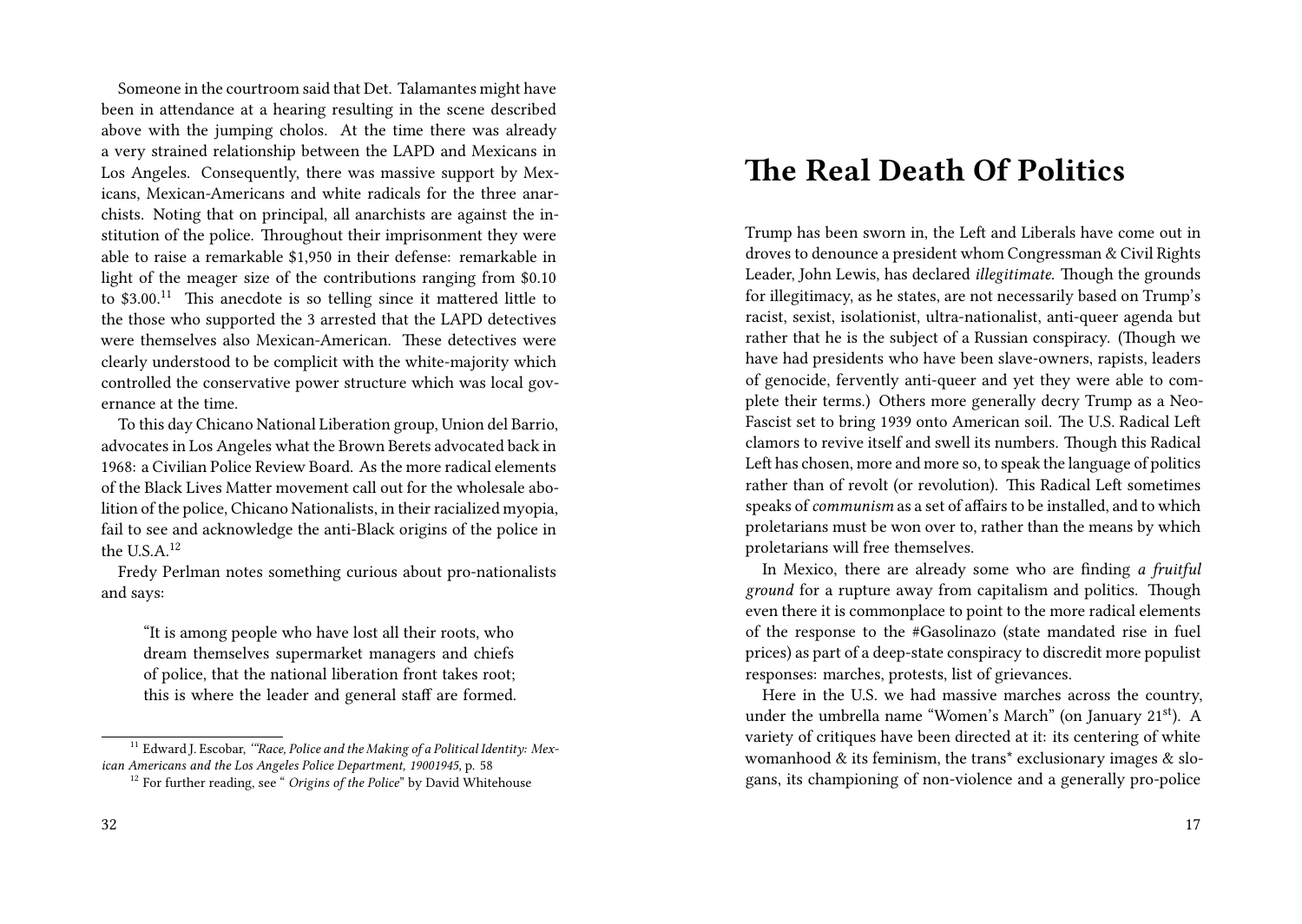sentiment. On Trump's inauguration day, January  $20<sup>th</sup>$ , we saw the black bloc emerge, with an attempt at demonstrating both a show of force but also to disrupt as much as possible the pomp & circumstance of the day. Though we all delighted in the punch-out of Richard Spencer, self-proclaimed leader of the "alt-right" movement, by someone dressed in black bloc we could say that the same critique could be made of both the "Women's March" and of the black bloc: they both were a but response to a political moment. A political moment which bears deep consequences for this country and for the world, but a political moment all the same.

Largely, most of the large-scale *revolt* we have seen in the United States, and around the world, the last few years have not been a reaction against a political moment, but ferocious responses to domination both economic and direct. See:

- the #Gasolinazo
- Ferguson
- Baltimore
- Labor Reform in France
- Education Reform in Mexico

An attempt to *create* revolt has always been the modus operandi of the Left and even of Left-Anarchists in a vanguardist way. Rather, we contend the task at hand is to *foster* and help *further along* revolt, but the Left can only see the world politically even when it has its historical-materialist glasses on.

The Democratic Party is essentially dead in the water. Many on the Radical Left are not deriding party politics, or parliamentary politics but rather are calling for *a working-class party*. To push for a political party at that moment when voter turn-out has been at its lowest in decades is not only politically unsound, it is tone-deaf. sovereignty that the American Colonialists merchants ("Founding Fathers") sought to establish from the English Crown.

### **Against All Nation-States, Against the Police**

The original 10-point Program of the Brown Berets includes the demand that "all officers in Mexican-American communities must live in the community and speak Spanish."<sup>8</sup> Forty-seven year later in 2015, the LA Times reported that 45% of the LAPD force is Latino and yet relationships between the LAPD and the city it overlooks remain strained.<sup>9</sup> It could be said that at the time of the drafting of this program that this was a radical demand, but 61 years prior there is an anecdote that exemplifies that Mexican-Americans had already known another way was necessary.

".scores of cholos jumped to their feet and started for the spot where the [LAPD]officer was supposed to be sitting. If he had been there nothing could have prevented a vicious assault and possible bloodshed"<sup>10</sup>

Now the context: Mexican-American LAPD Detective Felipe Talamantes, along with other Mexican-American LAPD Detectives, arrested three members of the P.L.M., a Mexican Anarchist-Communist organization, in Los Angeles under trumped up and false charges in 1907. At the time it was noted that it was highly possible that the LAPD detectives were working under direction of the Mexican Federal Government, then headed by dictator Porfirio Diaz. It was seen as a way to clamp down on Mexican radicals in the USA just prior to the outbreak of the Mexican Revolution in 1910.

<sup>8</sup> Hecho en Aztlan, "Brown Beret Ten-Point Program" (1968)

<sup>9</sup> LA Times, "*LAPD is more diverse, but distrust in the community remains.*"

 $10$  LA Times, Nov.  $13^{\text{th}}$  1907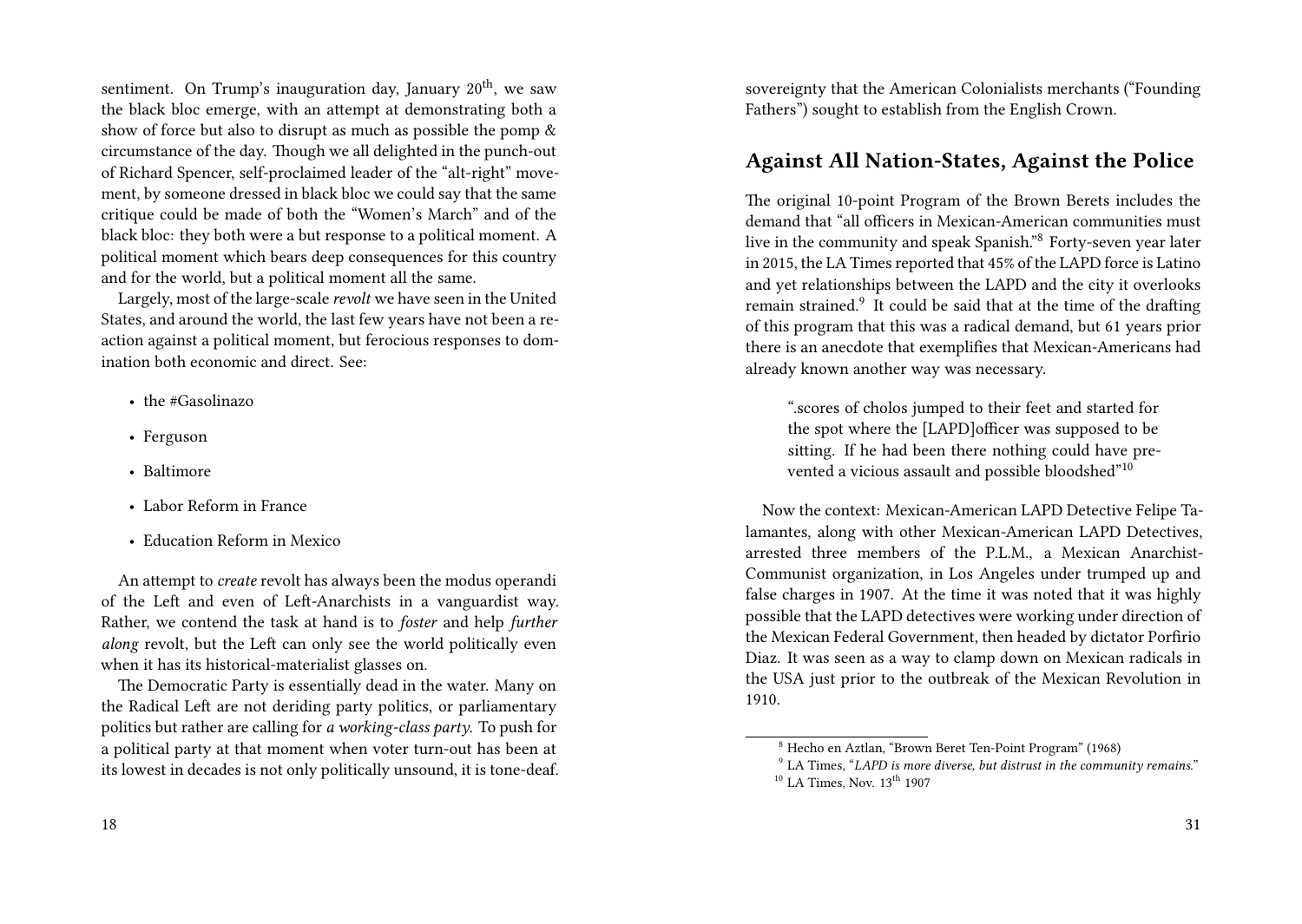"The amount of mixture of European blood on our people is a drop in the bucket compared to the hundreds of millions of Natives that inhabited this hemisphere. The majority of us are of Native/Indigenous ancestry and it is that blood that ties us to and cries out for  $land$ "5

A strange play of blood belonging lays the groundwork for a presumed claim to Aztlan. Kim Tallbear, an antropologist at the University of Texas, Austin and a member of the Sisseton Wahpeton Oyate of South Dakota, laments:

"There's a great desire by many people in the US to feel like you belong to this land. I recently moved to Texas, and many of the white people I meet say: "I've got a Cherokee ancestor"…That worries us in a land where we already feel there's very little understanding of the history of our tribes, our relationships with colonial power."<sup>6</sup>

Chicanxs are the historical product of colonialism, racism, capitalism, slavery genocide and cultural erasure. Part of the struggle to liberate Chicanxs (and all people) would inevitably incorporate the reclaiming of lost ancient ways, but this cannot overtake the struggle of Native peoples who have managed to maintain a direct connection to their deep past & present. Indigeneity is more than just genetic heritage; it is a real cultural link. And a politics based on genetic heritage begins to look more and more eugenicist.<sup>7</sup> It is unclear how the Chicano Nationalist project would differ from the

"Granted, we don't have a political party in the United States. We don't have a labor party. And we're a long way away from becoming a force that can enact policies to represent and empower the working class. But we're building momentum and making demands."

–Jacobin Magazine, "The Party We Need"

The Radical Left offers more of the same because their strategy and tactics are precisely centered on a field where *workers*, whether racialized, gendered, employed or not, have not been able to win in decades: politics.

We are still speaking of a new cycle of struggle in the worn-out language of the old. We can refine that language as best we can, but we have to recognise that it is nearly, if not completely exhausted.

–Endnotes, "Spontaneity, Mediation, Rupture"

This language is largely the language of politics which boils down the capacity for any substantive change in our lives into polls, charts, numbers and voting turn-outs.

### **If Not Politics, Then What?**

One of the prevailing guiding principles for those of us of the insurrectionary kind is **reproducibility**:

"Concretely, reproducibility means that acts of sabotage are realised with means…that can be easily made and used, and that can be easily acquired by anyone. [...] Reproducibility also encourages the radicalisation of the individual or collective acts of attack, extending to the maximum the autonomy amongst individuals

<sup>5</sup> National Brown Berets, *Our Nation Aztlan.* [Site is gone, link is cached content]

<sup>6</sup> New Scientist, " *There is no DNA test to prove you're Native American*."

 $7$  It is worth noting that the notion of La Raza Cosmica created by Mexican philosopher Jose Vasconcelos (a notion widely embraced by Chicano Nationalists) is essentially Eugenics.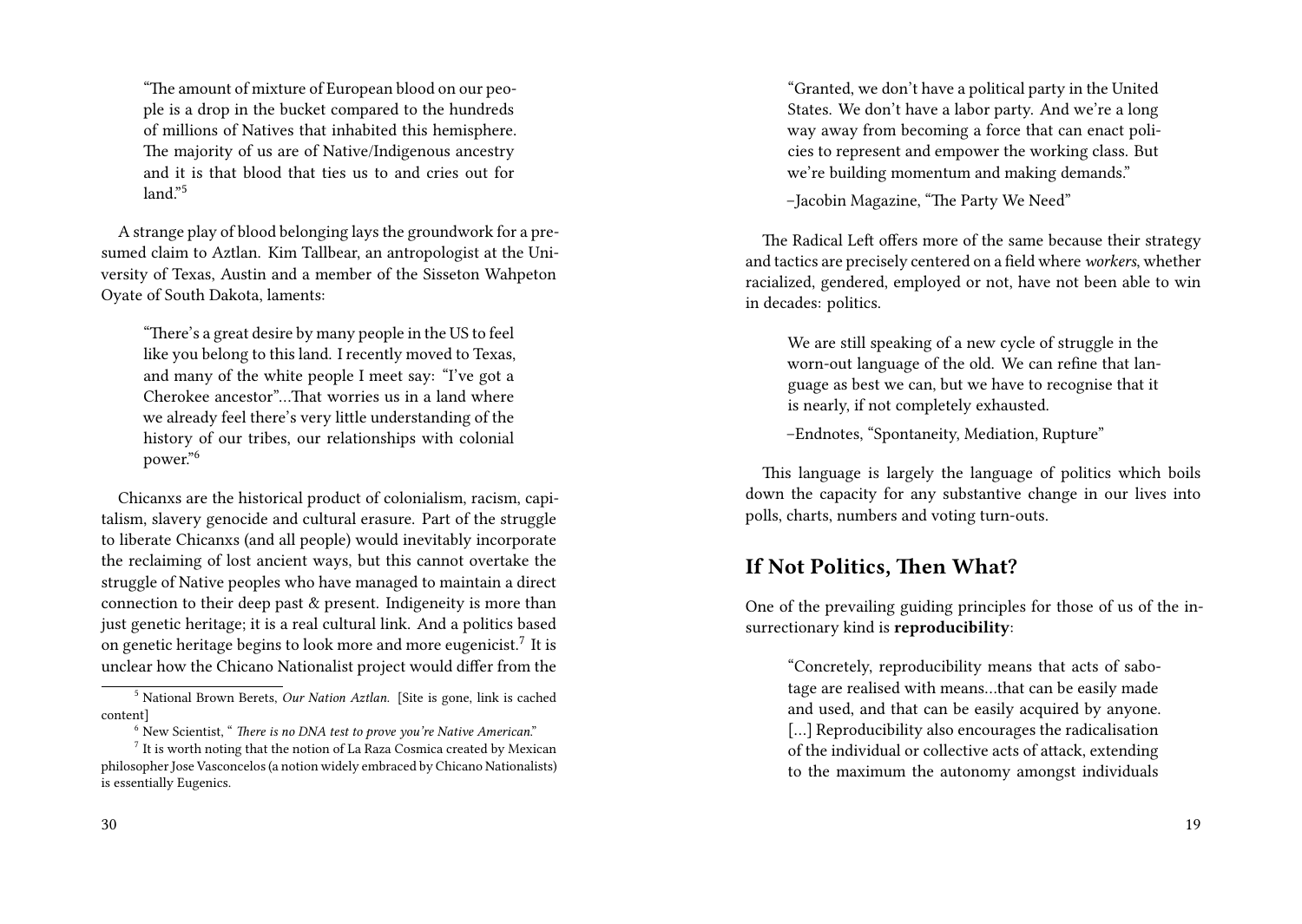and collectives, generating, when one desires, an informal coordination in which, outside of the logic of dependency or acceptance, one could also come to share the knowledge of each comrade concerning sabotage."

–Revista Negacion, "Reproducibility, propagation of attack against power and some related points"

Reproducibility means bringing extra masks to the looting street party, letting the people you trust know how easy it is to X or Y against the police, showing people how easy it is to be as-close-toinvisible online, disseminating simple ways to scam corporations to help you get-by. Reproducibility guides us in our attacks against the State & Capital, but attacks will not carry the day for the creation of communism. This is often the critique directed at insurrectionary anarchists: that we bear no image of what a future communal way of life may hold and how it would be formed. Though any substantive reading of intelligent insurrectionary anarchist literature would demonstrate otherwise, our fellow travelers in the communization current do bear the productive notion how we can act in the here and now by way of *communist measures:*

"A communist measure is a collective measure, undertaken in a specific situation with the ways and means which the communist measure selects for itself. The forms of collective decision making which result in communist measures vary according to the measures: some imply a large number of people, others very many fewer; some suppose the existence of means of coordination, others do not; some are the result of long collective discussions, of whatever sort (general assemblies, various sorts of collective, discussions in more or less diffuse groups) while others might be more spontaneous… What guarantees that the communist measure is not an authoritarian or hierarchical

anti-state communist I desire the overthrow of capitalism en su totalidad. How then could even Chicanx anti-state communists/ anarchists support a plan which would inevitably align us with a new national bourgeoisie? The contradictions are glaring and would result in no liberation of the actual people which would make up this "Chicanx nation" from either wage labor or general exploitation. Yet another revolution forestalled in the name of national sovereignty. Though there may be certain things which bind Chicanxs across these "factions" and "boundaries" which Alurista alludes to, it is these binds that dampen the communist project which understands that the notion of a Chicanx Nation is a false one. Fredy Perlman, in his incendiary essay *The Continuing Appeal of Nationalism,* wrote:

"[One] might be trying to apply a definition of a nation as an organized territory consisting of people who share a common language, religion and customs, or at least one of the three. Such a definition, clear, pat and static, is not a description of the phenomenon but an apology for it, a justification."

This fabricated justification is used to allow the project of capitalist exploitation. Further, if we were to begin to analyze this homeland which Chicano Nationalists hope to reclaim we also run into the fundamental contradiction wherein this supposed homeland has already been continuously occupied for millenia by many different Native peoples. To mention a few: the Tongva-Gabrielino, the Chumash, the Yuman, the Comanche, the Apache, the Navajo and the Mohave.

Further, the *Plan Espiritual de Aztlan* states that Chicano Nationalists "declare independence of [their] mestizo nation." Here creeps in the danger of a new form of oppression: yet another settlercolonial, mestizo nation once again makes an enclosure around Native peoples. Though the National Brown Berets, a Chicano Nationalist group, instead claims that.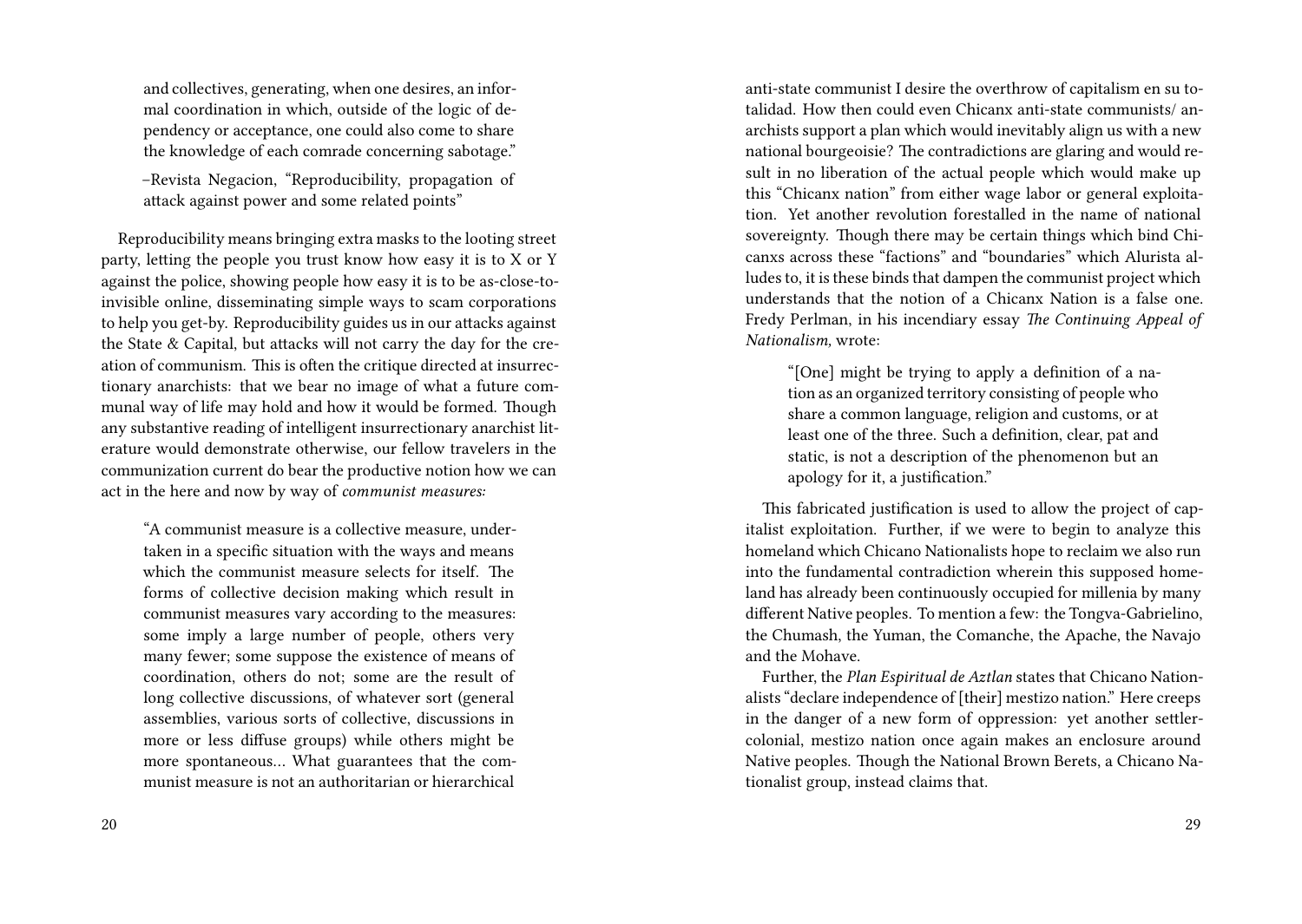tion of Capital to be found within its borders without the need of wars of aggression (colonialism); a project which prefers the class warfare of privatization of natural resources<sup>3</sup> held in common and the extraction of surplus value from its native, Black and mestizo populations. Once this State project held a territory which was once much more vast. The nostalgic picture of a peaceful homeland that Chicanxs often project onto Mexico begins to lose its luster. Yet from this nostalgia is born much of Chicano Nationalism.

### **¿Aztlan Libre?**

It is the Chicano poet, Alurista, whom is largely credited with spreading the story of Aztlan as the mythic homeland of the Mexica. He also wrote what would become the leading document for Chicano nationalists: El Plan Espiritual de Aztlan. In it we find the first few fundamental errors in Chicano Nationalism:

"Nationalism as the key to organization transcends all religious, political, class and economic factions or boundaries. Nationalism is the common denominator that all members of La Raza can agree upon."

Hic salta, hic Aztlan: a new nation to arise in what is currently the U.S. Southwest/ West as part of the assumed patrimony of all Chicanxs, by way of a supposed shared ethnic heritage. $4$  As an

one is its content, and not the formal character of the decision which gave rise to it."

–Leon de Mattis, "Communist Measures: thinking a Communist Horizon"

Here we have demonstrated the *suspended step of communization* which makes communism possible without the proletarian seizure of political power and which makes of communism not *a state of affairs* but rather a process which proletarians actively engage in from the very beginning of revolutionary activity. Though our comrades in the communization current claim that *now* is the historical moment when communization is possible, insurrectionary anarchists have contended that the time has always been right. A reading of the illuminating text, *Dixie Be Damned: 300 Years of Insurrection in the American South*, demonstrates that *something akin to* communization as the way towards a communal way of life is not hard-encoded into *any* particular historical moment, *rather* it is has long been the way that oppressed peoples have responded to the State actively trying to control them, their way of life and as the means to be able to flee slavery and colonization, while making communal and autonomous life possible. Ex-slaves and their comrades would routinely raid plantations so that they could live outside of slave society and would often not make any political demands of the State. Those involved in this raids (appropriation as a communist measure) would be as much interested in disrupting and destroying slave society as much as they wanted to be able to live outside of it.

What we need to be speaking of in this moment is not a zerosum game of recruitment of *the workers*, or the surplus population, or whatever to our side. These days hardly anyone but Radical Left die-hards bask in proudly calling themselves *workers.* For most, work is a drudgery imposed which bears no possibility of bearing a positive program. We often see our work as that which is destroying our lives and the world we live in, rather than contributing to

<sup>&</sup>lt;sup>3</sup> A prime, current example is the the current struggle against the Constellation Brands by the people of Mexicali, Mexico and its surrounding areas from taking their water. For further reading see here: https://ediciones-ineditos.com/2018/01/17/communique-our-resistance-at-rancho-

 $^4$  I note that this is a supposed shared heritage for even if the territory which Alurista calls Aztlan were truly the ancestral homeland of the Mexica, not every Chicanx could lay "claim" to it since not all Chicanxs bear Mexica hertiage. Chicanxs contain a multitude of ethnic heritages, including from Native Peoples from so-called Mexico, other origins such as from Europe and Africa. Chicanx is not a race.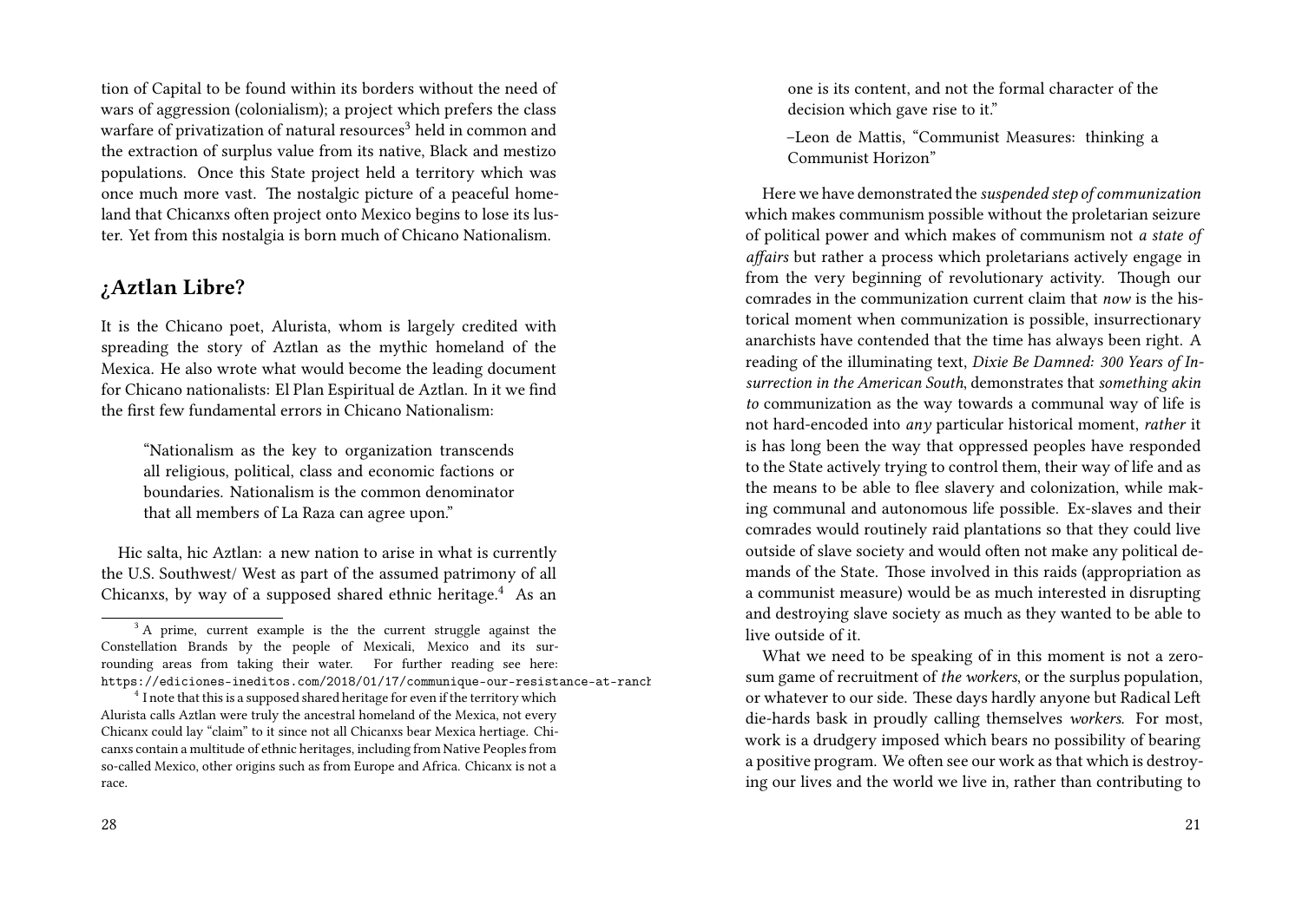a positively-viewed *development of the means of productions* necessary to make communism possible (to hearken to old productivist notions of communism). We view our identities under capitalism as impositions which *can* prove to be sites of antagonism against this society. Though we reject identity-politics, we also understand that favoring a class-reductionist *worker-identity* to unite us is yet another form of identity-politics.

### **The Anti-Political Turn**

This leads us to a final point. Though we found the Arab Spring inspiring, we would roundly say that its failure to move beyond its initial success was that it relied heavily on populist rhetoric around democracy, (political) freedom, transparency and anticronyism (The same critique could broadly be said of most of the Occupy Mov't). Its attacks against the State and its forces were awe-inspiring but falling short of a rejection of the State *in toto* and of capitalism allowed a return to normality that we see there today. This is why we describe our position towards politics as *anti-political.*

There will always be push back against us by Liberals *and* the Left when we act in a way that views them as unnecessary. We will be called upon to explain our position and how it could be constructive or productive. Such debate is ultimately meaningless. Some of us have already been attacked by Liberals and the Left for expressing this very position. We would contend that our actions may at times require some explanation but those who see us riot, loot, fuck-shit-up and are inspired are often those who have the most to gain from the fall of this society. Those who have the most *to lose* will use whatever means necessary to stop us and we can understand why. Those of us who struggle to get by will not flinch when the ultra-rich get theirs.

# **Contra Aztlan: A Critique of Chicano Nationalism**

The cap above is an image making the rounds as a counterpoint to now-President Donald Trump and the hat that he's made (in)famous. It serves as a visual reminder that a great deal of the U.S. territory was once Mexican national territory. A Chicanx act of detournement.<sup>1</sup> Though it's an act of detournement which lacks a critical analysis of Mexican history. That such much of the Chicano movement's nationalist fervor arises from Mexico's territorial loss at the hands of U.S. racist aggression. This resulted with the Treaty of Guadalupe in 1848, which 'ceded' the territory now known as California and a large area roughly half of New Mexico, most of Arizona, Nevada, Utah and parts of Wyoming and Colorado to the USA.<sup>2</sup>

Last year, two artists undertook the task of surveying the northern border of Mexico as it was in 1821, marking it with obelisks that lie well within the current U.S. borders. Today we refer to this historical form of the Mexican republic as the First Mexican Empire; this empire extended well into the Central America, extending into the national territory of Costa Rica. If these artists were to survey the southern border of this Empire then we would begin to see the glaring oversight of this project. Yes, they claim to want to show the transient nature of borders but they inadvertently highlighted what the project of the Mexican republic is really about: the extrac-

<sup>&</sup>lt;sup>1</sup> Further reading on detournement, *Detournement as Negation and Prelude* by SI 1959

<sup>2</sup> Treaty of Guadalupe Hidalgo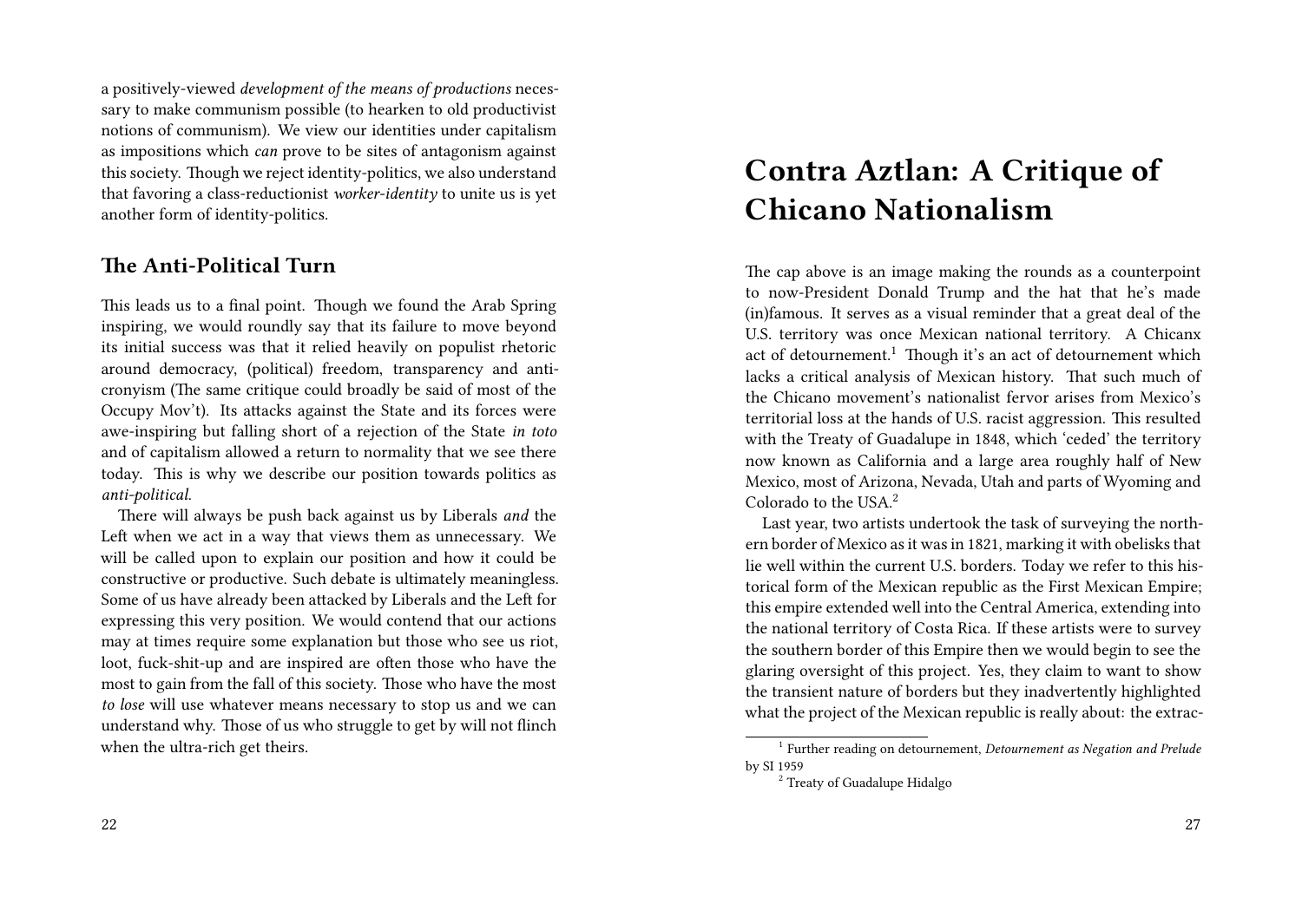death, gendered violence, the unmitigated murder of transgender people, the free movement of goods but not people and the *general immiseration of everyday life.*

Further, a critique of consumerism (& likewise Capital) that only asks us to consume less misses the trees for the forest. Capital would have us consume less only to appease our consumer guilt. Let us not be fooled, Capital necessitates eternal growth and this growth is done on terms that will destroy us regardless of how much (or little) we buy. Capital has made a sin of our desires because they inevitably know that it cannot satisfy them. To each according to their need, and to each according to their desire. We contend with capitalist logic and aim for the unreasonable because capitalist logic would have us cut ourselves from our ludic, indulgent dreams.

This anti-political wave may take on different names according to its context: proletarian insurgency, *les casseurs*, the invisible party, *los desmadrosos,* thugs, etc. but they all point away from relying on the state to recognize us as citizens to negotiate with. The point of course is not to merely *be ungovernable* but to be able to initiate, with our *revolting* actions, the means to live free of the State, Capital, Patriarchy, Colonization and Work. If we merely react to what Trump's presidency may or may not do, we then foreclose the wide breadth of actions we may take. If we foreclose our actions around anti-fascism, we would end up with a return to a normality which was already genocidal and miserable but which would not be called fascism.

Lastly we end with Leon de Mattis further clarifying what *the nature of what couldbe communist measures:*

Likely to be communist, then, are measures taken, here or there, in order to seize means which can be used to satisfy the immediate needs of a struggle. Likely to be communist also are measures which participate in the insurrection without reproducing the forms, the schemas of the enemy. Likely to be communist are measures which aim to avoid the reproduction within the struggle of the divisions within the proletariat which result from its current atomisation. Likely to be communist are measures which try to eliminate the dominations of gender and of race. Likely to be communist are measures which aim to co-ordinate without hierarchy. Likely to be communist are measures which tend to strip from themselves, one way or another, all ideology which could lead to the re-establishment of classes. Likely to be communist are measures which eradicate all tendencies towards the recreation of communities which treat each other like strangers or enemies.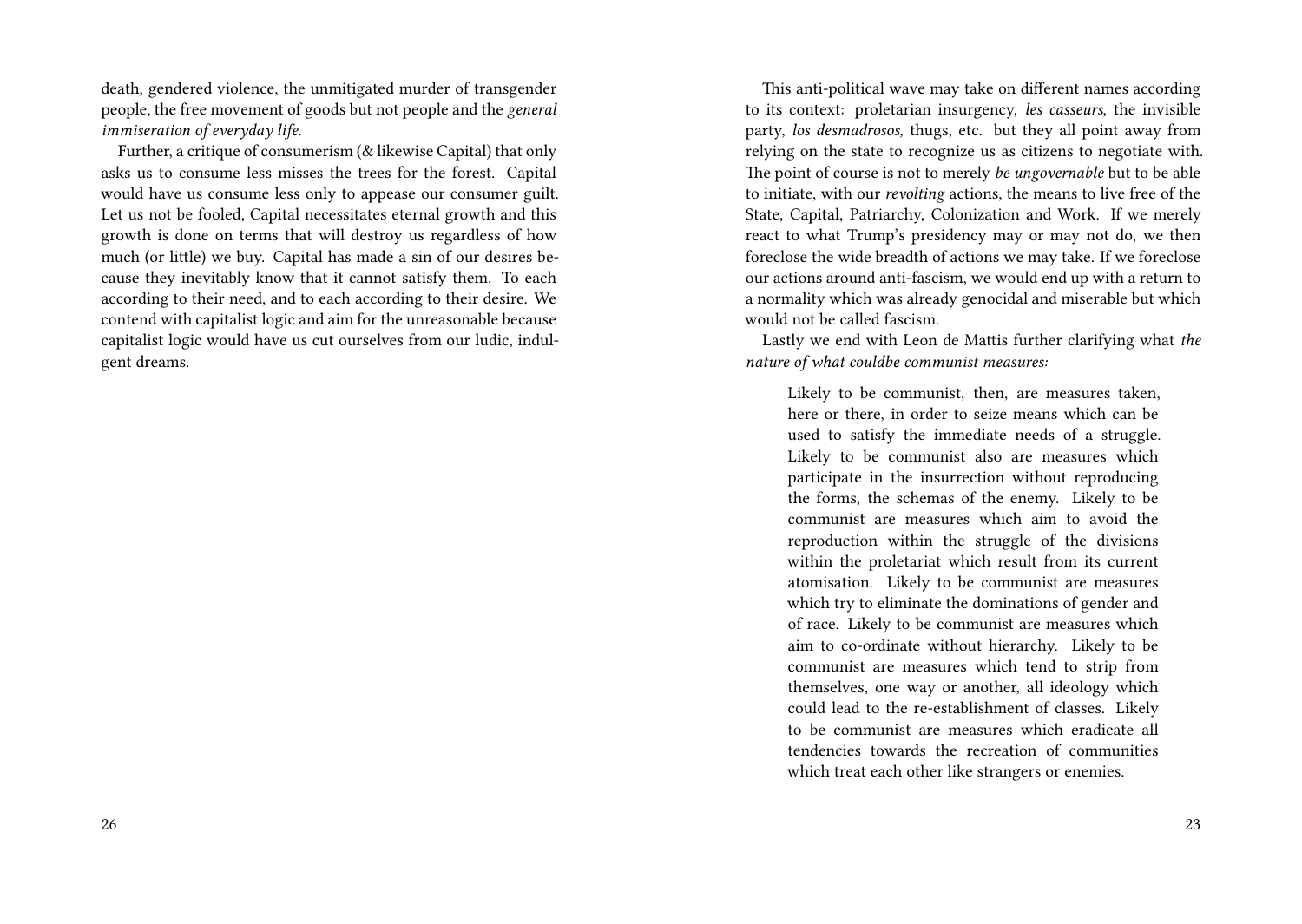## **Nice Shit For Everybody**

We hereby reject any form of self-imposed austerity. We posit that we want nice shit for everybody and that is not only feasible but *desirable*. We will not put forth graphs announcing how much work (or not) will require such a project but will state that such a project is part of our desire for communism. We hereby reject all forms of feigned punk slobbiness, neo-hippie shabby chic, or pajamas in the outdoors. We see the stores in the bourgeois parts of town (& the newly-gentrified ones too) and say that we want that shit and even more. Capitalism is that which stands in the way of us having the shit we want with its hoarding of commodities only to sell them to highest bidder. We've been told to live with less and less by not only Green Capital, but by the Church, by our liberal "friends" and even by fellow comrades. Fuck that shit. Nah: if we're going to be putting our shit out on the line it's definitely not going to be so that I can live *simply*.

Is this commodity-fetishism? Yes, of

*the worst kind*. Mainly, it's the kind that does not want to maintain capitalist social relations, but one that seeks to destroy them. We've been living without and we want to remedy this situation. Do we also want to live with the deepest, most sensual set of social relations: yes. But why must we choose between the two? The destruction of capitalism, *for communism,* will leave us with so much time to cultivate ourselves, our tastes, our desires. Precapitalist peoples did not dress themselves in tunics of ash gray or shave their heads en masse. It is capitalism which has made our self-fashioning so impoverished; though glimmers of *indulgent* self-fashioning sometimes does grace the streets; sadly only to be homogenized, recuperated and sold back to an indiscriminate consumer. It is capitalism which has accustomed us to bland food & drink, or tricked us into paying top dollar at the co-op.

It is capitalism which has us moving our IKEA furniture from apartment to apartment. We imagine all the home furnishings to be plundered. Capitalism in its poverty of ideas, by way of colonialism, plunges itself into our indigenous cultures and sells us back what it took from us. We still remember that we used to build structures that still stand while cheap buildings kill so many now in disasters. We still remember that European colonialism spread its tentacles across the world because it was without and we lived in such wealth (after it had plundered its own).

"I want to shed myself of my *first-world privilege* and not live confined by how capitalism wants me to." If only it were so simple. We've actually read this sentence (though its intent we've seen many, many times). This is *pure reactionary thought.* To run and do the opposite just because capitalism displays certain social features does not make one an anti-capitalist. It makes you a petitbourgeois bohemian. We all want to not pay rent, or pay for food, or have to work so many hours of our lives but *there is no outside of capitalism.* Asceticism is not revolutionary. Even those nodes of "autonomy" scattered around the globe, like among the Zapatistas, or Marinaleda, Spain still have to contend with the fact that Capital has them surrounded. But we will not squat our way to a revolution. Squatting, dumpster-diving, train-hopping, stealing from work, work slowdowns are not acts of revolt but of *resistance.* Thus we understand that the nice shit will not come until capitalism is done with, because little acts of appropriation will not really *get the goods* as we see fit.

This is no mere provocation: it is part of our intent. Communism, for us, is not as we were taught in schools: the general immiseration of everyone, but as Marx so eloquently put forth in 1845, "the real movement that abolishes *the present state of things*." The present state of things is poverty, hunger, work, racialized social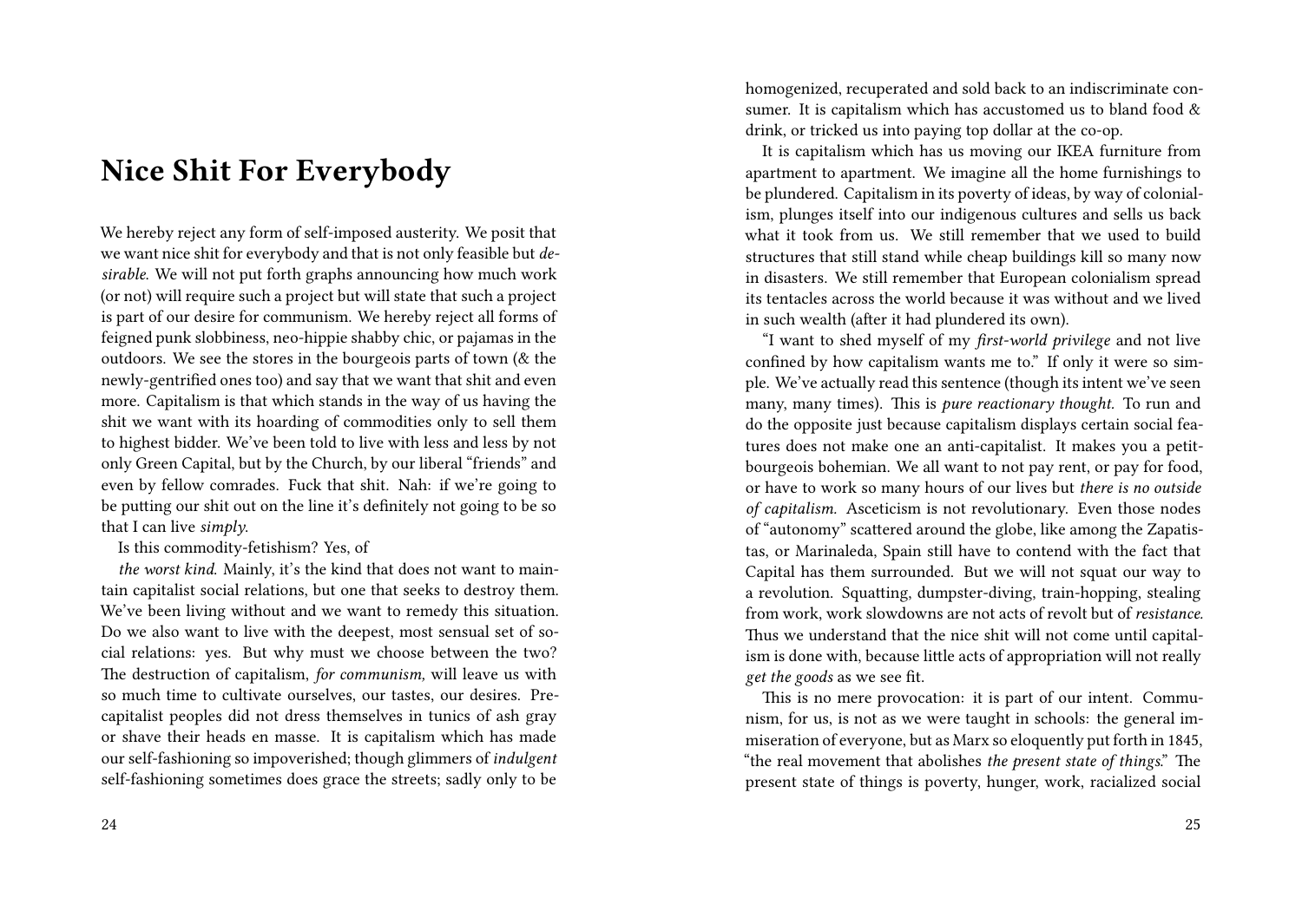The Anarchist Library (Mirror) Anti-Copyright



everything best. Which in practice often means confessing your perplexity, but doing so as a technique, a move on the chessboard, a way to strengthen your own authority (not by actually knowing anything, perhaps, but by at least asserting your right to weigh in — your right to join the dialog). When in fact it's the bleeding suture between one world and its negation that art world bureaucrats always try to sew up. They have their mission. The rest of us need sharper scalpels.

ediciones inéditas Ediciones Inéditas Anthology an anthology of original essays published by ediciones inéditas 2019

Retrieved on 2020-07-18 from prolewave.noblogs.org

**usa.anarchistlibraries.net**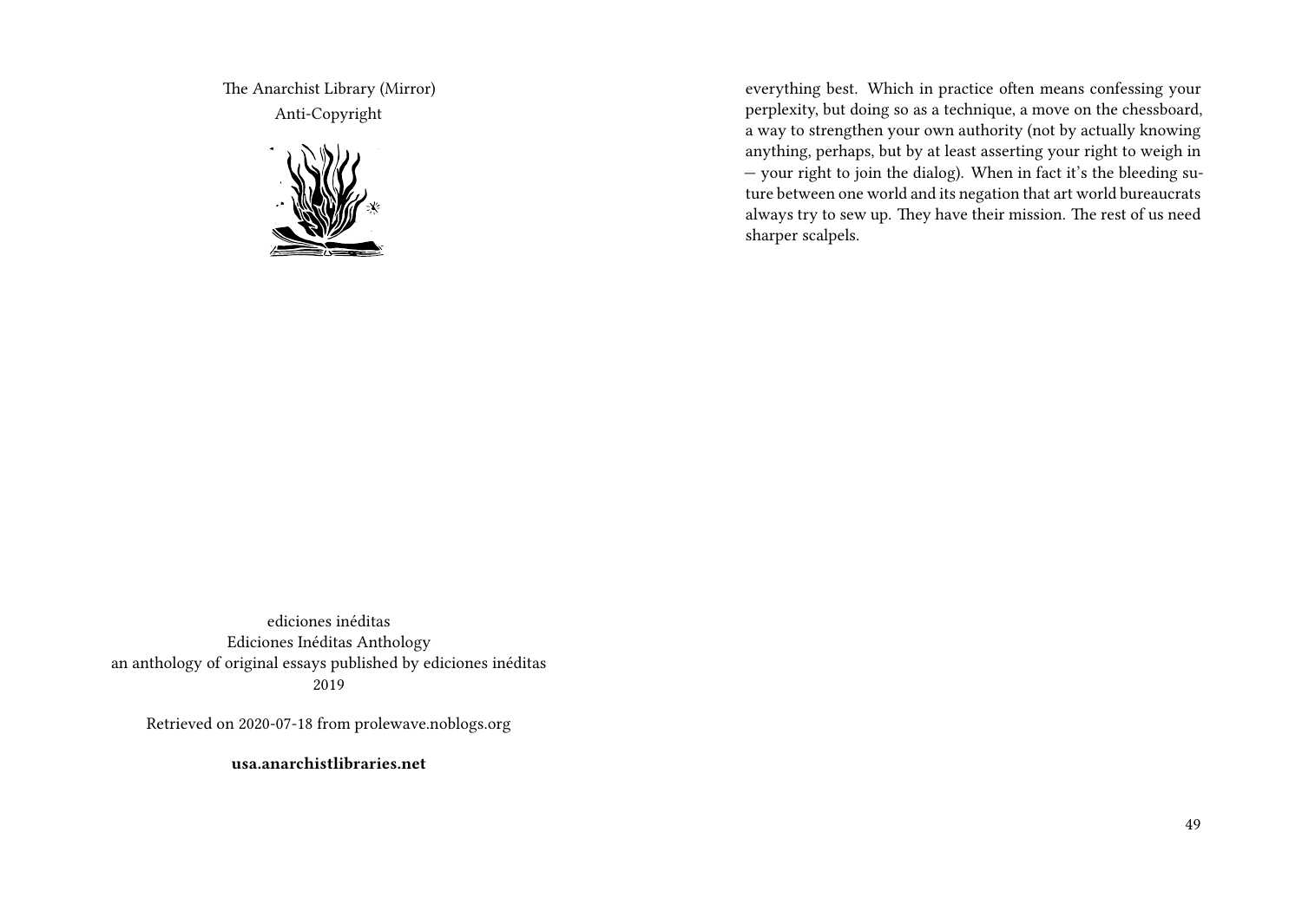# **On the Poverty of Chicanx Artists**

#### **by El Chavo, a friend of the project**

If the artist is not the most hated member of the Chicanx community it is certain that a very healthy disgust towards the artist is felt by many in the barrio. In the artists attempt to express themselves, speak for La Raza, or to raise their consciousness, they come short of the mark. The inherent poverty of the art scene is its inability to understand and change society, its refusal to see itself as a market place for one more commodity. This is what we detest. From cholos to viejitas, to mocosos and their relatives, everyone hates the false notion of the artist as a representative of our needs or as a spokesperson for change.

All the novelty rappers, uninspired singers, hack writers, crayola painters, pretentious poets, and the hardly-funny cartoonists and comedians that make up the Chicano And Chicana Artist (CACA) cultural scene imagine themselves to be that which they are not: for some reason they believe that they are a challenge or an opposition to the dominant culture. The truth is that they are merely another aspect of the same society or as some would accurately call it, they are part of the spectacle of negation. When a person's life lacks in meaning, pleasure, and they have no control over how to run their own lives, they look outside of themselves for salvation. The artist finds his calling in "self-expression", creating art pieces in which she can live out a dull reflection of what has not been possible in real life. That's not beautiful; it's pathetic.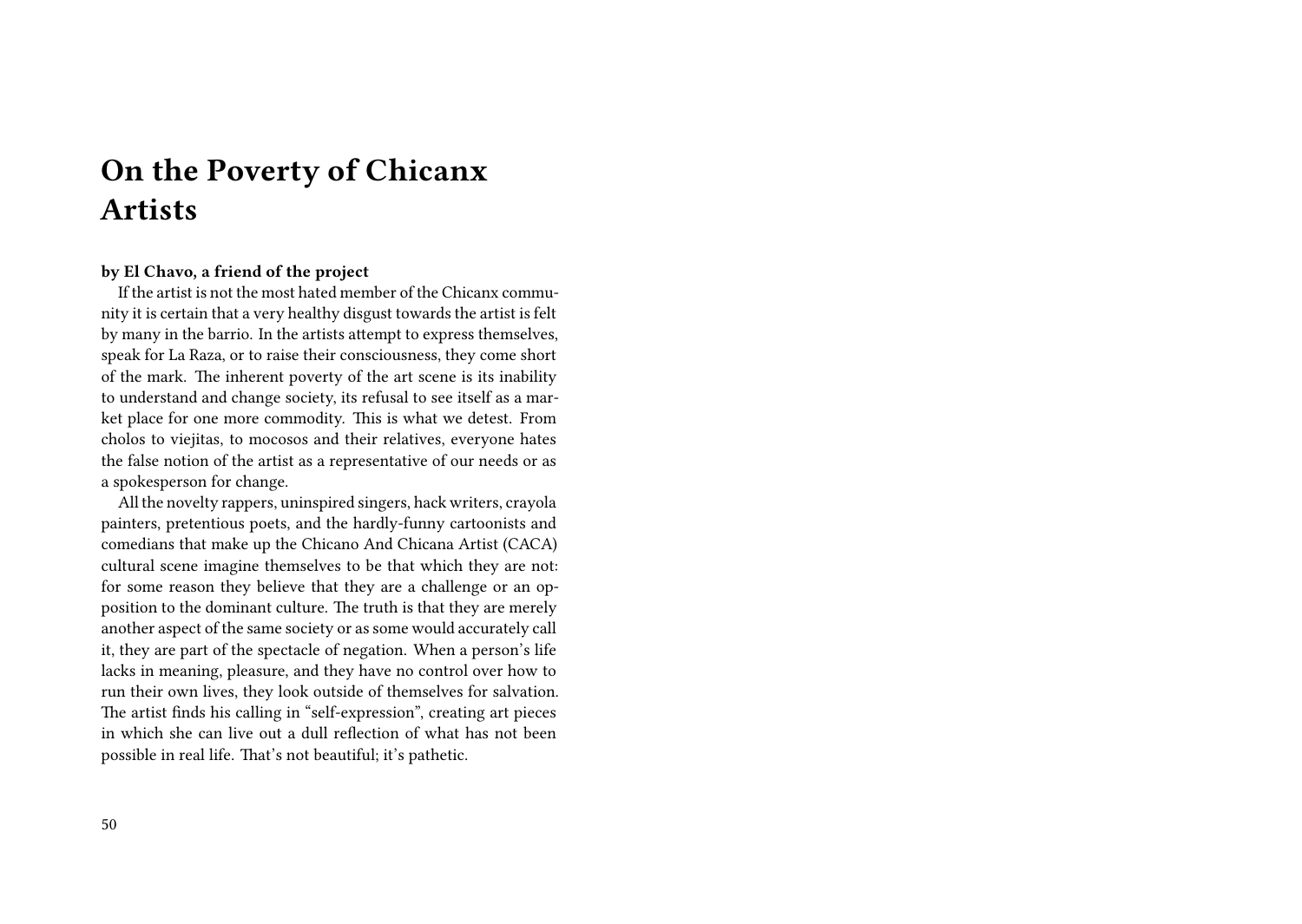In a world that runs on a heavy dose of alienation the reverence for art serves only to strengthen that society. The emergence of the Chicano Art scene is a movement of the forgotten commodity back into the flow of the marketplace; the desire to belong within the world of separation; to be bought and sold *like everyone else*. The artist has no vision. She fails to see what is truly beautiful, just as they failed to see the poetry in the streets during the rioting in '92. Can their little doodles ever top the critique of daily life that the looters offered in their festive events? Of course not.

So what happens to La Raza once the artist sells his piece, gets her grant, or has that special gallery showing? Nothing. All the people that you aim to represent on your canvas or in your poems, we still have to exist in the same ghettoes, we still have to work in the same stupid jobs, or wait in the same welfare lines. We will never see you there. You will never mean anything to us.

We laugh at you and the society you reinforce.

Give it up.

You're headed nowhere.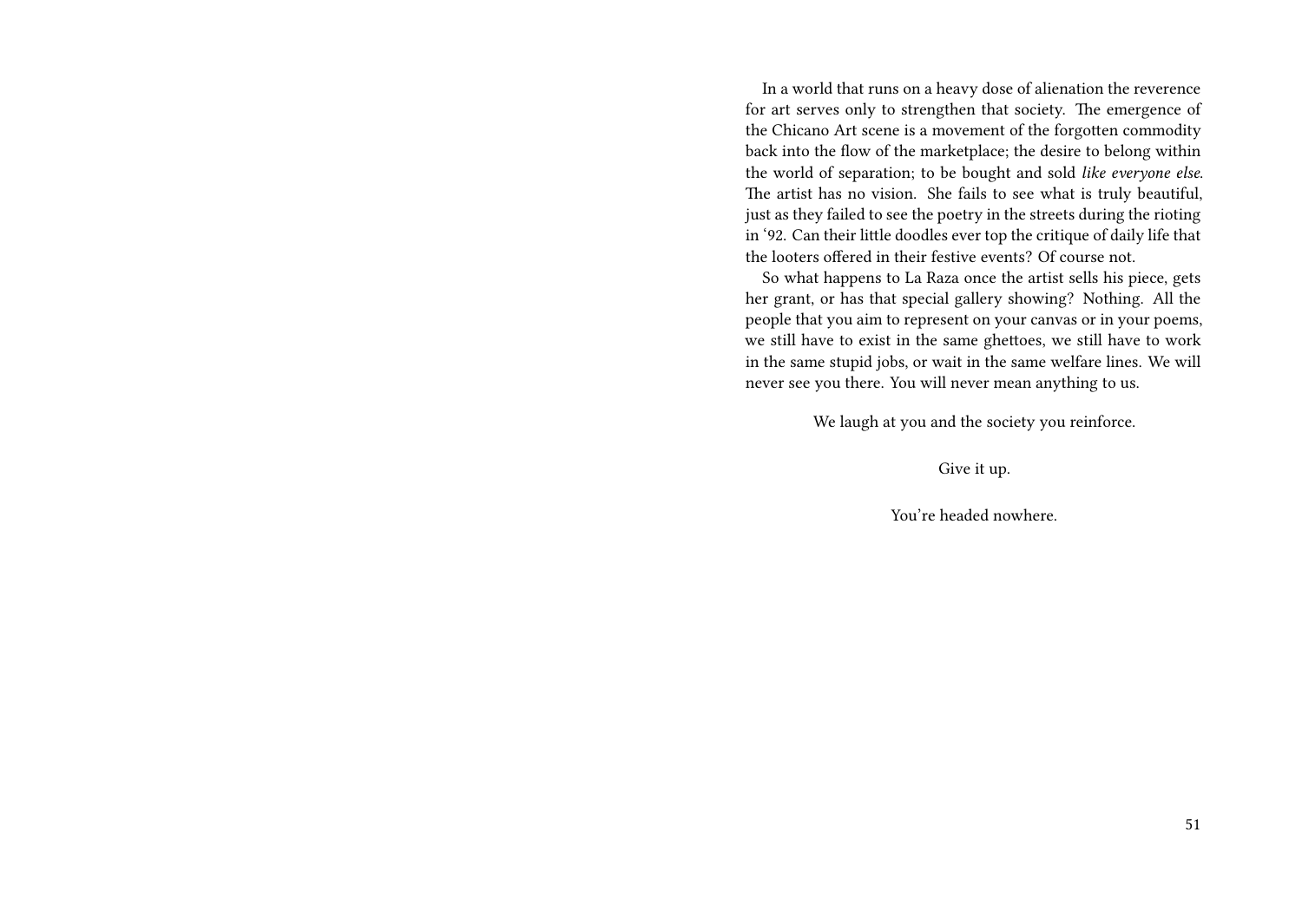## **This House is a Fence**

The wood-slate fence has jumped from being a simple signifier of "this house has been flipped" to becoming a part of the construction of the house itself. The above is a photo of an actual house in Boyle Heights being offered for rent at \$2995 for 3 bedrooms.

Whereas previously the function of this fence was to shield its new, well-heeled owners from the insufficiently gentrified neighborhood, these wood-slates now are free to signify "flipped" no matter where they are placed on the home. The now defunct website, LAist quotes Dave Bantz an architecutral designer when they say "So, in that respect, the slat is a wordless billboard with the subtext, 'this neighborhood has potential. But it's still a place where you're going to want a sense of protection from the street.'" Just as the pristine, white-walled cafes modeled after an Apple store (and filled with as many if not more Macbooks), that more and more riddle Los Angeles, once merely had recourse to its exorbitantly priced coffee to keep the the proletarian locals out, a new cafe in Boyle Heights is now a selling point for the flipped house pictured above.

Before gentrification in the L.A. East-side, fences served a much more utilitarian purpose: to keep stray dogs out of your yard or a way to keep solicitors at bay. Chainlink fences predominate but there are also the wrought iron fences for those homes with a bit more money. There was no real attempt to completely shield one's home from view. One's gaze could easily pass through either of these type of fences and see your neighbor on the porch or tending to their garden.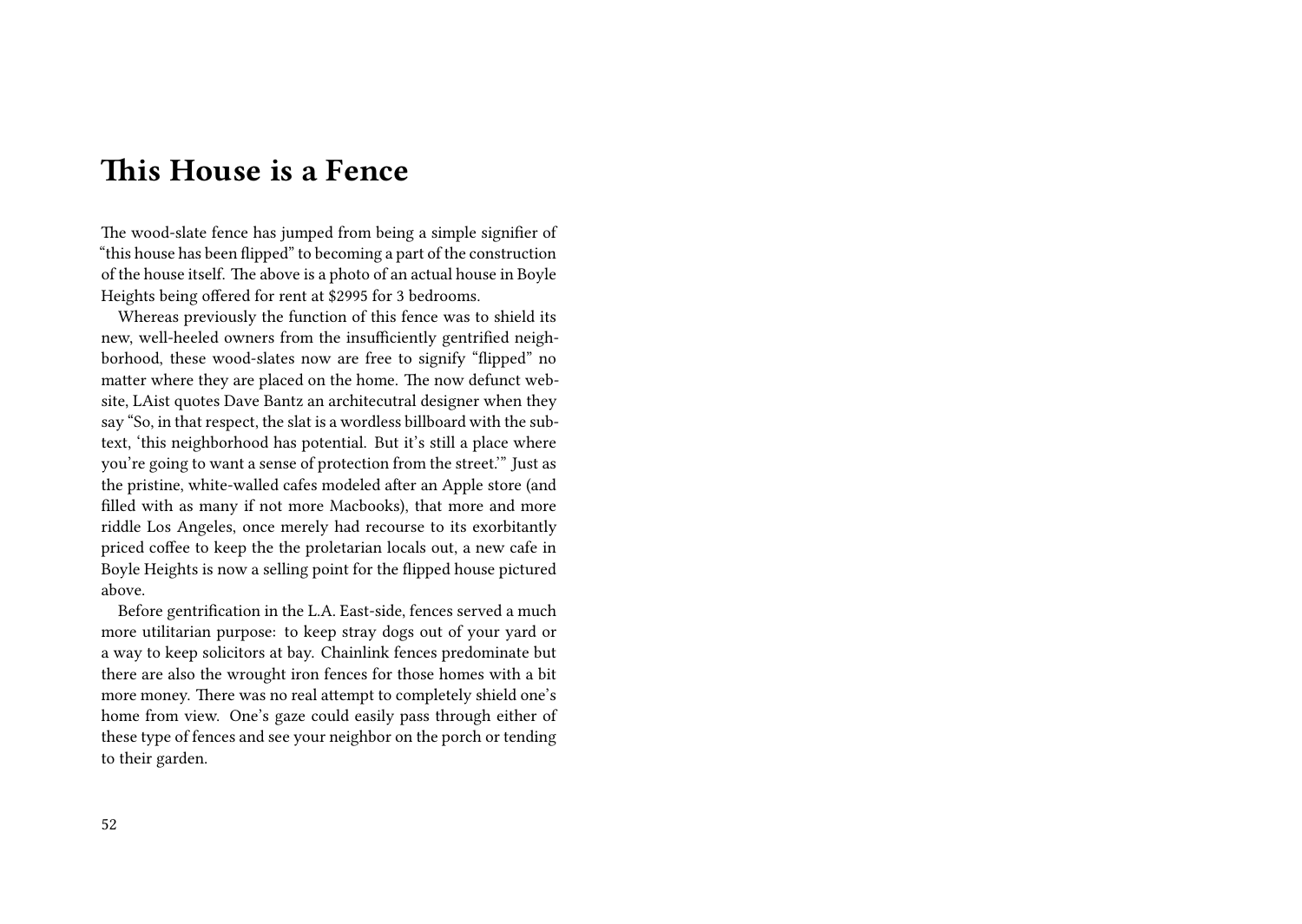A walk through the heavily gentrified areas of the L.A. Eastside has houses distintinctly separated from each other with those wood-slate fences where you would not be able to see those who live inside, sometimes completely obscuring the house. All this speaking to the fears of the new arrivals who love the relatively low prices but do not love the neighborhood. One Boyle Heights affordable advocate caught heat two years ago for posting a photo of a home in Boyle Heights with a wood-slate fence. People found out where the house was and the owner was livid. He was "45-yearold, white 'non-hipster' who purchased the house last year in Boyle Heights because 'it's the one place in LA where I could (barely) afford to buy a home.'" Interestingly this home owner thinks that being a non-hipster means that he could not possibly be contributing to gentrification in Boyle Heights: something akin to how middleclass Latinxs returning to Boyle Heights think of their "development" of the neighborhood as a neutral/positive gente-fication and not gentrification. In wealthier areas of Los Angeles you see homes without fences and with uncurtained, unshuttered windows: the interior on display to any passerbys.

A friend called these newly-fortified homes, "a gated community of one [home]." At this rate it would not be a stretch of the imagination, in the not-so-far future, to walk down a street with only slightly-varying wood-slate fences, essentially creating a walled-off street. A smooth transition would be had from the walled-freeways to a walled-street. It's been noted that the wall that Trump wants to build (but which essentially already partially exists) along the Mexican border would be a fence, and not a wall. On this future street you would see an old Subaru parked out front, with a Bernie 2016 and Coexist sticker on it. But the owner would never, ever dare chant "Build that wall! Build that wall!" like their relatives back home — they listen religiously to KPFK's "Global Village." In some parts of Los Angeles you can already see corrugated metal in use.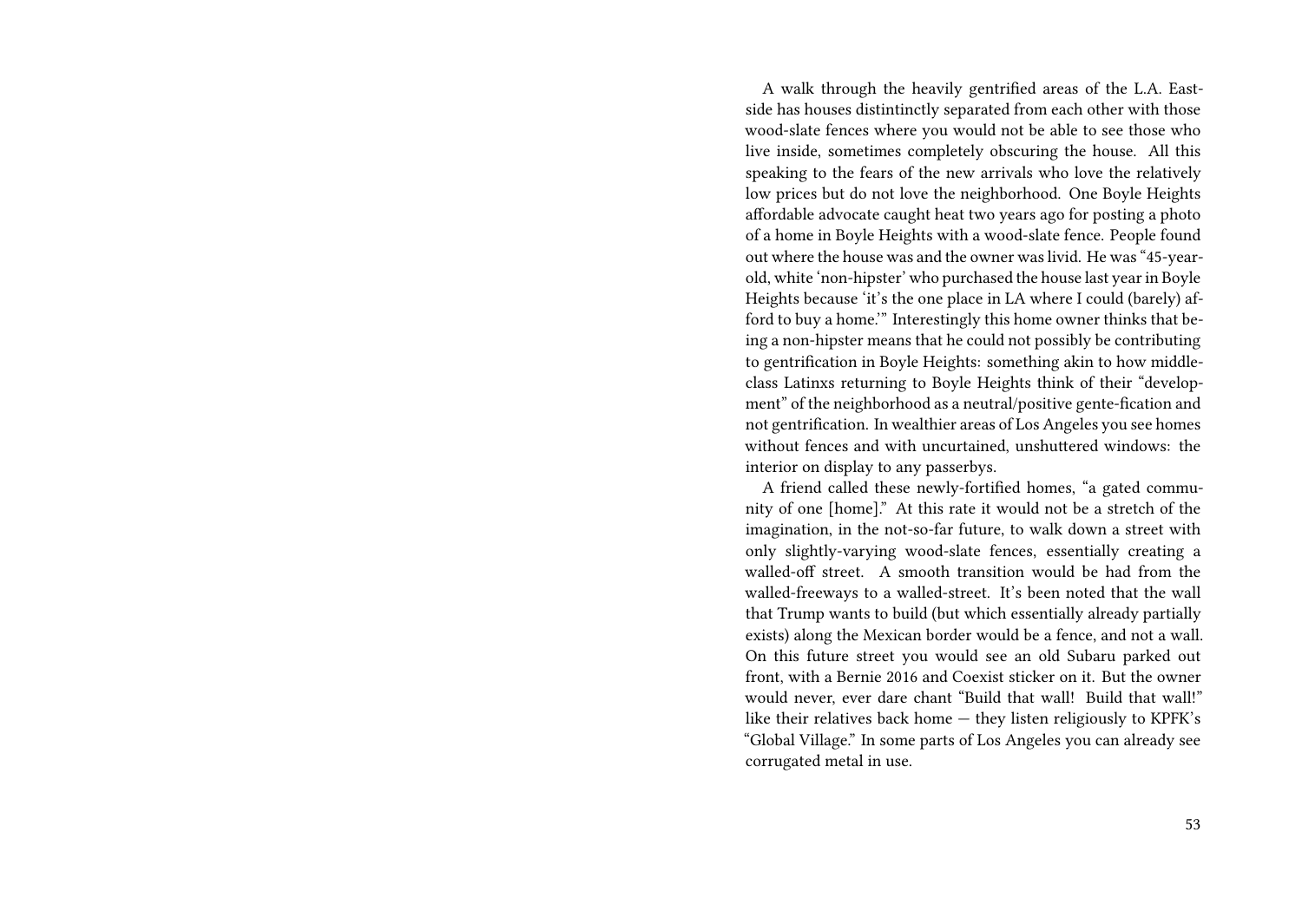It is claimed by pro-gentrification advocates that the inverse of the White Flight which happened after the 1992 Riots spells a current form of local de-segregation in a still very segregated city. This would be easier to believe if the well-off "returners" did not feel the need to replace every party supply store with a cold-press juice bar, an old local dive bar with a mixology bar, a cheap local restaurant with an art gallery, a Cambodian-owned donut shop with quirky takes on traditional donuts or encourage some to erase longstanding murals just in time for an event serving to bolster brandnew-to-the-hood businesses. Every city being gentrified now just looks like every other gentrified city. And somehow we are told that these neighborhoods are being revitalized. On the contrary, they're being sterilized.

A city where Historic Filipinotown only remains Filipino historically; where Boyle Heights exists as a place only to document its past and fading present; where an old Lincoln Heights jail which once housed the Bilingual

Foundation of the Arts, will soon serve as a site set to erase our present; and where people learn of Echo Park's past from a fictionalized movie right when being a Chicanx with hood fashion becomes most marketable.

This is the rigged game the racialized proletarians of Los Angeles are forced to play in. We only become desirable when what we have produced out of struggle can increase profits for someone, somewhere. Until then we are forced out of our neighborhoods with racist laws (like gang injunctions), racist landlords and when our neighborhoods do see an improvement in safety and quality of life after years of struggle (as the women of Boyle Heights have done), they can't stick around to enjoy it. It makes perfect sense then that the wood-slate fence would reach its semiotic apogee in the neighborhood of Boyle Heights. Los Angeles is quickly becoming a place exclusively for the white and rich.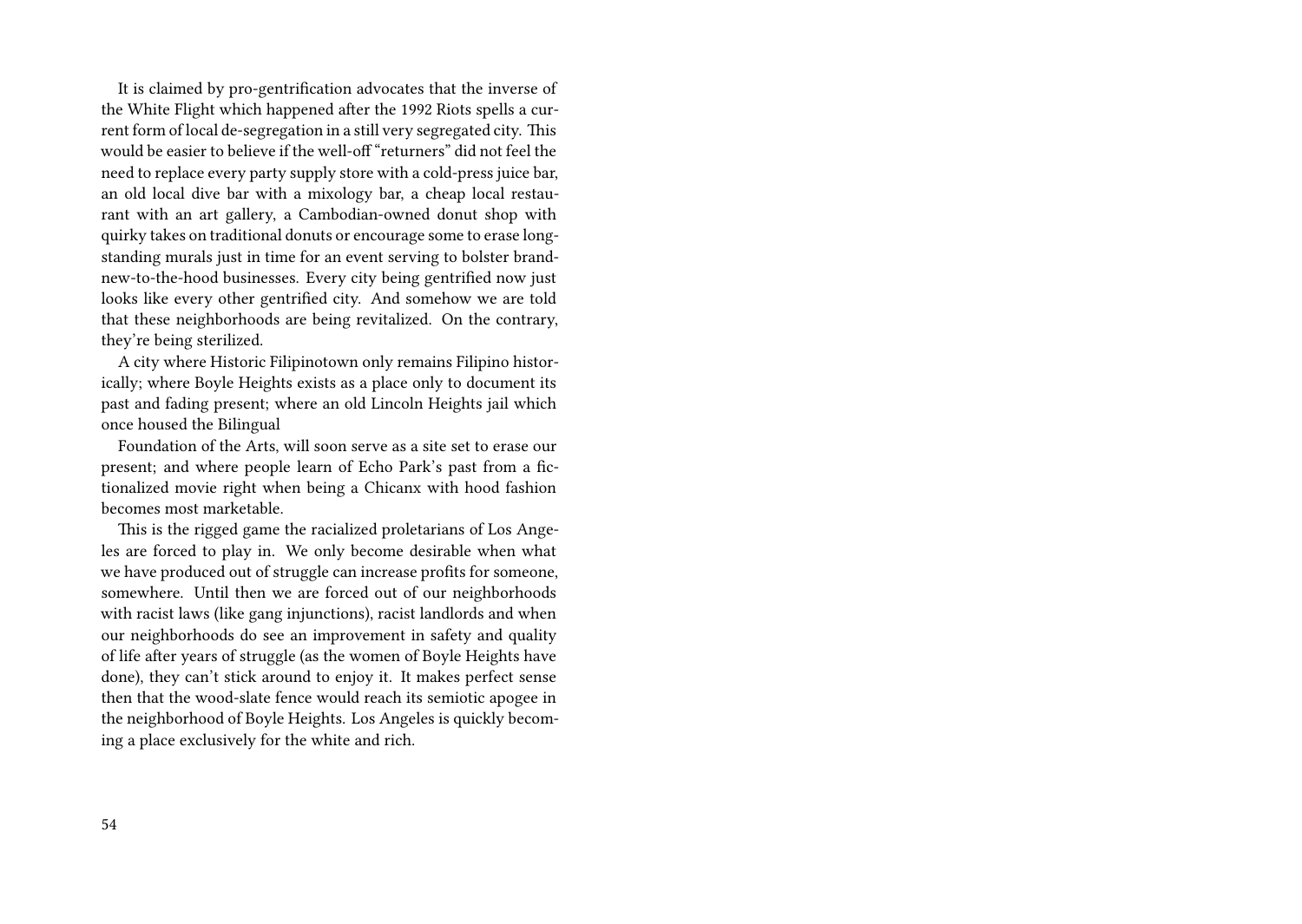## **For Anarchy, Not Anarchism**

Why for *anarchy* and not for *anarchism?* This may seem like a small point to split hairs over but it is a point which is important to us. It is important because we are interested in a vital anarchist (anti-state communist) milieu. For us *anarchism* points to the notion that there could be a special set of practices (forms) which can be found out to be complentary for a free life *for all.* We feel this is **foolish** and assumes human life could ever take on a singular form. Life should take on the form necessary for its free reproduction, unlike its current state which only serves those who rule/ control us.

*Classical anarchism* (i.e. European anarchism) was in many ways a pursuit of the best practices for/of *anarchy*: whether the mutualism of Proudhon, the collectivism of Bakunin, the individualism of the Bonnot gang or the communism of Kropotkin. As we want to distance ourselves from Eurocentric anarchy, we feel that there should be some leeway when it comes to all this; though it should be a tempered leeway. For us the emphasis should be on *content* over *form.* Let us explain.

The communization current often writes about this. For them it is not a question of radical democracy, equitable distribution, popular power, council-decision making, local self-management…but whether the set of relations are *communist* or not. *Communism* becomes the basis for judgment. Why? Because *communism* constitutes set of relations which are free, without measure, (and consequently) without exchange and without needless hierarchy. And this is something which most anarchists also aspire to. We want to wander away from *anarchism* because we feel it is more about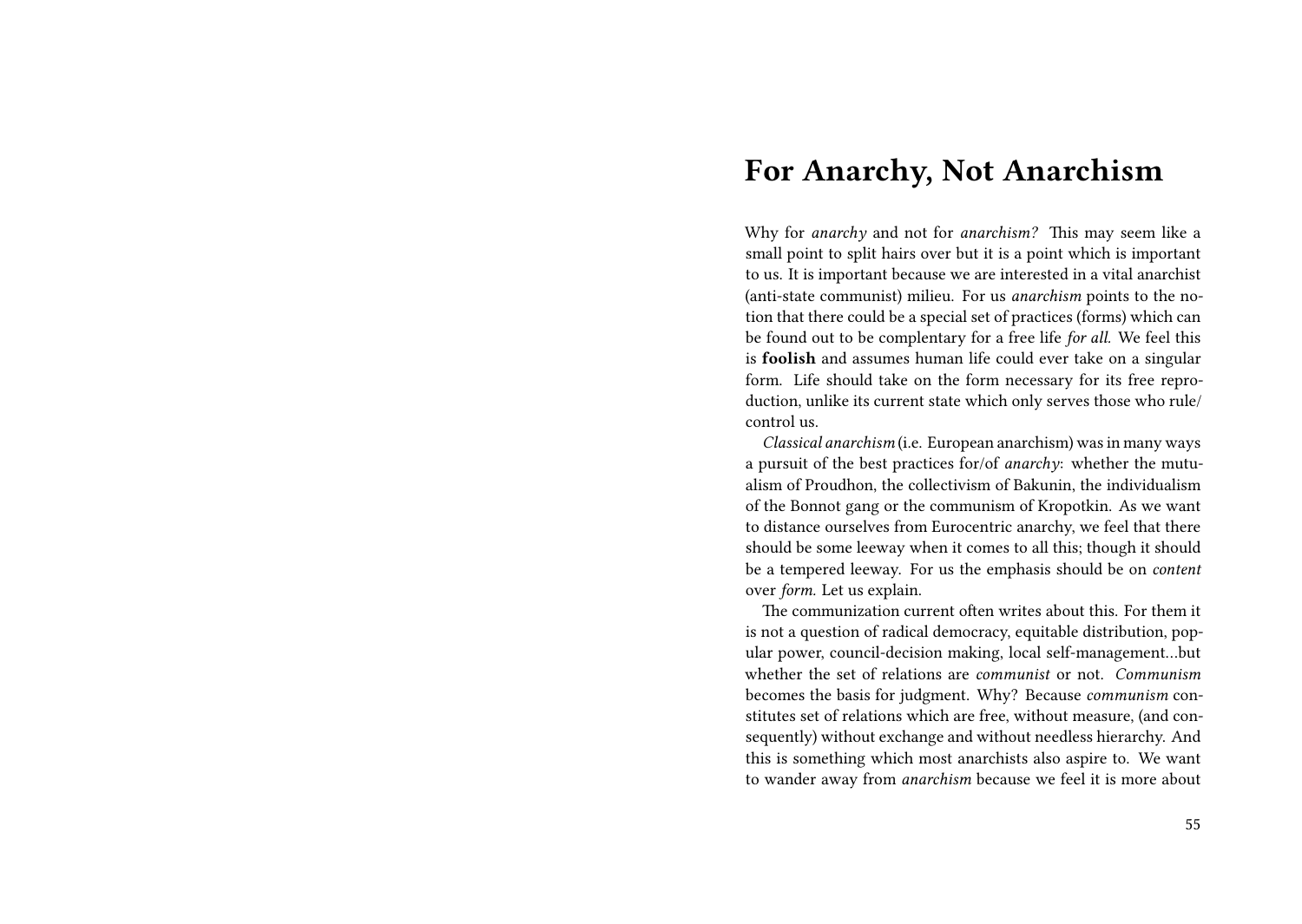defining how we should live than allowing us to live as we see fit, from time to time.

For instance, if some of us were to enter into a life or death battle then a consensus-based decision makes sense. We are all entering a situation where I lives may likely end. We should be able to decide our participation over own life or death. Now, if we are deciding whose house will hold the seasonal party do we really need a *consensus*? Do we even really need to come to a vote? Do we need democracy among friends? Do we put to a vote who will make the enchiladas or who will serve their homebrew? Probably not because this is not how daily life is generally decided. We rely on other factors to decide and other links of kinship/comradeship/ friendship. This demonstrates the limitation of the fetishization of democracy (or consensus).

Also many speak of *anarchism* as though there is only one.<sup>1</sup> Recently one of us attended a free school gathering where a Classical Left-Anarchist presented **their** *anarchism* as **the** *anarchism.* Fortunately the attendees generally revolted against this conception, this insidious *authority*. We despise authority as much as we despise work and having to pay the rent. Instead of propping up our *anarchism* we prefer to gauge our *forms* against what is communist and what is not. We are anarchists that agree with the communization current when they say that the revolution *is* communization or rather:

"communisation will be the moment when [revolutionary] struggle will make possible, as a means for its continuation, the immediate production of communism. By communism we mean a collective organisation that has got rid of all the mediations which, at present, serve society by linking individuals among

Rasquache-ness would allow us to be elusive when cornered. It would allow us to slip into spaces and that things that would go unheeded if were to first proclaim, "I Am An Anarchist." Rasquacheness would push us to defy categorization and become opaque to the State. Rasquache-ness would value creativity over regularity.

Chicanxs have not offered the world of radical politics much in the last 30 years. Usually we offer ourselves up as transmuters of Mexican culture into colorful commodities (see: the proliferation of Day of the Dead products). Perhaps the very rasquache we engage in because of our historical position could be that which we offer the world. This would stand as a counterpoint to the way some Chicanxs flock like moths-to-the-flame to the dusty & anachronistic ideologies of Maoism, Leninism and Cultural Nationalism.

Rasquache-ness would allow us to speak to those we need to build connections with by circumventing the old language, iconography and slogans of Leftism. No more calls to defend "The People." No more Che Guevera t-shirts. No more adoration of Subcomandate Marcos.<sup>4</sup> No more bad "conscious" rap. Sure those things may attract a certain demographic. The kind of person who thinks, "I need to join an organization" instead of "I need to do X, Y, Z action with my homies where I live." The type of person who needs a "mass organization" to feel like they are "doing something." The type of person of person who ignores revolt, riots, insurrection because they are not "organized forms of collective action."

*Let's get real rasquache and get free!*

<sup>1</sup> Though truly, anarchism has never been pro-capitalist. Anarchocapitalism is but an online abberration.

<sup>4</sup> Whom technically has ceased to exist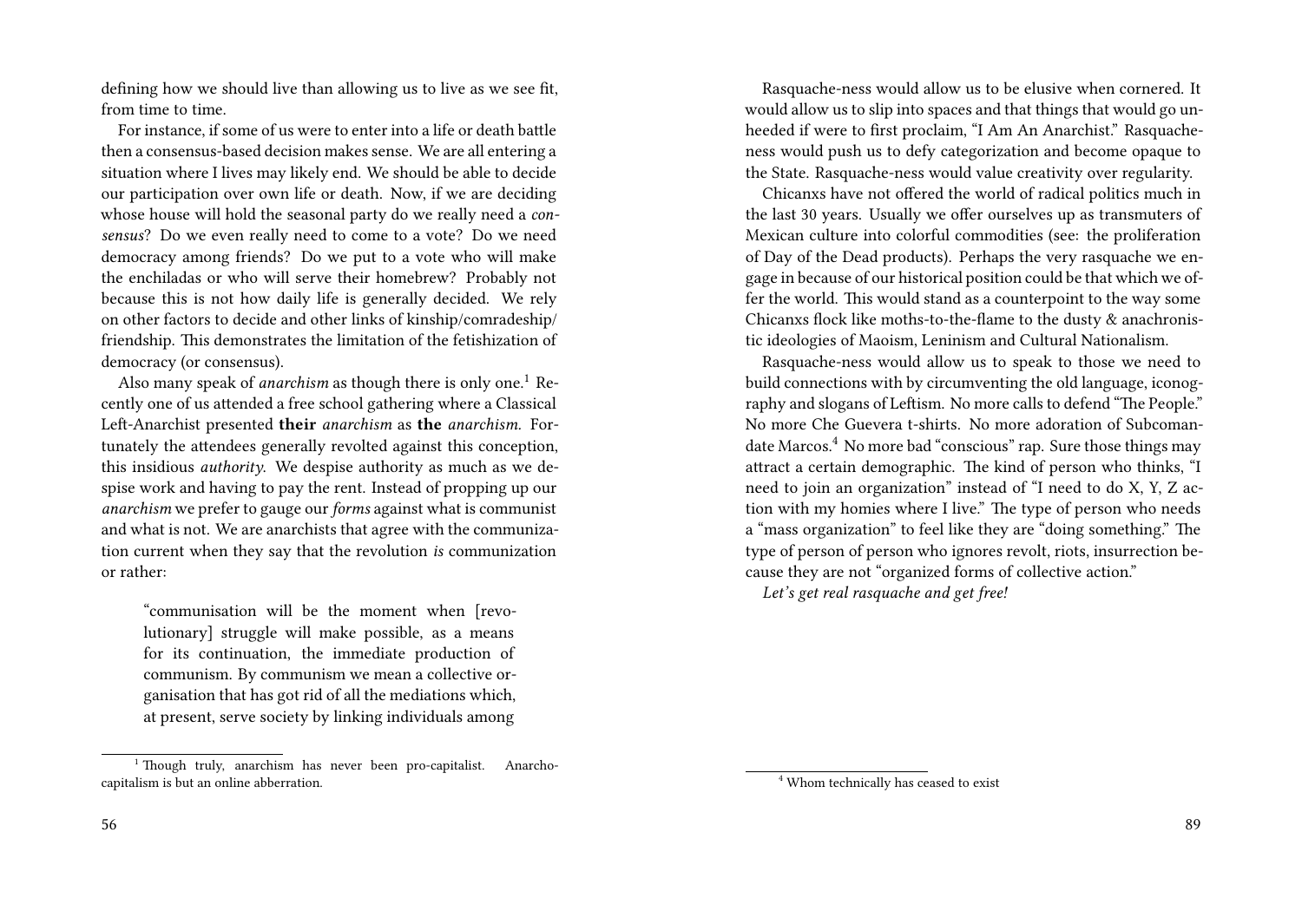cano despite the fact that my (anti-)politics fall outside the realm of The Chicano Movement; why despite the fact the the Partido Liberal Mexicano called itself "liberal," I admire it as an openlyinsurrectionary agent for anarchist revolution; why I can hope to one day loot a jacuzzi with friends, yet still have a critique of commodity fetishism. Anywayz, a revolution is not the collective action of angels.

Those who take very few steps to put their politics to the test of experimentation by engaging with the world find it easy to stay within their dull ivory tower. Being in a room with people you may not know and speaking your piece is how one learns to blend, to mix, to re-purpose, to discard and to re-imagine. Of course, this is already the history of those whom are forced to live between cultures & traditions. But we are also told that some things are not for mixing, not for blending, not for re-purposing, not for discarding, not for re-imagining.

The rasquache way is a liberation of our desires from the stifling world of orthodox radical politics. The youth are especially attuned to finding ways to make what was reserved to the staid Leftists and breathe new life into it by transforming its content and sharpening its edge. All over the internet I see the youth blending radical high (and low) theory at a scale and scope that did not exist 20 years ago. Memes are often derided for being overly-simplistic or nichedriven, but often distill truths hidden by hazy theory.

Rasquache-ness would help us be flexible in light of changing circumstances. We would not simply attempt to build mass organizations because that's what the Classical Worker's Movement have been trying to do for the the past 200+ years: we would see that the impasse we face is not so much a lack of unified organization, but a lack of concerted action. That last few years have shown what a few determined desmadrosxs<sup>3</sup> can do to set things off. See Ferguson, Baltimore, Oakland, Orange County and even Los Angeles.

them: money, the state, value, classes, etc Communism will thus be the moment when individuals will link together directly, without their inter-individual relations being superimposed by categories to which everyone owes obedience."<sup>2</sup>

This is briefly to state that the institution of *communism* and *anarchy* is not a pre-revolutionary possibility but a possibility that arises out of revolutionary struggle. This is why we prefer to speak of *communism* instead of *anarchism*. *Communism* becomes a revolutionary verb, whereas *anarchism* becomes a pre-revolutionary dead weight (noun) that some try to impose on the present (or future). This is why we say we are *for anarchy* (a condition) and *for communism* (a verb).

<sup>3</sup> *Def.* troublemakers

<sup>2</sup> de Mattis, Leon. "What Is Communisation." Libcom, 16 Nov. 2011, libcom.org/library/ what-communisation.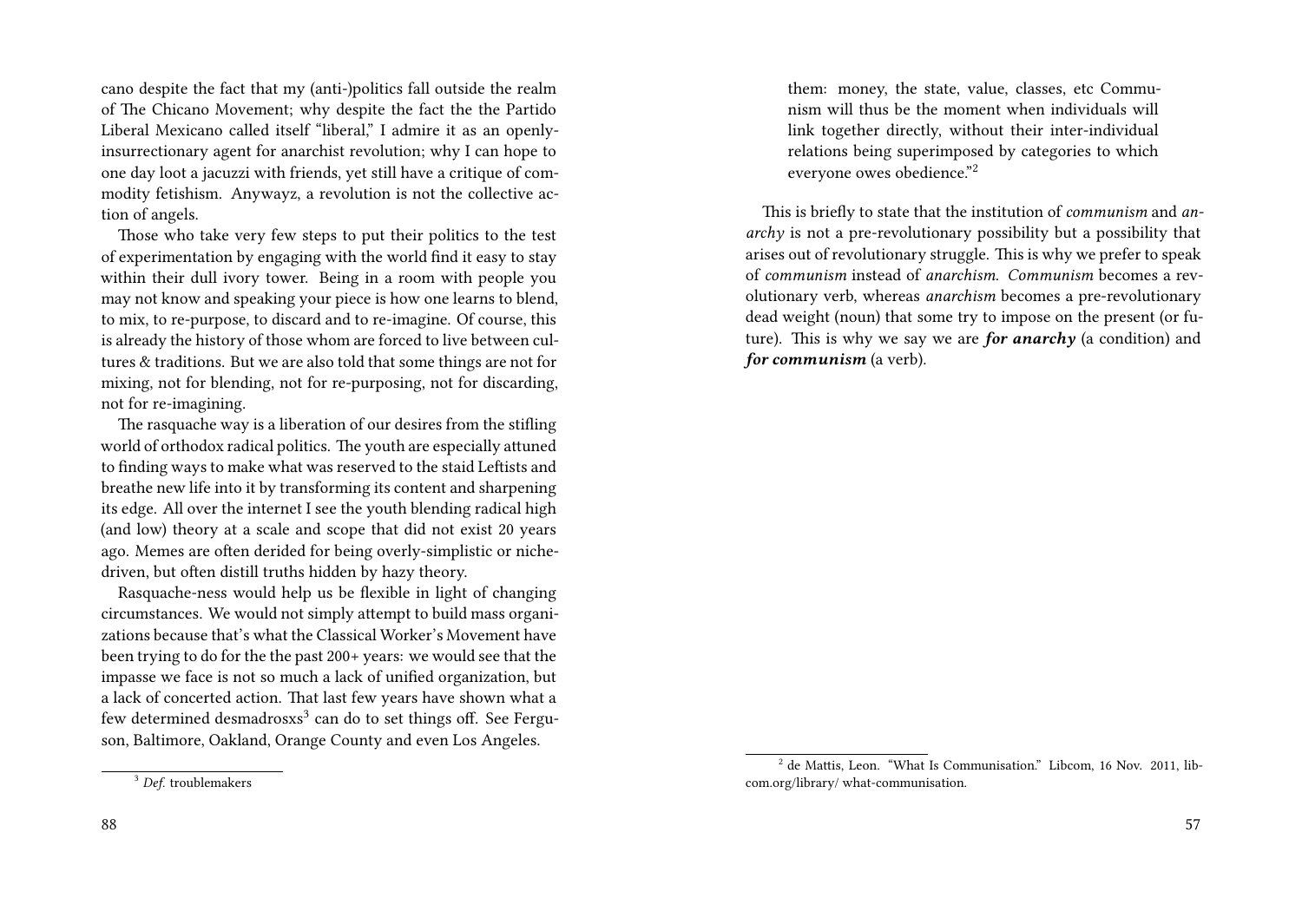## **Anti-Politics… Explained**

#### *Here is our attempt to explain what anti-politics means to us and how we link it to communization and ultimately to communism.*

Anti-politics: action and theory that posits itself against the sphere of politics (and therefore also political-economy). Politics being the sphere of power, alienation, mediation and domination. In this way anti-politics questions  $\&$  attacks the mediation  $\&$ coercion found in democracy; the centrality & domination of the economy (whether capitalist or not) in our lives, patriarchy & its deadly logic; settler-colonialism & its persistence; questions whether the breadth of human desires could ever constitute a unitary & enumerated positive program and opens itself up to the possibility of affinities of shared antagonism with those who do not explicitly express themselves *politically* but nonetheless attack that which anti-politics is set against (i.e. rioters).

Anti-politics does not seek to "build power" although the building of the *capacity* to broaden communal self-defense and socialreproduction is a part of the struggle against power, it is not the struggle itself. Immigrant enclaves and other dominated peoples have always found ways to support each other through moments of direct attack (fascists, racists, the police) or indirect attacks (racialized & gendered wage relation, State policy). This is what we call mutual aid. Mutual aid is a force that binds us, but it is not in itself an antagonistic force. The State & Capital sees very little problem in proletarians getting by on their own: in many ways it unloads the burden from their shoulders. Anti-politics is that antagonistic definitions exactly suit my intended purpose. Let's create a new one. The rasquache way is a way for not-just-Chicanxs to give up the charade of ideological purity in favor of an antagonistic fervor which bears many sharp edges like a hominy can cut into the shape of a flower for a potted plant. It is a way to encabronar<sup>1</sup> orthodox politics into a deep and generative anti-politics.<sup>2</sup>

If you got your radical politik-learning form the university then you are are probably used to putting every variant/ flavor/ tendency/current of radical politics into neat little boxes that sit next to each other but rarely ever touch. This is hardly the way real life works or the way humans live out their lives (and those who live their lives according to abstract ideals are often boring, quarrelsome or both). Anywayz no revolution was ever led by a singular idea focused on a singular position. I am no idealist and neither is any proletarian revolution. The Leninist, Maoist and Platformist conception of ideological cohesion and rigidity as a precursor for revolutionary activity is an impasse that forever reaches out towards a future never to arrive. Though we should temper our actions against what we know and what can be known, we must realize that limit point of thought is thought itself.

Rasquache inserted into the realm of anti-politics allows us to take what we want and leave behind that which does not suit our needs. To build our own vision despite what the gatekeepers of good taste and orthodoxy may want us to align with. This is why I have chose to join the call of the return of joy and antagonism of the Situationist International, but leave behind its fetishization of worker's councils; why I can talk about the material conditions which lead to the rise of the riot, yet also echo the insurrectionary fervor of Alfredo Bonanno; why I choose to still call myself a Chi-

<sup>&</sup>lt;sup>1</sup> *Def.* to get riled (familiar)

<sup>&</sup>lt;sup>2</sup> "...the road of political ideology and programs is no more useful to the project of subversion. Because this project is the transformation of existence in a way that destroys all domination and exploitation, it is inherently anti-political." — *Against the Logic of Submission.*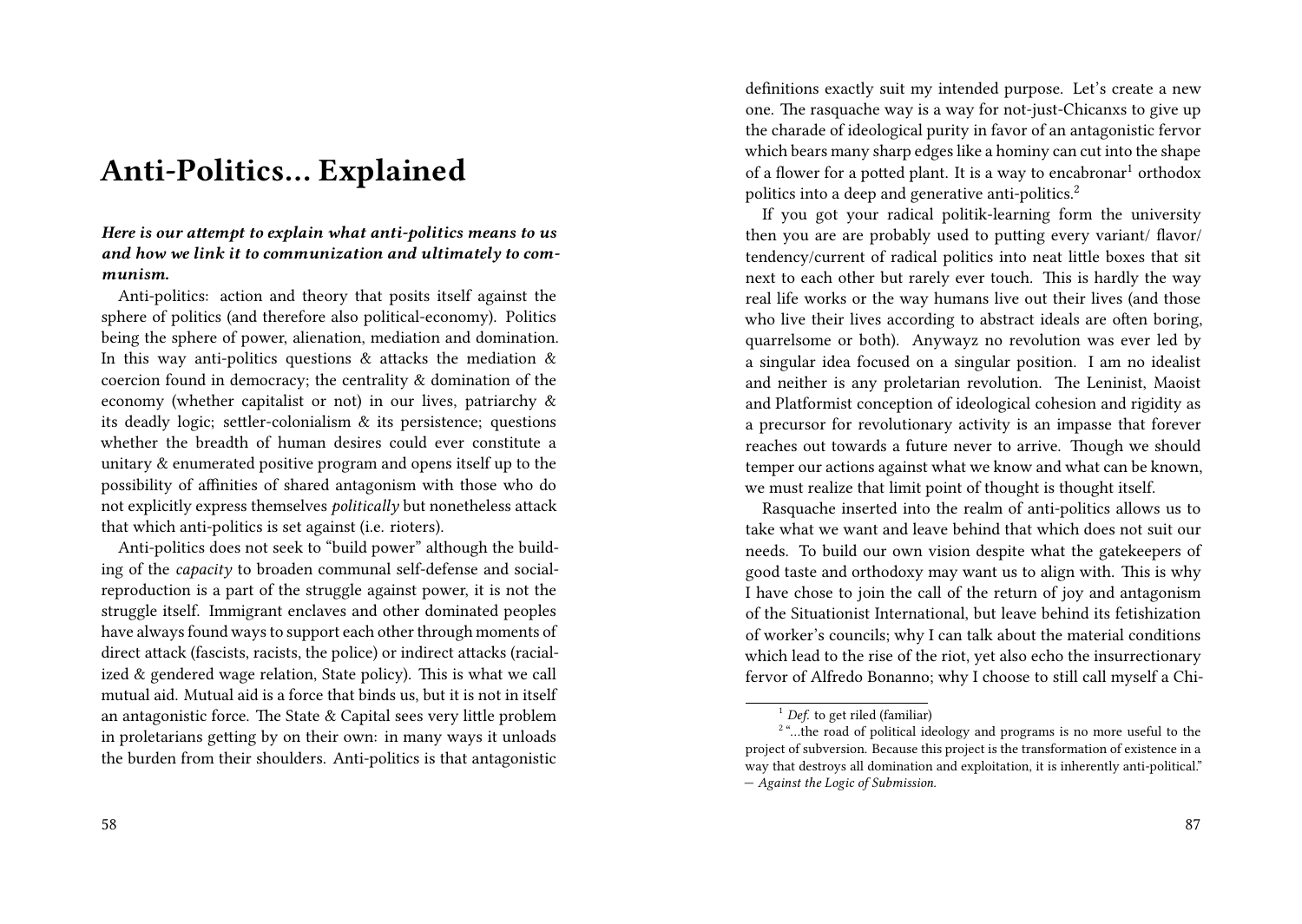## **The Rasquache Way**

Ni de aqui, ni de alla. Neither from here, nor there. An old Chicanx saying that still rings true but tired, with a Chicano-Studies dullness…like Gloria Anzaldua speaking to us from the other side telling us that the border is a wound, but paraphrasing Cesar Miguel we rather maintain that instead the border is the knife. We also have Corky Gonzales telling us of the great hope of Jose Vasconcelo's raza cosmica for Chicanxs: a hope that is but an inversion of Social Darwinism, infused with anti-blackness & anti-Native erasure and sold as a sort of metaphysical eugenics. It seems we're in need of some rhetorical updating.

But this is not meant to be a reformulation of what it means to be Chicanx, though I agree with Cheech Marin when he said: "a Chicano [is] a Mexican-American with a defiant political attitude that centers on [their] right to self-definition. I'm a Chicano because I say I am." Rather I'd like to talk about a way out of our disappointment and our collective dispossession: a way out of capitalism and the world it has created; a way out of the racist-colonial state we live under; a way out of the Patriarchy learned from the West and which we also have homegrown. This modest proposal is the rasquache way.

First for the unfamiliar: rasquache is a word with origins in the Nahuatl language. In Mexico it is usually a derisive term for things that are seen as low-class or just down-right cheap. Since Chicanxs have learned to make do with what we have, this term has been transformed on this side of the U.S./MX border into a term to describe art or aesthetics that arise out of making do with little and with little regard for a singular visual cohesion. Neither of these force. It is when anger, pain, or even joy hits the streets against this world.

So many moments in recent history have shown that revolt against power has not come from a previously united powerful front (unless you still dream of 1917), but by those who have found each other in the struggle and sought to extend & generalize their revolt until they are free. The goal of *this project* is to do just that. Our capacity to destroy the order which maintains the world as we right now live is linked to how quickly, deeply and generally revolt is spread. A war against the order we are forced to live under is a losing war. This is how anti-politics is linked to communization.

Communization, similarly, does not seek to create new nodes of power (or counter-power) but to act as an encroaching acid on power through the openings created by a revolutionary moment (or moments). Though communization looks on to the terrain from the ground-level: how do we, as proletarians, abolish that which makes us racialized & gendered proletarians (self-abolition) while also bringing about another way: communism. Anti-politics tends to look up from the ground with its sights on politics, on power. So communization is not a political program to be installed, but rather the revolution as the creation of communism *immediately.*

*Now some clarification of what we mean by communism.*

Many think of Stalinist Russia, or the Cuba which Fidel Castro ruled for decades, or even the regime of North Korea. All those Nation-States hold, as their claim, the intent to build communism through some variation of *State Socialism.* As anarchists, who also call themselves communists, we see their attempts as different forms of *State Capitalism.* Money still exists. Commodities are still produced. There are still police and prisons. Gendered violence and division of labor largely maintained. Work as a sphere of life separate from the rest of life maintained. Race persists and is violently maintained. Value is still valorized. The State is still the final arbiter of what will be and what will not be.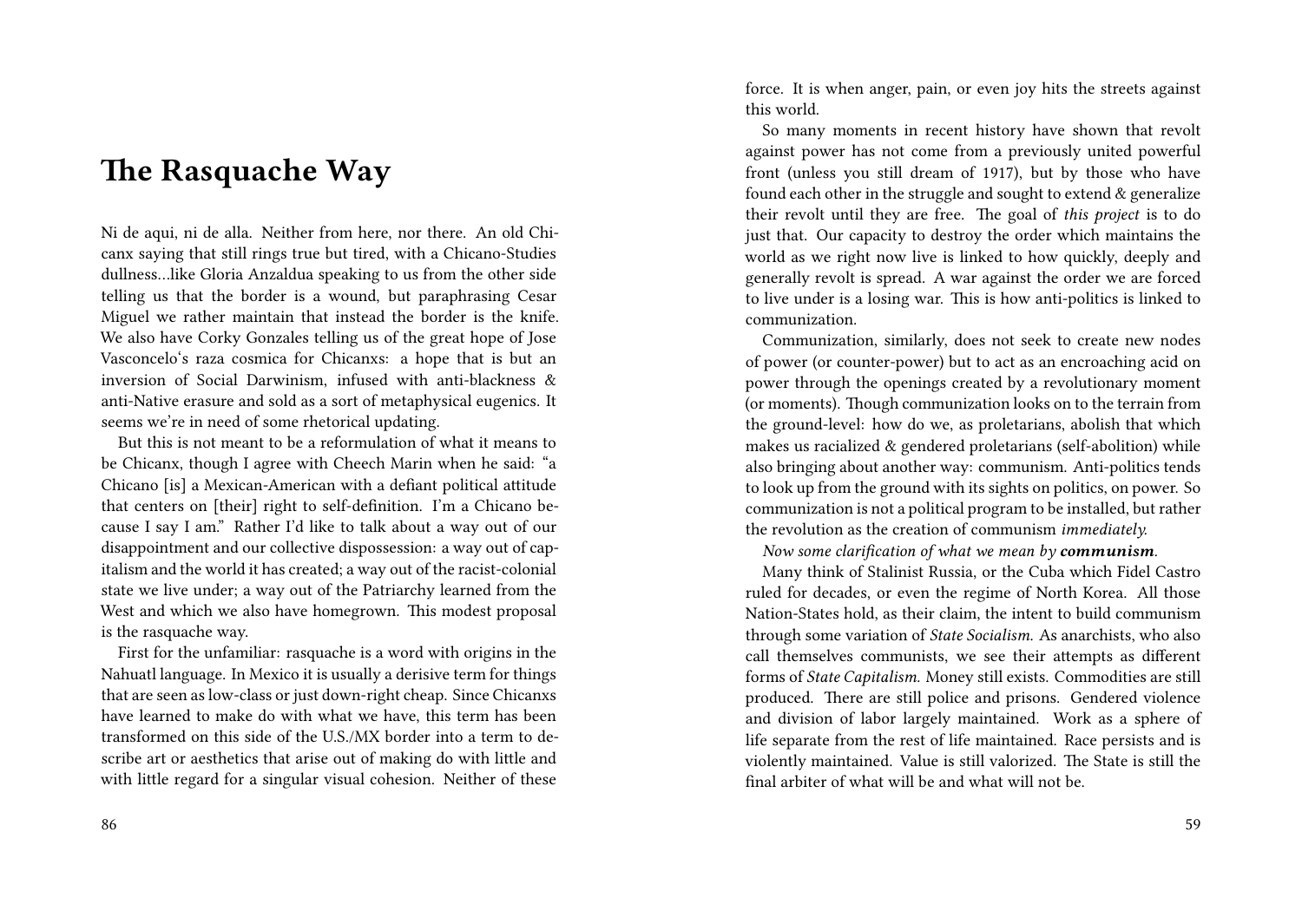Communism is a free, classless way of life. No State; no money; no commodity-production; gender & race *as a site of oppression* abolished; stolen Native lands restored; $^1$  work abolished; $^2$  art reintegrated into daily life; the economic way of life largely (if not totally) abolished; decision-making no longer a specialized separate sphere of life; and the parties are gonna be pretty banging.

There is much more to be said and we wish we had more time to say it: this project is run by proletarians and *free time* is not a luxury we have. This is but a modest first attempt at attempting to explain why we say the things we do, do the things we do and why this project exists at all. *La lucha sigue y sigue.*

- we slack off at work, which in Marxist terms could be seen as a way of raising your own wage since you are putting in less labor for the same length of time.
- we steal from work and thus make our time at our workplace much more worthwhile, and even get some nice gifts for friends and family.
- we sabotage the flow of productivity by working real slow, or by shutting down the internet, or by talking to our coworkers about not work-related things, or by not working at all and taking a nice siesta.
- we call in sick when we're really not sick at all or really we're just too hungover from the rager the night before.

A world without work seems like an impossibility, a utopia, an unlikely dream especially when most of our waking time is spent thinking about how we're gonna pay the rent, the power bill, car insurance, possible student loans, more probable credit card debt or the bar tab…but a world without work is also a world without capitalism a world of communism.

That world is a world without wage labor, without patriarchy, without race, without class, without a state, without police; where we would decide our lives on our own terms without the limitations of value production, without the control of borders, without Monday mornings, without social death, without artificial crises, where we won't have to suffer the indignities of being harassed by the boss, a world beyond accounting, a world where what we do will not define who we are to each other. For a world without measure!

 $1$ . This is something we add into our variant of communization but it is something not found in communization theory in general since the bulk of theorization has arrived from Western Europe. This is a deep flaw and one which we look forward to further theorize and write about in the future since Ediciones ineditos is a project that sits on occupied Tongva territory. Creating communism on a territory occupied by settlers without questioning the settler-colonial relation would merely be a perpetuation of settler-colonialism.

 $2^{2}$  For further reading on the abolition of work see our translation of Gille Dauve's "Getting Rid of Work." https://ediciones-ineditas.com/2018/03/08/getting-rid-of-work/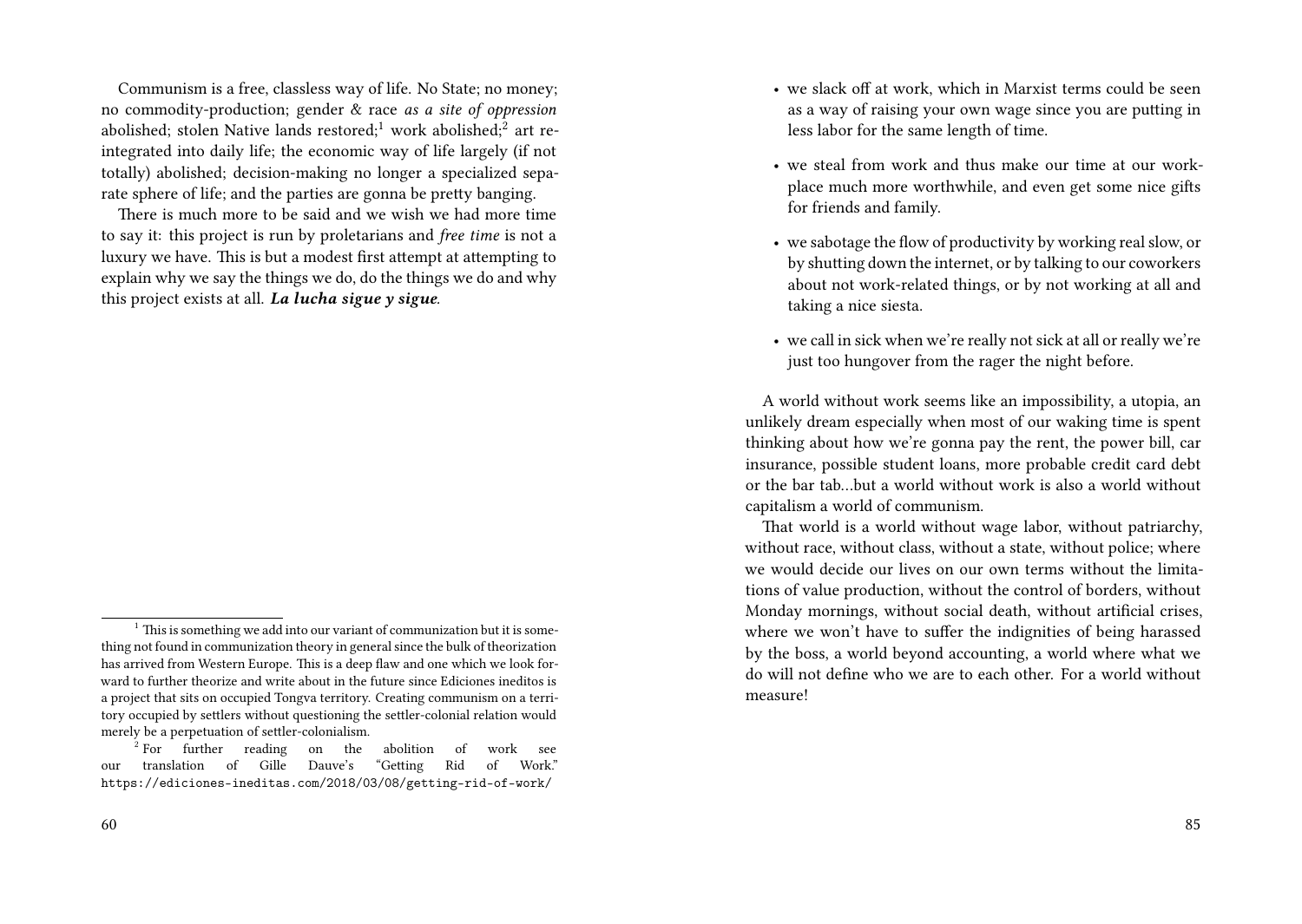Latino voting bloc; that the rich are rich because they really know how to handle their money; that if only we could sway Congress to push immigration reform; if only we could get universities to tell us back our histories or to enroll us at all…but really the way out is to abolish the social relation that is capitalism

that protects itself by way of the State; that protects itself with borders, police and a standing army; that controls the way we envision our lives with careers, time management and gender roles; that makes into a commodity even the way we choose to spend our not-working hours, which yet are still spent preparing or recovering from those working hours.

### **¿Pero Como Resisteremos Por Mientras? / How Can We Resist Right Now?**

*Or we've been resisting this whole time /*

Thinking back to the 90s when the ditch party was both an escape from the terrible LAUSD as well as a form of resistance to the most alienating of compulsory schooling: in many ways these teens that would not show up to school and party instead contained much more awareness of the society around them than the kids that would instead get 'straight As' and then study Chicano/a Studies. These kids implicitly understood the pipeline that the LAUSD was to low-paying, entry-level service work where they would have to do much more rule-following, guideline-abiding, button-pushing, uniform-wearing than critical thinking. It was as though they were able to envision the no future we currently find ourselves in.

So many of us already partake in the public secret(s) of our resistance to work:

# **An Experimental Thread on the Commune and Communism**

*We originally posted this on twitter here. We learned that some of the text formatting on there made it difficult for people to read it. So we share it here de-twitterized.*

We don't deny the necessity of organization in toto but we reject the primacy of *The Mass Organization*™ as an a priori necessity for class struggle. The organizational forms necessary to class struggle (proletarian self-abolition) arise from the struggle itself. As we see it, the commune is not necessarily a thing to be built in the absence of a general struggle but rather it is a communist way of life that arises from the struggle itself. Its arrival is not merely due to an 'organizational' preference by proles. It simply is the beginning of a way to sustain the antagonism of the struggle, to help prolong a rupture in capitalist space/time logic so that the revolt can further generalize & de-specialize.

The commune is mobile because it's not just a thing in space/ time but how people relate to each other and to the land. A reintegration into the metabolism of the world, not a domination over it (as Marx once noted)

The commune is not the end goal, but it is a form (filled with communist content) likely to arise as part of the proletarian communist movement set to destroy the world we live in. Some attempts to build the commune now end up as enclaves or the work of selfselected specialists who have the capacity to independently suspend their condition as proles. Or perhaps they never were proles at all, or are intentionally declassed. Collective living is not itself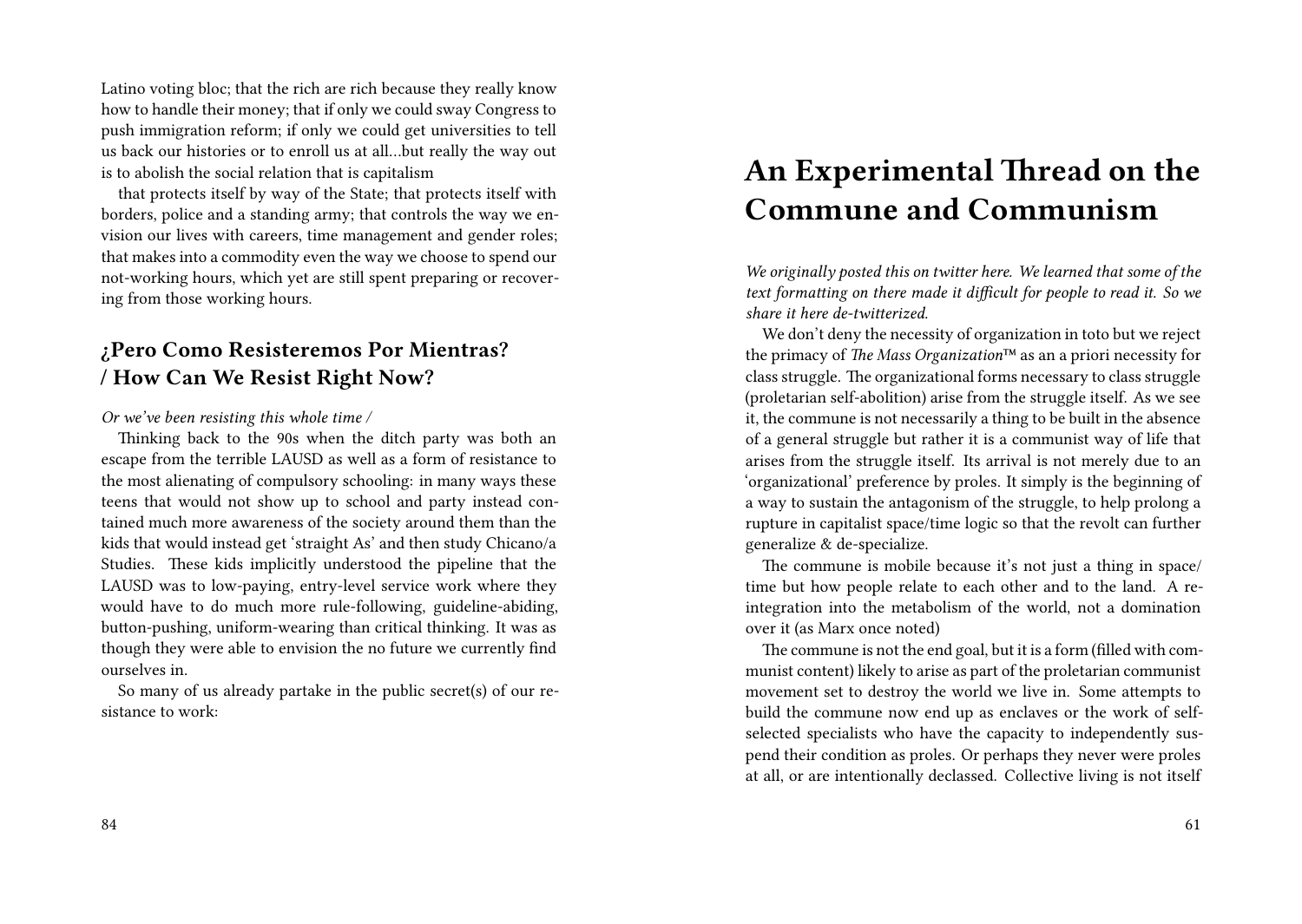revolutionary. The media has published instances of very wealthy white young professionals now seeking "collective housing" as a way to network or unload the burden of social reproduction: someone else washes their clothes, does the dishes or turns are taken in cooking meals. It seems even the bourgeois long for connection in our hyper-atomized society.

Now the commune is not meant to be a space for the self-selected or specialists. The commune is not intended to be the center of communal life nor is it really a place. Though it would be a recognizable node within a largely decentralized mesh network. It would be porous & allow movement in and out of it. It would not be a new Nation-state with borders.

Struggle specialists will have us think radical democracy would be a feature of the commune. We maintain democracy is what we do with those we don't trust (or for life or death situations). Would we need to gather for a vote to decide who will be the DJ at the harvest party? Decisions would be made but no longer will decisionmaking be a specialized and alienated sphere from everyday life. It's just what we do cuz life requires decisions. This immediacy means the commune is inherently anti-political.

The commune is mobile because it's not just a thing in space/ time but how people relate to each other and to the land. A reintegration into the metabolism of the world, not a domination over it (as Marx once noted). This is why communism must be anti-colonial. Those of us who have maintained a deep connection to an original human culture borne of a deep interaction with the land we are on have a knowledge more necessary to our lives than anything Western science has ascertained in the last 500 years.

The strength of the commune would not merely be its defensive measures but the the intensity of need that proles-in-abolition have for it. This is why it would have to abolish race & gender as a site of oppression, though this does not entail the abolition of difference. If anything social-communal life would deepen & enrichen because no longer would the basics of life be meted by the market

62

"[a] lack of initiative, [an] inability to save, absences while celebrating too many holidays, [a] willingness to work for only three or four days a week if that paid for necessities, [and] an insatiable desire for alcohol…" (Bernstein)

It seems that time changes little. Of course, in many ways we always knew that we don't really want to go to work and that we only have disdain for those who don't have to because we are not them. That we enjoy the winter break where we fill up on tamales, cervezas and spend the evenings talking about what we'd really like to be doing and dreams for the future. Even the Left's obsession with the mythologized collective worker that is socially-responsible, punctual and whom identifies with their work is largely a fabrication of the dead worker's movement.<sup>5</sup>

The anti-state communist theory journal, Endnotes, states that:

"the supposed identity that the worker's movement constructed turned out to be a particular one. It subsumed workers only insofar as they were stamped, or were willing to be stamped, with a very particular character. That is to say, it included workers not as they were in themselves, but only to the extent that they conformed to a certain image of respectability, dignity, hard work, family, organisation, sobriety, atheism, and so on."<sup>6</sup>

Too often we are given the lie that the way to progress is to submit to the rationalization of the capitalist system; that we simply need to awaken the sleeping giant which represents the possible

<sup>&</sup>lt;sup>5</sup> tr. The ideal worker / Damn! it seems the company isn't making the profits that it should be. well, say no more! : tomorrow I will quit without any kind of compensation or anything. how would I dare protest! I'd rather call the anti-riot police and have them split my head open!

<sup>6</sup> A *History of Separation"* by Endnotes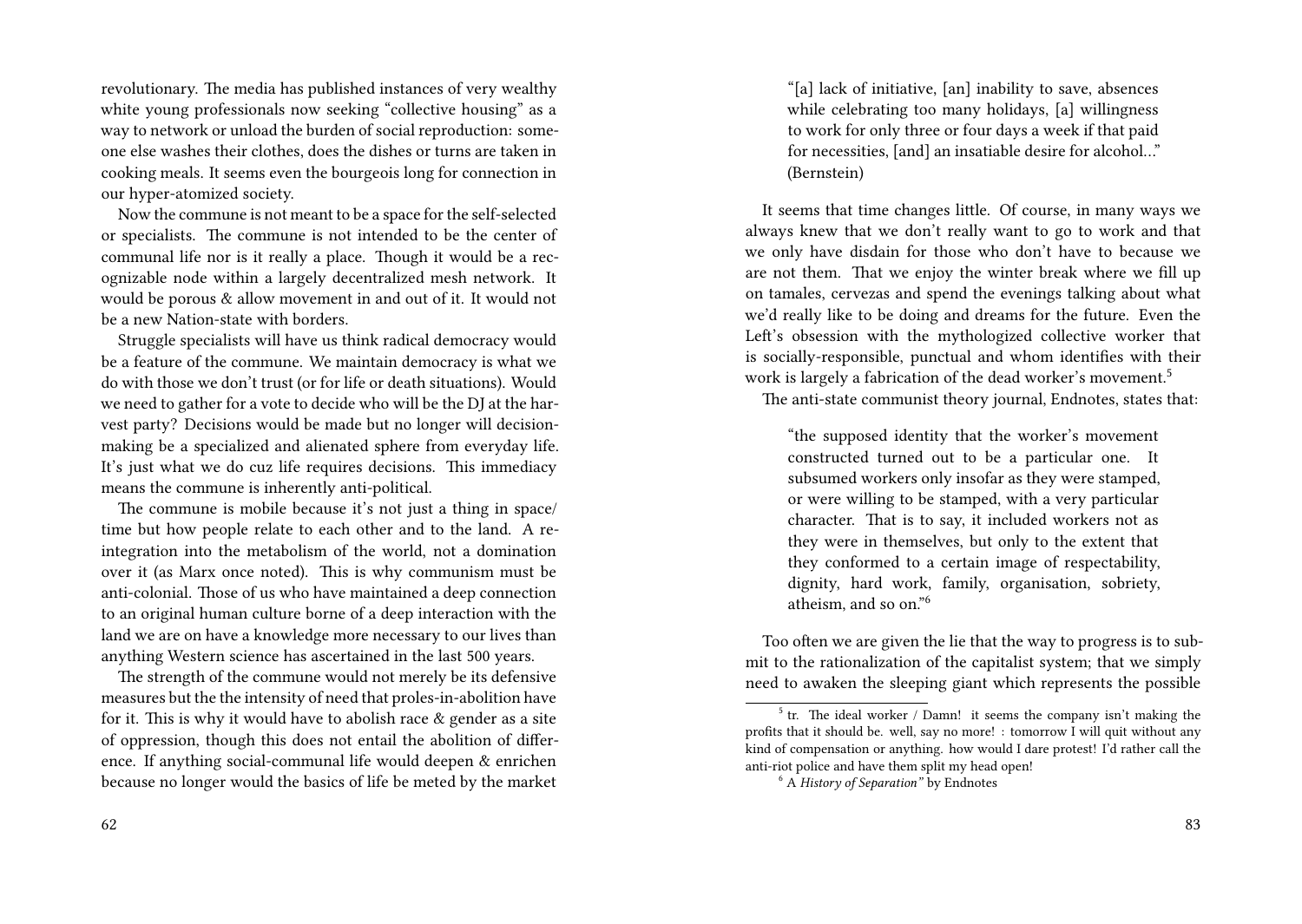revolt. In a time where nativist racism is peaking once again, we must realize that this myth proliferation is no safety net against ICE sweeps or other racist violence. There is no pride in presenting ourselves as hard-working, since under capitalism working hard merely means we are putting in more labor for the same amount of pay. In effect, we are lowering our wages by putting in more work than is expected and making ourselves hyper-exploited. If we were to collectively express our reluctance or refusal to work beyond the bare minimum we could begin to flex the capacity of our labor power across industries. (An inspiring moment of this kind of flexing was the general strike on May  $1<sup>st</sup>$ , 2006 where immigrants largely self-organized a strike to show how much their labor is integral to the functioning of U.S. capitalism; in Los Angeles 1 to 2 million people took to the streets & over 90% of LA Port traffic was shut down.)

And as it has been noted, more and more Mexicans are returning to Mexico than coming into the USA, the payoff for this hard-work is in decline<sup>4</sup>. I've heard amongst friends and family that many recent Mexican immigrants find that the work they encounter in the USA is either too dangerous, too difficult or too hard to find.

### **A Way Out?**

But this desire to be the most hardworking Mexican in the world wasn't always the norm. In British historian E.P. Thompson's 1967 text *"Time, Work-Discipline, and Industrial Capitalism*' he mentioned how economic-growth theorists viewed Mexican mineworkers as "indolent and childlike people" because they lacked discipline. For instance, he notes from a book on the *"The Mexican Mining Industry, 1890 — 1950"* that Mexican mineworkers had:

based on who you are, how you choose to live and express yourself. Culture, now de-commodified, returns to its pre-capitalist richness & malleability.

Communists who view life only economically have historically created a social life that is flattened and impoverished. They confuse means with ends. They view meeting "needs" as the goal of social life; rather than social life as a way of meeting our primary need: each other. Further the division of human life between needs & not-needs is an economistic way of viewing things. We are more than machines requiring fuel. Communism would necessarily overcome this economistic way of viewing ourselves & our lives.

 $^4$  https://www.pewresearch.org/hispanic/2015/11/19/more-mexicans-leaving-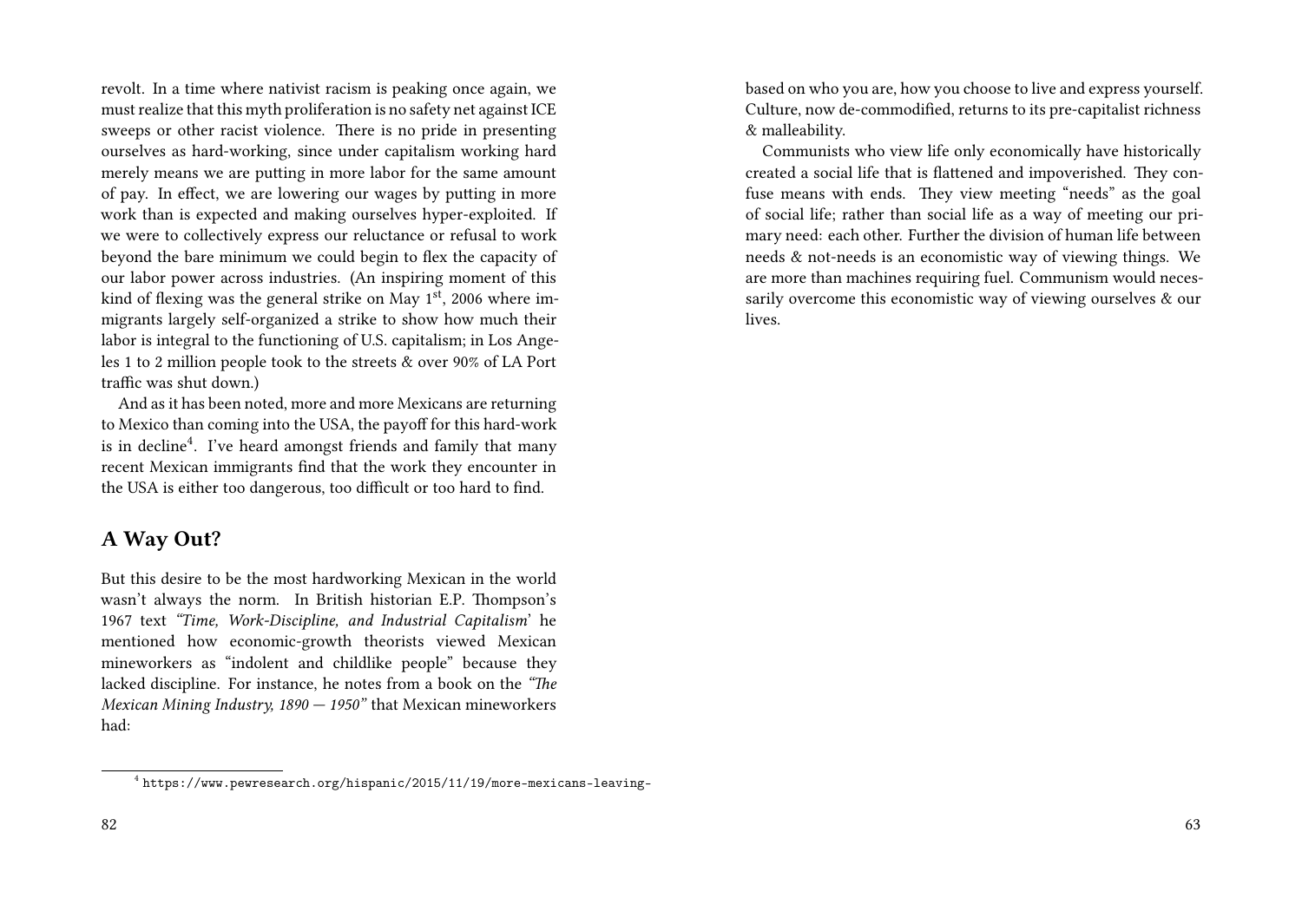# **Communization and Decolonization**

*Recently we were asked about our thoughts on communization & decolonization and this essay is our response.*

It should first be noted that the communization milieu is indeed European in origin and largely does not address our settlercolonialist reality in the so-called Americas. Its largely European writers are conceptualizing from a different context than we live under in the so-called Americas (& other colonized lands).

**Then why do we still talk about communization?**

Those of us that work on this project still find value in communization theory because it demonstrates a clear way to bring about the conditions for communism immediately.

But what is communism:? For us, and fellow travelers, communism is not a mode of production. It is not just a economic system of 'fairer' wealth distribution. It's a broad spectrum of life-ways that are based on communal social relations, including (but not exclusive to) mutual aid, solidarity, the collapse of the production / consumption binary (thus, the abolition of work), the abolition of the State, abolition of money, the abolition of value, the abolition of race & gender as a site of oppression, the abolition of cis-heteropatriarchy (and all that entails, like compulsory heterosexuality). Some also call this anarchy. A negation of what props up Western capitalist civilization.

We are not interested in a transitional stage, as 'revolutionary socialists' call for, or in an incremental way, as those calling for 'dual-power' or 'building the commune.' Those of us that work on

refusal of work might be impossible; this refusal is acknowledged but it gives way to a sabotage on social reproductivity, a *slow-down.*

The spectacular production of the Mexican as a worker in the USA (or as a Mexican-American) is often tied up in a binary of either being hard-working; job-stealing; or lazy and welfarescheming. As seen by the words used by Donald Trump during his presidential campaign, there is also the perception of the Mexican as a dangerous criminal, forming a trinity of prejudice that returns when it suits the need of nativist, racist politicians. This type of characterization was first seen when the U.S. forcefully annexed the so-called American SouthWest from Mexico and bandits like Tiburcio Vasquez haunted the minds of the waves of Westward-bound Anglo-Americans. In 1954, this showed up as *Operation Wetback* where the INS (which later becomes ICE) enacted indiscriminate round-ups of Mexican laborers to put a chilling effect on undocumented migration of laborers into the USA. Laborers need only "look Mexican" to be deported and many of those deported were in fact U.S. citizens.

To posit an anti-work position and to take into account the racialization of workers in the USA looms as an impossible task. Often immigrants internalize a work ethic that can be as entrenched as that of right-wing Anglo-Americans that erroneously describe the USA as a meritocracy. This is more necessity than reaction by Mexican immigrants under racialized capitalism since they are often forced into the most grueling of work that most native-born, or Anglo-Americans, will simply not take on: picking of fruits & vegetables, construction, food service, child care, landscaping, etc. We work hard because we have to and we make a self-serving mythology around it where we are the hard-working ones but everyone else is the not-harding-working ones, where notably elements of anti-blackness come to the fore.

To further the myth of the hard-working immigrant, that does not threaten the colonial-capitalist social order of the USA, is to strip immigrants of the agency to express refusal, resistance and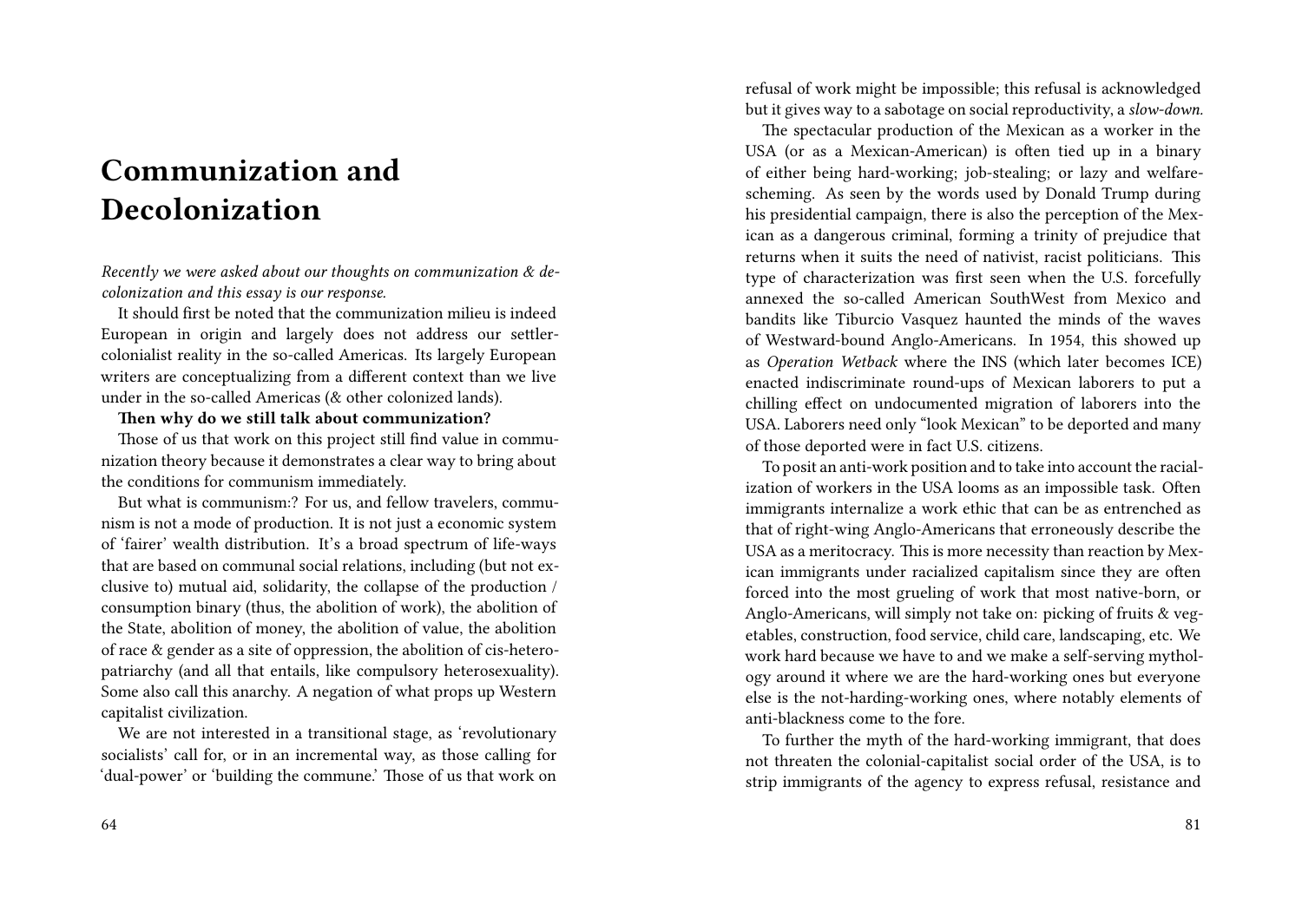Anarchist Bob Black's *"The Abolition of* W>rk"(1985) and Gille Dauve's *"Eclipse & Re-Emergence of the Communist Movement*" (1970) where he clarifies what the abolition of work could mean and says "what we want is the abolition of work as an activity separate from the rest of life." He further explains that the issue at hand is not whether we are active or not, but rather that under capitalism what we do is abstracted into two spheres, both alienated: work-time and leisure-time. This (anti-state) communist critique of work notes that the liberation from Capital is not the liberation of labor but the liberation from labor as it now exists. Currently we assume only those activities which are paid a wage have value and that only those things which are productive, in the capitalist sense, are necessary to human life.

### **Mexican-Americans & Work**

That said there is no shortage of cultural output from Mexican immigrants, or Mexican-Americans (some of whom identify as Chicanx) that takes a swipe at the way work is made necessary to our social reproduction.<sup>3</sup> Take for instance a comedic song from *"Up In Smoke'* (1978), where the character Pedro de Pacas sings a song trying to upend notions of popular Mexican-American identity and says, "Mexican-Americans don't like to get up early in the morning but they have to so they do it real slow."

Here we catch a key moment in the subjectivity of the racialized Mexican-American worker caught up in a world where labor is managed and controlled by borders. There is an understanding that work and the preparation for work is drudgery but also that the

this project are not indigenous, but we do have indigenous ancestry. As we have had our ties cut off to our much-more communal lifeways of our respective indigenous ancestors, we are left to find other possible roads towards a free & communal life without misappropriating contemporary or ancient indigenous lifeways (though understanding these lifeways will be paramount to the successful project of assuring a free, communal way of life that does not doom us all). We do not claim that communization would replace indigenous resistance & revolt against the settler-colonial capitalist world, rather we maintain that we understand that without this resistance & revolt the settler-colonial capitalist world will remain.

It should also be noted that although communization theorists employ Marxian 1 categories & concepts, they do not see these categories & concepts as eternal. We recognize them as tools which Marx developed to understand & critique capitalism (of his time) and not necessarily eternal categories & concepts that will / would / should always exist. We will not carry these concepts into a postcapitalist, de-colonized world. If anything, the communism which we write about would be a clear rupture from not only capitalism, the State, patriarchy, white supremacy but from Western civilization itself. This is why communization theorists often call themselves communists and not Marxists.

What communization theory largely offers is not a rigid program, but an understanding of how capitalism functions (with its embedded contours of race & gender) and what it would mean to abolish it. It allows for space for improvisation & flexibility when it comes to the actual process of what communism (or anarchy) could look like. There is no rigid party line.

Communism is not a state of affairs to establish (or impose) but rather it is the real movement which abolishes the present state of things. And if the communism Marxists, and some anarchists, are attempting to establish retains the same settler-colonial relationship to the land then it's not communism at all. Settlers building a commune on occupied land still maintains a class society. A class

<sup>&</sup>lt;sup>3</sup> DEFINITION: all the labor that needs to be done so that workers are prepared to work the next day. this work is often un-paid though it is necessary for any work to be done under capitalism. examples: doing the laundry, child-care, sex, dish-washing, food preparation, commuting.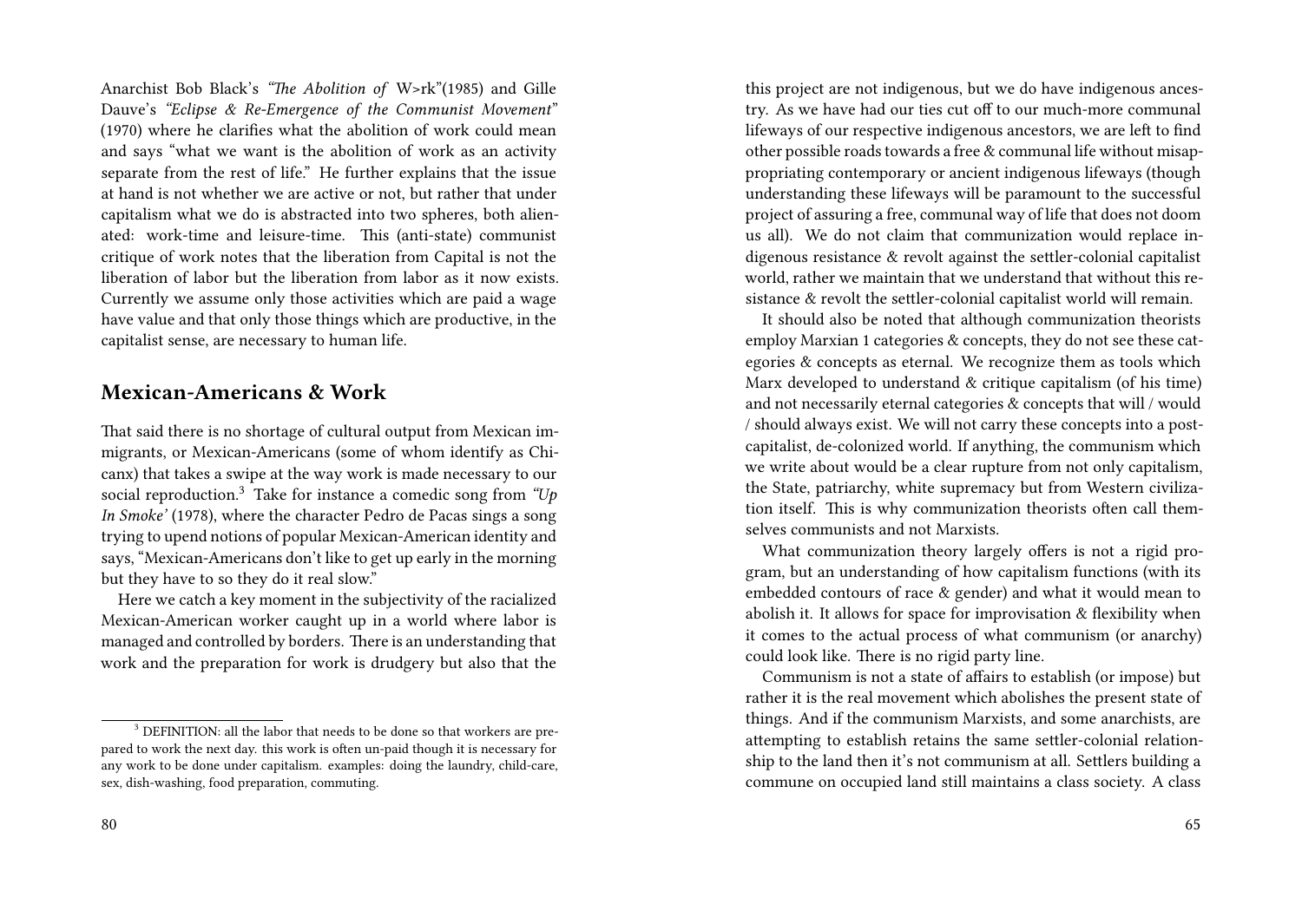society where settlers are indeed still preventing indigenous people from reproducing their lifeways, as they see fit.

Now decolonization, like communism, is a vast topic. And like full communism, decolonization (or anti-colonialism) will vary from place to place, bio-region to bio-region, etc. A one-size fits all plan does not exist (and should not exist) and the creation of such a plan would grind against our strong anarchist inclinations.

We can think about communization and decolonization as two aspects of the same weather system. Communization would attack the capitalist social relations which exist on occupied land, but clearly it would not go far enough. We're writing from occupied Tongva territory, known by its original name Tovaangar, and to merely create communism (anarchy) and make no attempt to restore native lands to their original inhabitants would (once again) not be communism at all. Decolonization (anti-colonialism) reminds us that there is more to be done.

The coupling of communization & decolonization recognizes, especially with ever-intensifying climate change, that settlers do not deeply, or even superficially, understand the deep natural history of the land they are on. Here in so-called Los Angeles we are constantly facing the increasing danger of massive wild fires. But wild fires are an ancient part of this landscape. The ecology of the landscape made famous, via its mass particularization, around the world depends on fire for its rejuvenation. What has caused an increase of danger for humans is not just climate change bringing less rain and hotter weather, but also the fact that unmitigated capitalist development has made it profitable to build in places which would previously burn with little effect on human life: hilltops, in mountain forests, etc.

Communization works as a corrective on Marxism and Left-Anarchism which merely call for a different kind of management of production (worker self-management, state-run management) instead of a fundamentally different set of social relations. Even Marx noted that communism is part of the human community's (rather than a bonafide position) among Mexican immigrants and/ or Mexican-Americans is usually to be found in cultural forms and do not often take on explicit anti-political, or anti-capitalist forms. That said, the playful, tongue-in-cheek cultural forms are plentiful, the other mentioned forms are few and far in between.

### **Anti-Work / Anti-Capitalist: An Introduction**

My first encounter with an explicit anti-work position came from Chicanx friends who I had met in 2001 who were heavilyinfluenced by the French Marxist theorist Guy Debord and the Situationist International. In 1953, a young Guy Debord painted on a wall on the Rue de Seine « NE TRAVAILLEZ JAMAIS » (tr. Never Work). A statement that was difficult for me to understand conceptually at the time but which I immediately gravitated towards *(who as a youth looks forward to a lifetime of work ahead of them?)* Previously, all the anarchist literature I had read on work concerned themselves with how wage labor was theft of our time & of our labor-power and that the solution was not the abolition of work per se but worker self-management. [Think of all the nostalgia that some Left-Anarchists still have for the revolution lost by the anarcho-syndicalists during the Spanish Civil War.]

Anti-work was a scandalous position growing up in a Mexican household where what was prized was the opportunity to find wellpaying work, as well as a hearty work ethic. Though the starting point for Guy Debord's opposition to a world of work was not a beatnik, bohemian-lifestyle refusal common to the 1950s, but rather a rejection of the bleariness of life under capitalism and part of a whole project to overthrow what they called The Spectacle and to once again make life a joyous.

The critique of work can be found elsewhere throughout history including Paul Lafargue's *"The Right to be* Lazy"(1883) written by Karl Marx's son-in-law; in the unfortunately notorious post-left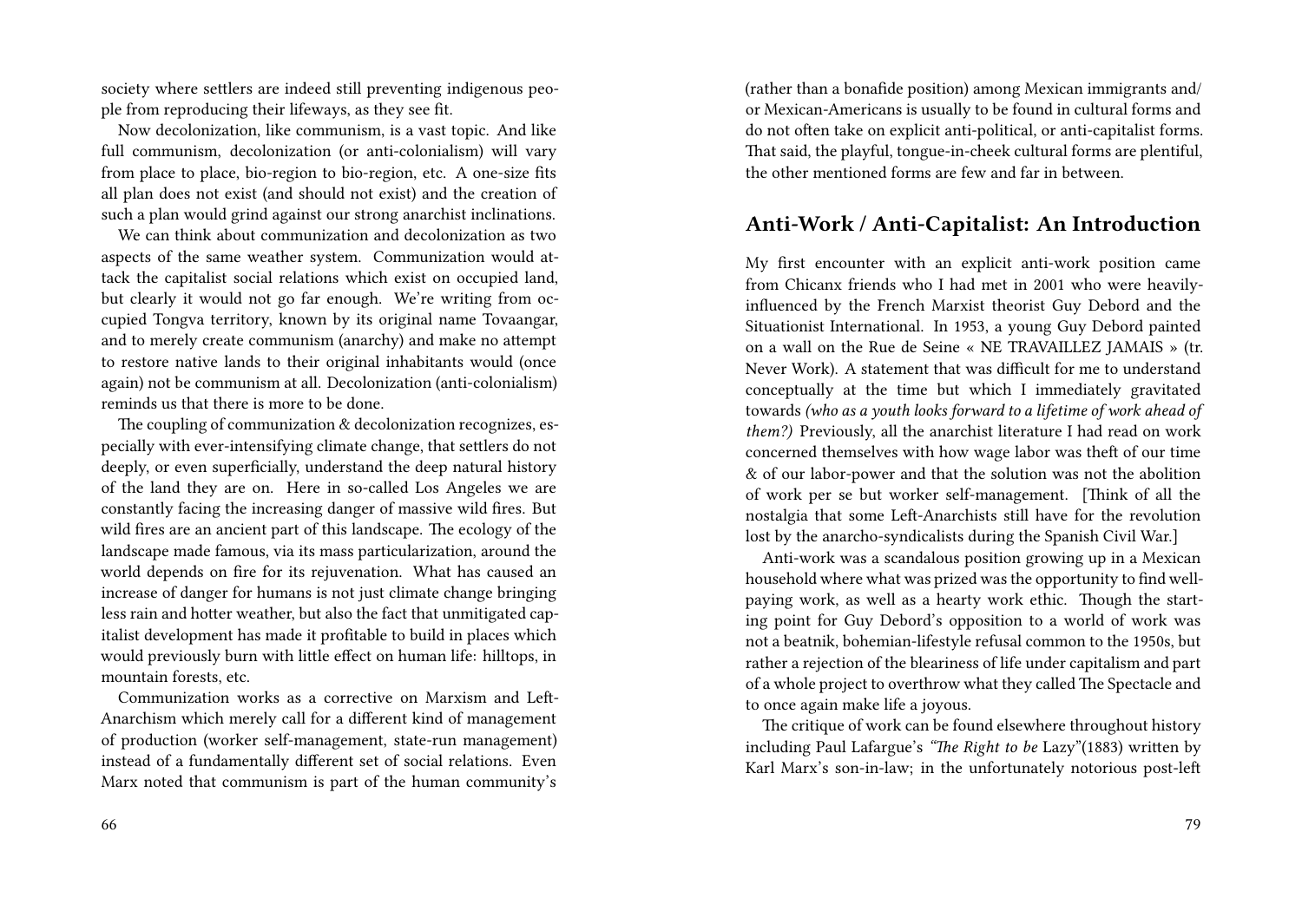# **But We Have To, So We Do It Real: Slow On Anti-Work, Mexican(-American)s and Work**

In Los Angeles to be against Capital typically presents itself in a pro-work/ worker position. The problem is never work itself, the nature of work or that work is waged but instead what is desired is extending a sphere of work that is unionized and bolstered with higher wages. Take for instance the CLEAN Carwash campaign,<sup>1</sup> where carwash workers (whom are mostly immigrant men) have been unionized under the representation of United Steelworkers Local  $675<sup>2</sup>$ . Though this move one is that brings much needed betterment of working conditions and wages for these workers, what is ultimately not brought up is that the work of a car wash workers can and has already been automated. But the fading labor movement seems to be no longer concerned with the overthrow of capitalism nor the abolition of work. That dream is a dream that has been lost along with the labor movement itself.

The expression of an anti-work position has either been minoritarian or unheard of. In a city where working conditions for immigrants can be well below the legal standards set forth by the State and the Federal Government, the push for more protections and rights within the workplace takes precedence. An anti-work affect return to a re-connection with the land, instead of capitalism's attempt to control & extract as much value from it (though we are also critical of humanism as well). Since the beginning of colonization, Indigenous people across the world have repeated that the settler-colonial-capitalist way of life has not only been genocidal but has also been an unmitigated act of ecocide.

This is our understanding. A work in progress, but our understanding. There can be no 'decolonized socialist state,' just as there is no such thing as 'scientific socialism.' A way of life cannot be a science. What we desire is to see the words communism, and even anarchy, to eventually be forgotten and instead live in a world where we can be intimately connected to the land and to each other, and understand that this disconnection is an alienation much more ancient than the alienation we have from our labor under capitalism.

<sup>1</sup> https://www.cluejustice.org/campaigns\_carwash

 $2$  www.usw675.org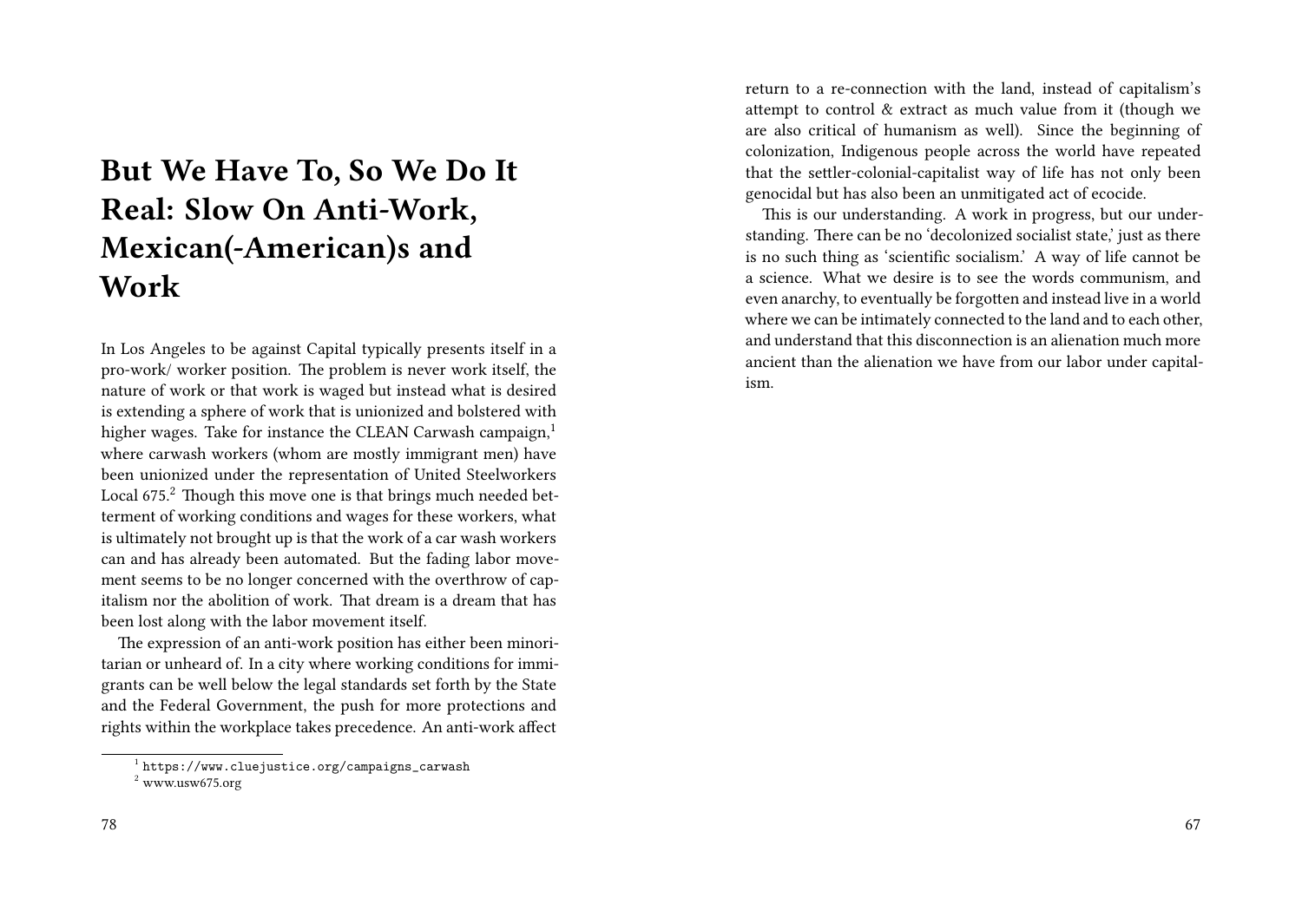# **An L.A. Radical Memory Rant Against Erasure**

What was once Mr. T's Bowl is now the Highland Park Bowl. The bowling alley described above in the blurb from Purple Magazine's L.A. issue. Previous to Mr. T's Bowl destruction and re-branding as the Highland Park Bowl, it was a no-frills but great Los Angeles divebar and underground music venue. It was also the first place I got served an underage beer. The heyday of Mr. T's Bowl had already largely passed by the time I started to go there, but it still served as a venue for NorthEast L.A. to showcase the kind of musical and creative acts that would not get any stage time in the Hollywood clubs.

I went to check out HPB once it opened and I almost felt physically ill by its transformation into some gaudy, neo-vintage bowling alley. What existed before actually bore history and this was just a simulacrum of it. It's ironic that this short, badly-written blurb mentions the bowling alley in The Big Lebowski. That bowling alley which existed in East Hollywood is now gone; it stood just east of the 101 freeway. Like much of L.A. history it's been erased, which is why newcomers to the city feel that they are breathing life into the city. But this city has always self-cannibalized to save face & make space. That's part of its attraction to outsiders. A city of no-history where re-invention is possible. The fact of the matter is that Los Angeles is a place with a deep history, previous to European invasion & settlement. And even its settlement is rife with settler-colonial, racist and class-struggle history. Not far from the new Highland Park Bowl, is another bowling alley: All-Star Lanes.

where one cannot visit without spending less than \$20 (currently LA's minimum wage can be as low as \$10.50/hr). The last remnants of what some would call*community* disappears. A recent LA Times article on the creeping gentrification faced in Lincoln Heights notes how some people stay in this L.A Eastside neighborhood not just because it is still relatively cheap, but because they have found a place they cherish and call home. For the petit-bourgeois/bourgeois who see themselves as *cosmopolitan* and shuttle from living in one city to another and then on to another city based on whim or fancy, Lincoln Heights has no historical or personal meaning. Their newly-flipped rental (or mortgage) is just a *nice place* (with maybe a nice view).

*"Oh you can see Downtown L.A. from here."*

*"It's so conveniently close to everything."*

*"It feels like a real L.A. neighborhood — not like Echo Park does now."*

*"It's really an up-and-coming neighborhood!"*

*"If only it had a Trader Joe's!"*

Gentrification is the *further* realization of the power of Capital over the lives of proletarians. And this realization says one thing loudly & clearly: you don't matter and your connection to a place does not matter. Perhaps the coming years will continue to show a Los Angeles which says:

*FUCK YOU, WE DONT WANT TO LIVE WITHIN THE LOGIC OF WHAT CAPITAL THINKS MATTERS. WE WANT TO LIVE OUTSIDE OF ITS LOGIC AND WILL DESTROY CAPITAL IF NECESSARY.*

Cuz we know when we drive or walk around a gentrifying Los Angeles we know that what we see is akin to a *fuck you* to the revolt of 1992. Capital is taking the city back and it's time we remind Capital of what we can and *will do.*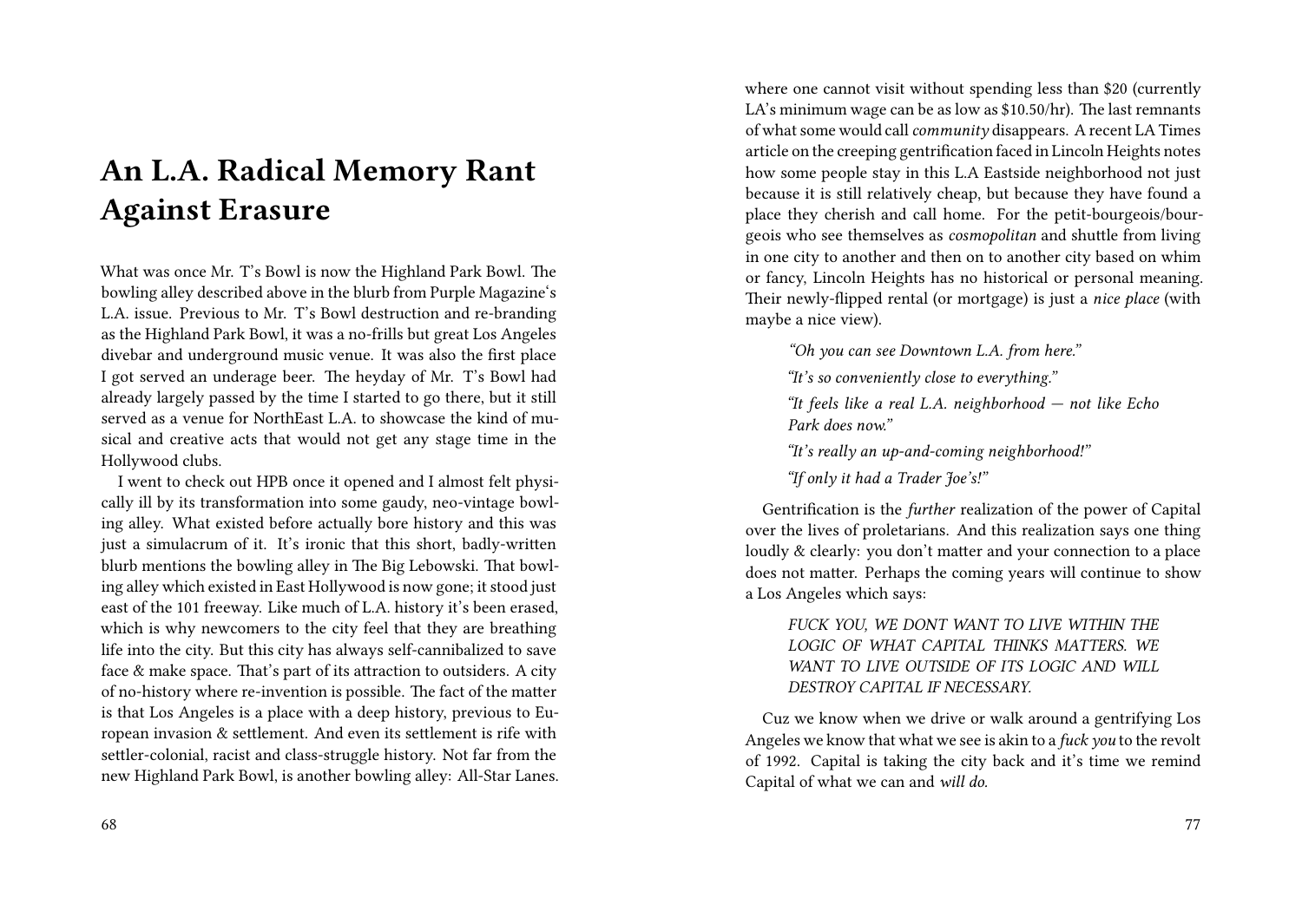tortillas and tamales!), transition to boutique or high-end shops which fulfill needs much more based on *commodity-fetishism:* the purchase of things (or services) not so much based on need but based on what they say about the purchaser:

*I buy a coffee at Cafe de Leche because it says that I have refined taste in coffee and also that I have the disposable income to spend much more for something as banal as coffee, rather than picking up a cup from a Cambodian-owned donut shop for much less. I buy crystals supposedly-imbued with healing or other properties because I see they are part of a trend I've come across on Instagram (and I will post them on Instagram) vs. buying candles in a local botanica from a culture I don't know enough about to spin for social capital.*

Interestingly enough many times defenders of gentrification advocates say that the changes brought by gentrification amount to bringing much needed services and/or access to certain commodities to poorer neighborhoods; or some even claim they are bringing *culture & difference.* The first claim assumes that residents wished they could pay more for the things already for sale in their neighborhoods. This second claim is rather ludicrous as anyone who has visited more than a few gentrified neighborhoods will attest to their *sameness*: juice shop, high-end cafe, yoga studio, crystal shop, wine shop, etc. What gentrification is bringing is the blight of middle-class/bourgeois whiteness. A blight which sees itself as the default and cannot imagine that those *outside* of it could *not want* what they want.

*El Sereno starts to look like Highland Park which looks more and more like Echo Park which inevitably becomes annexed by Silver Lake.*

More and more what could have been a street where people hung out on and could buy cheap snacks to pass the time becomes a place An almost dilapidated bowling alley which until fairly recently was one of the few last bastions of proletarian entertainment in Los Angeles: a city that is hellbent on erasing proletarian social life. The venue has often hosted underground Latinx punk shows.

Some 10+ years ago some friends started a localist blog to help us tell our own story about our part of the city, the L.A. Eastside. This was before gentrification crashed into us. What's troubling about this blurb is how even in 2019 NorthEast L.A. is seen as "remote." Back in 2008 the L.A. Eastside was almost invisible in both local  $\&$ national media, so it's not altogether surprising NELA is referred to as remote; but remote from where? These same friends also once had a radical space in NELA known as Flor Y Canto Centro Comunitario, from 2000–2005. A space where I learned about local anarchist history, the Situationist International, the Ultra-Left, Post-Left Anarchy and about what it could mean to live in a fundamentally different way. But these spaces don't get memorialized, remembered by local media or even re-imagined the way Mr. T's Bowl has been. There's no money in it. Previous to FYC there were other spaces & projects in NELA like Radio Clandestino & Regeneracion/Popular Resource Center in the 1990s (named after a Mexican Anarchist-Communist newspaper from a century ago). So here we are, in 2019, waiting to be revived and colonized by those seeking cheaper rents, and yet also agents of displacement. All this reminds me it's important we write our own history on our own terms or else someone else will do it for us.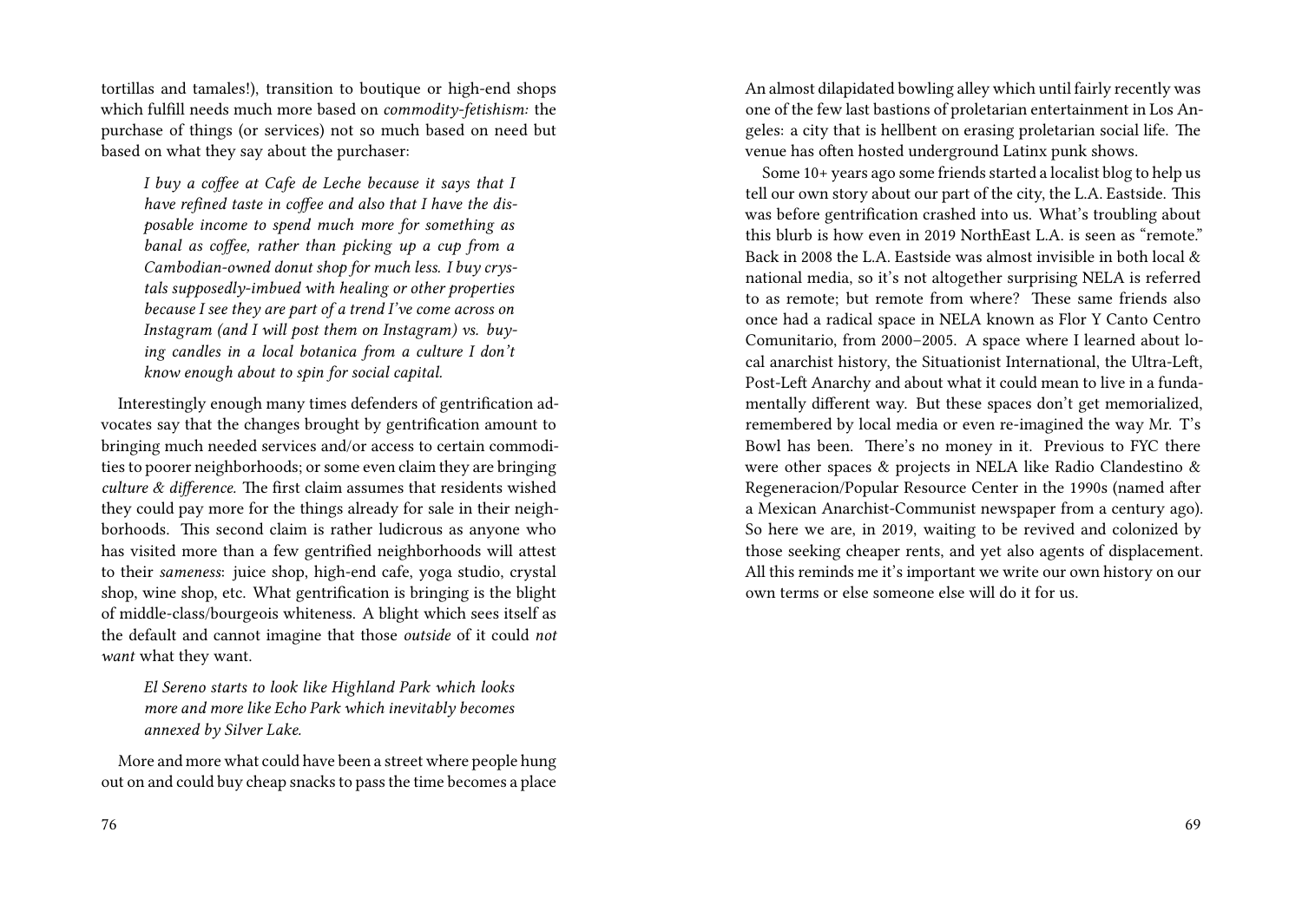## **Radical Anti-Gentrification**

An anti-gentrification strategy which counters the "good local business" to the "bad, 'gentrifier' business," and thus does not question capitalism itself, is a strategy which may garner popular support, *but* it is one which is ultimately shallow & reformist in nature. It confuses the symptoms of gentrification for the causes. If we take gentrification as an opportunity to truly interrogate what housing means under capitalism for proletarians, we would see that this society will always have us living as close to the edge as possible.

It's easy to say *"Fuck Hipsters*" because of their hyper-visibility at the surface/ cultural level. But if we are radicals, we have to be able to see beyond the white-tiled cafes, the art galleries which used to be party supply stores and the breweries which used to house manufacturing machines. Gentrification is very much a homogenizing force: every gentrifying city looks like every other gentrifying city but what unites these cities more than a spreading basic aesthetic are the intensifying capitalist social relations which they are a product of. Capitalism ever deepening its teeth into proletarian life.<sup>1</sup>

If we were to remove every 'gentrifier' business from Los Angeles, or any other city in the world, we would still have to pay the rent, go to work and lead a life so disconnected from our own needs  $\&$  desires<sup>2</sup>

Part of the power of whiteness is that those emboldened by it feel they can and *should* be able to go anywhere and be safe. Freedom of movement and safety are two things we all desire, but because whiteness is something which demands defense under the White-Supremacist society we live in  $-$  that enforcement comes along with an armed gang with a monopoly on violence: The Police. There are countless of stories of white people calling the police on Black or brown people where there was indeed no threat and the Black or brown person ends up being brutalized or killed by the police. One of the clear fears of Black and brown proletarians who live in a neighborhood being gentrified is that with new white neighbors with money, so will come a police force who either would ignore their neighborhood in the past or would already terrorize their neighborhood. What were normal house parties would now attract aggressive police attention (house parties which occur because often bars/clubs prove too expensive for proletarians).

*But what does "the real subsumption of everything to Capital" mean? This is a topic which has been explained much better in Ultra-Left communist texts than could be explained here, but briefly as Endnotes note in their second volume: "formal subsumption affects only the immediate labour-process, while real subsumption extends beyond the sphere of production to society as a whole. " Or as Theorie communiste put it, it is "capital becoming capitalist society. "*

So, at one point in time Capital only absolutely controlled proletarians when at work, but over time Capital has been able to control proletarians non-labor time as well ("free time)". Gentrification could very well be seen as the intensification of this control within (typically) the realm of the city. One of the tell-tale signs of gentrification is how what were once old *mom-and-pop shops* which likely fulfilled a need within a specific ethnic neighborhood (fresh

 $1$  In other words, the intensification of the extraction of profit from the cycle of accumulation under capitalism: an intensification necessary to the very being of capitalism.

 $2^2$  Here, we also have to call into question what exactly is a 'gentrifier' business. Some would say it is a business run by the 'gentry'! But what is the 'gentry'? Is the 'gentry' the petit-bourgeoisie? The shopkeeper? If so, then even the small,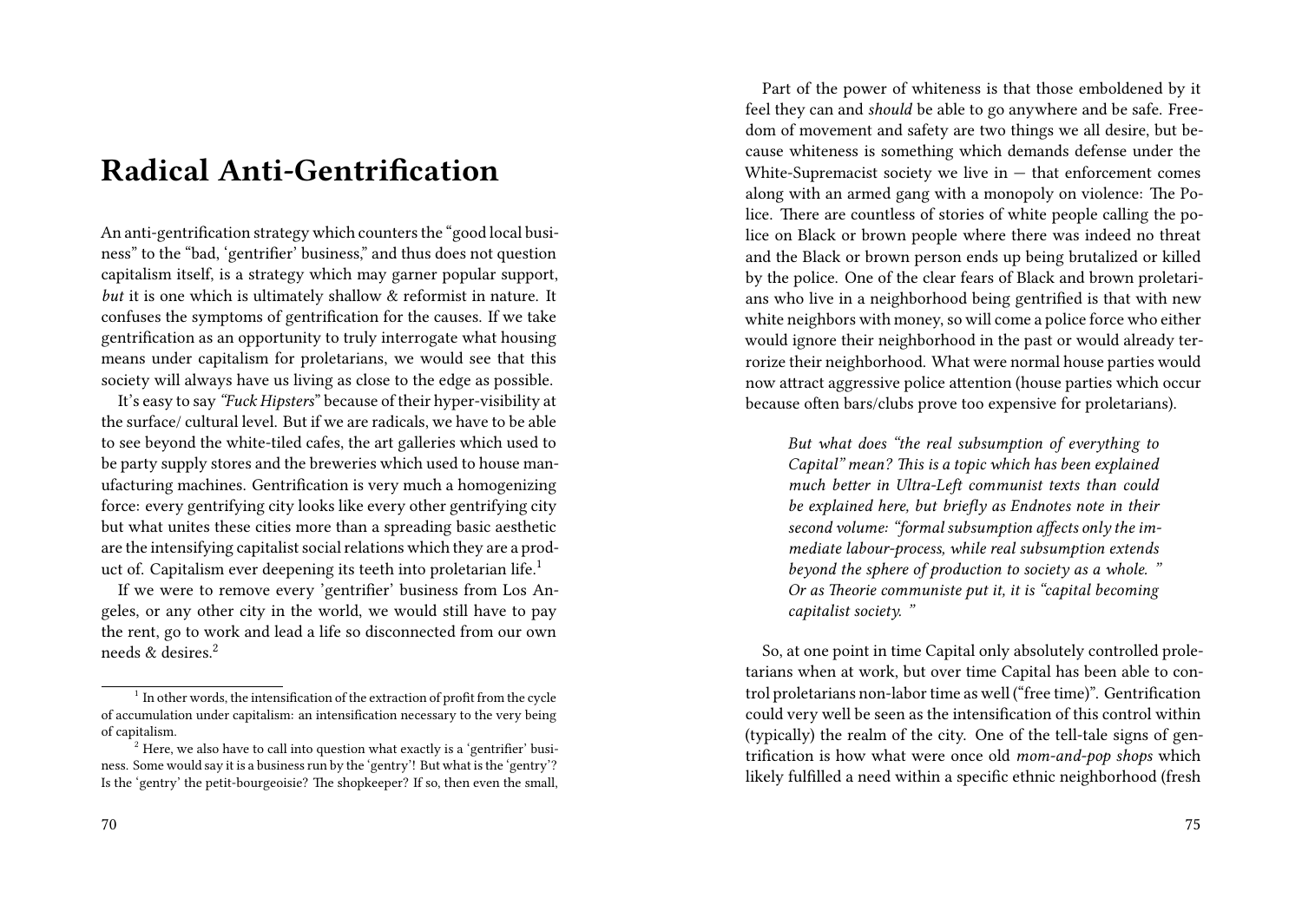

Of course, a strategy which takes into the consideration the totality of capitalist society is difficult to imagine at the level of everyday life, but if we are radicals then this is part of the dream we must make. Surely we will have to level antagonism towards the shocktroops of gentrification, but like a moldy piece of bread the shocktroops are but the end of a lifecycle of the parasites they are. They go on as contagion, but the deep work happened before their arrival. In the same way, we must look and think deeply. It is not simply "the community" vs "the not-community." It's about liberation of those of us under the thumb of capitalism and those who gain from pressing the thumb. And those pressing the thumb are more likely to be local & State government, international financial institutions investing in real estate, the police, local real estate agencies and banks…than those pressing French coffee presses.

local, longtime shopkeeper is also the 'gentry.' Some say it is a business which tends to promote the forces of gentrification, but in a way most businesses do exactly this by *requiring our money in exchange for their commodities and/or services* and thus act as a way of impoverishing us., making it harder to pay the rent. Although, often times cultural connections cultivated in ethnic and/or proletarian neighborhoods act as a mask, a cover for the fact that there too does capitalism wield its control.